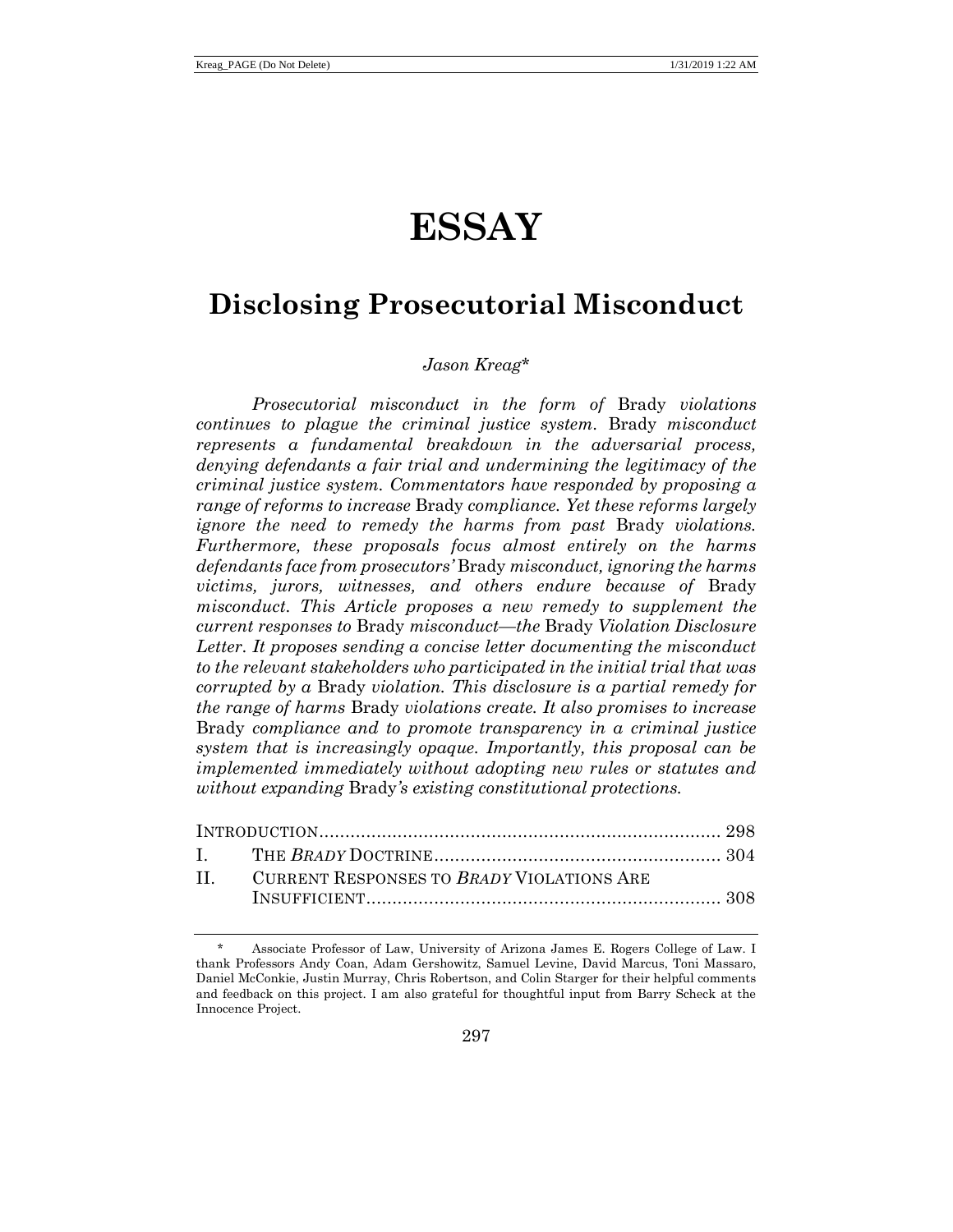|      | $\boldsymbol{\mathcal{A}}$ . |                                                    |  |
|------|------------------------------|----------------------------------------------------|--|
|      | $B$ .                        |                                                    |  |
|      | $C_{\cdot}$                  | Comprehensive Independent Investigations 314       |  |
|      | $D_{\cdot}$                  |                                                    |  |
|      | $E_{\cdot}$                  |                                                    |  |
| III. |                              | THE BRADY VIOLATION DISCLOSURE LETTER 320          |  |
|      | A.                           | <i>Essential Components of Brady Violation</i>     |  |
|      |                              |                                                    |  |
|      | $B$ .                        | The Case for Publicly Disclosing Brady             |  |
|      |                              |                                                    |  |
|      |                              | Increasing Brady Compliance  327<br>1.             |  |
|      |                              | Validating Interests Beyond Defendants 333<br>2.   |  |
|      |                              | 3.                                                 |  |
|      |                              | Adaptability and Flexibility in<br>4.              |  |
|      |                              |                                                    |  |
|      |                              | Providing the Judiciary Another Tool for<br>5.     |  |
|      |                              | Policing <i>Brady</i>                              |  |
|      |                              | Uncovering Patterns of Misconduct 341<br>6.        |  |
| IV.  |                              | CRITIQUING BRADY VIOLATION DISCLOSURE LETTERS  343 |  |
|      | $\bm{A}$ .                   | Risks of Brady Violation Disclosure Letters  343   |  |
|      | В.                           | <i>Opposition to Brady Violation Disclosure</i>    |  |
|      |                              |                                                    |  |
|      |                              |                                                    |  |
|      |                              |                                                    |  |
|      |                              |                                                    |  |

#### <span id="page-1-0"></span>**INTRODUCTION**

Andre Hatchett was exonerated in 2016 after spending twentyfive years in prison for a murder that he did not commit.<sup>1</sup> He proved his innocence and regained his freedom after a reinvestigation uncovered rampant police and prosecutorial misconduct in his case. The misconduct included the prosecution's failure to disclose evidence that was favorable to Hatchett in advance of trial in violation of *Brady v. Maryland*. <sup>2</sup> For example, prosecutors withheld information that the

<sup>1</sup>*. See Andre Hatchett*, INNOCENCE PROJECT, https://www.innocenceproject.org/cases/ andre-hatchett/ (last visited Oct. 13, 2018) [https://perma.cc/6VAQ-35DF] (describing Hatchett's wrongful conviction and exoneration).

<sup>2.</sup> 373 U.S. 83, 86 (1963).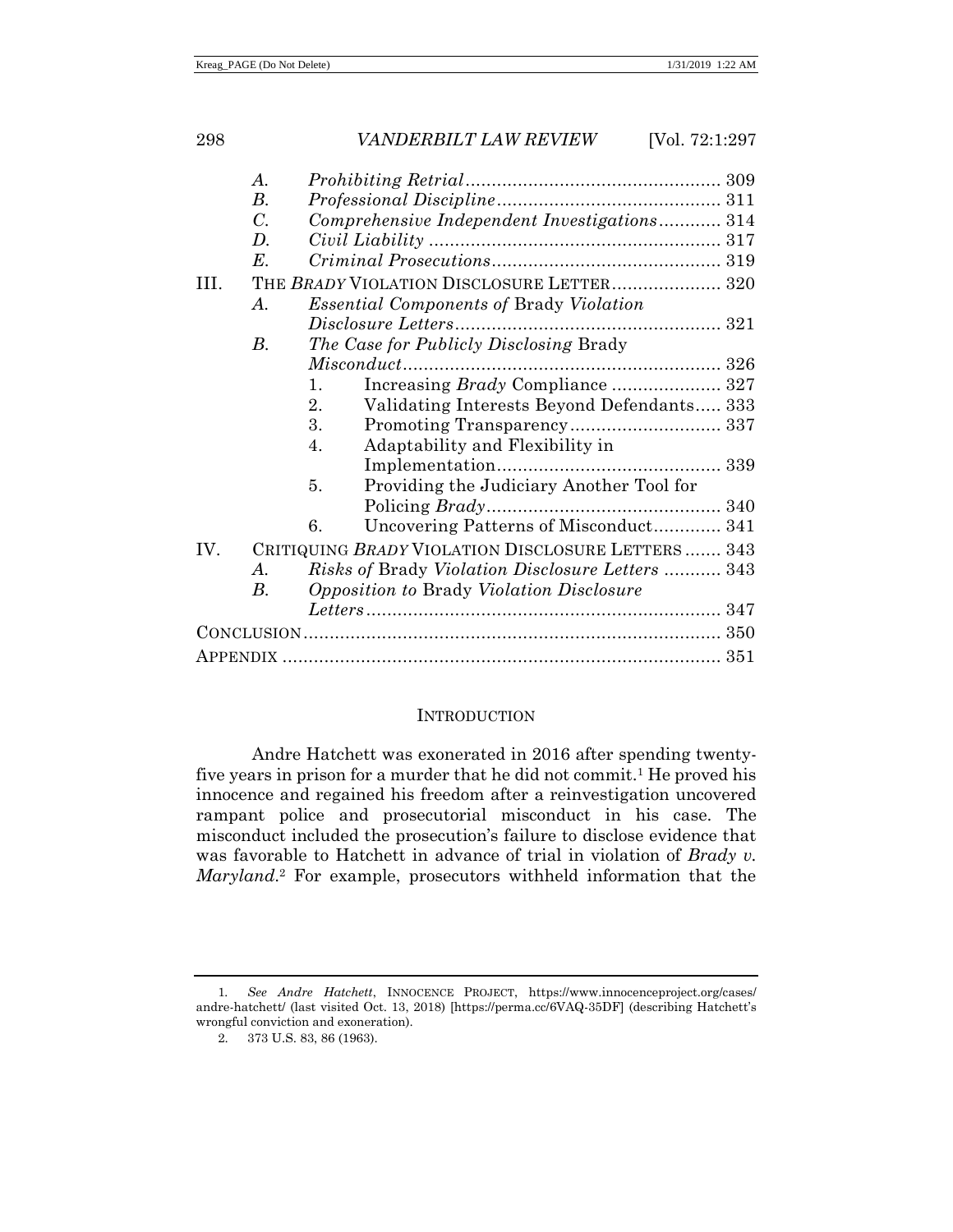<span id="page-2-0"></span>only eyewitness to the crime initially identified someone other than Hatchett as the perpetrator.<sup>3</sup>

Terry Williams prevailed in his three-decade-long effort challenging his death sentence in 2017.<sup>4</sup> Unlike Hatchett, Williams committed the murder in his case, yet he challenged his death sentence and ultimately proved that the prosecution violated *Brady* in his case as well. In Williams's case, the prosecution concealed evidence of the extensive history of sexual abuse Williams, a juvenile at the time, suffered at the hands of the man he killed.<sup>5</sup> In vacating Williams's death sentence, the court recognized that the jury should have been provided the opportunity to consider this information when deciding whether Williams deserved the death penalty.

This Article explores how the criminal justice system should respond to *Brady* violations. It argues that the existing tools have proven insufficient.<sup>6</sup> As such, it proposes adding a new option—the *Brady* Violation Disclosure Letter. The letter is a concise, clear statement memorializing the prosecutorial misconduct and its effect on the case. To be most effective, the letter should be sent to participants in the adjudicatory process—the jurors, witnesses, judge, prosecutor, and defense attorney from the original trial; the victim of the underlying crime; and relevant criminal justice organizations, including victims' rights organizations, the public defender's office, the local prosecutor's office, and the law enforcement agency that investigated the case.<sup>7</sup> Publicly disclosing prosecutorial misconduct in this manner promotes *Brady* compliance, validates the interests of the range of people harmed by *Brady* misconduct, and increases transparency. It is also a flexible tool that can be implemented immediately without new laws, rules, or regulations.<sup>8</sup> This flexibility is thanks to individual judges possessing sufficient inherent authority to implement this reform today.

Before exploring the details of this proposal, it is helpful to return to Hatchett's and Williams's successful *Brady* claims. The paths

8*. See infra* Sections III.B.4, III.B.5.

<sup>3</sup>*. See* Press Release, Brooklyn Dist. Attorney's Office, Brooklyn D.A. Moves to Vacate the Wrongful Conviction of Andre Hatchett Who Was Convicted of Murdering Acquaintance in 1991 in Bed-Stuy Park (Mar. 10, 2016), http://www.brooklynda.org/2016/05/10/brooklyn-d-a-moves-tovacate-the-wrongful-conviction-of-andre-hatchett-who-was-convicted-of-murdering-acquaintancein-1991-in-bed-stuy-park/ [https://perma.cc/LJ3V-CSBT].

<sup>4.</sup> Commonwealth v. Williams, 168 A.3d 97, 97 (Pa. 2017) (per curiam) (vacating Williams's death sentence).

<sup>5</sup>*. Id.* at 103–05 (Donohue, J., writing in support of affirmance) (summarizing the undisclosed evidence).

<sup>6</sup>*. See infra* Part II.

<sup>7</sup>*. See infra* Section III.A.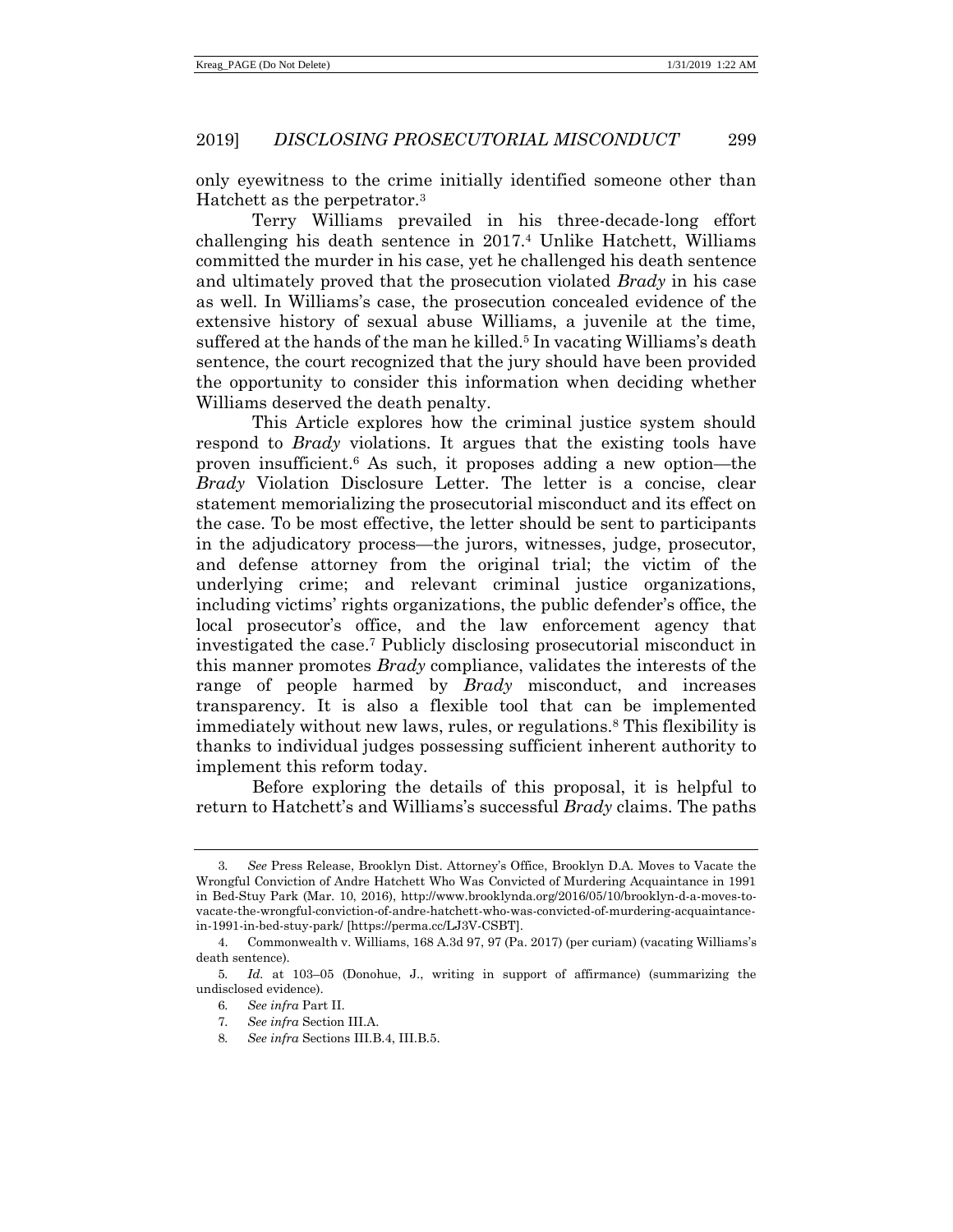their cases weaved through the system give context as to why responding to *Brady* violations with a targeted public disclosure of the misconduct merits adoption.

The early signs of misconduct in Hatchett's case went unexplored. In the months after his conviction, a conflict forced Hatchett's first appellate attorney to withdraw from the case.<sup>9</sup> The conflict was that another attorney in the same defense agency represented the prosecution's chief witness against Hatchett—the purported eyewitness who claimed to see Hatchett commit the murder.<sup>10</sup> When the appellate attorney handed the case to new counsel, he referenced a deal the state's witness received for cooperating in Hatchett's case.<sup>11</sup> Hatchett's trial attorney had suspected the state's witness received a deal but was unable to uncover evidence proving this at trial.<sup>12</sup> The reference to a deal initially went unexplored, but it proved to be an ominous marker of what was to come.

By 2008, Hatchett secured representation from The Innocence Project, and he sought DNA testing of the physical evidence in his case.<sup>13</sup> Hatchett's motion for DNA testing argued that the state's chief witness was not reliable, in part because of the likelihood that he received a deal in exchange for testifying.<sup>14</sup> The DNA testing failed to conclusively prove Hatchett's innocence. Despite this, Hatchett persisted, focusing on investigating the possibility of a *Brady* violation. Initially, the prosecution rebuked Hatchett's request for access to the prosecutor's trial file to search for exculpatory evidence that had not been disclosed. 15

<span id="page-3-1"></span>Hatchett's prospects changed when Ken Thompson was elected Brooklyn's District Attorney in 2013. Thompson created a robust Conviction Review Unit willing to devote time and resources to reviewing the reliability of old cases.<sup>16</sup> With a willing party on the other

<sup>9.</sup> *See* Letter from Jonathan P. Willmott, Assoc. Appellate Counsel, Legal Aid Soc'y, to Ursula Bentele, Professor, Brooklyn Law Sch. (July 1, 1994) (on file with author).

<span id="page-3-0"></span><sup>10</sup>*. See id.*

<sup>11</sup>*. See id.*

<sup>12.</sup> *See id.*

<sup>13.</sup> The author was one of Hatchett's attorneys at The Innocence Project. *See* Memorandum of Law in Support of Motion for Post Conviction DNA Testing Pursuant to C.P.L. §440.30(1-a) at 1, People v. Hatchett, No. 3771/91, (Sup. Ct. N.Y. Kings Cty. Nov. 17, 2008) (on file with author).

<sup>14</sup>*. Id.* at 12–15.

<sup>15</sup>*. See* Laurie L. Levenson, *Searching for Injustice: The Challenge of Postconviction Discovery, Investigation, and Litigation*, 87 S. CAL. L. REV. 545, 547 (2014) ("There is generally no right to discovery at the postconviction stage.").

<sup>16</sup>*. See* Rich Schapiro & Christina Carrega-Woodby, *Man Wrongfully Convicted in '91 Murder Walks Free*, N.Y. DAILY NEWS (Mar. 10, 2016, 5:51 PM), http://www.nydailynews.com/newyork/brooklyn/man-wrongfully-convicted-91-brooklyn-murder-walk-free-article-1.2559747 [https://perma.cc/79Z5-AALG] (discussing the Conviction Review Unit).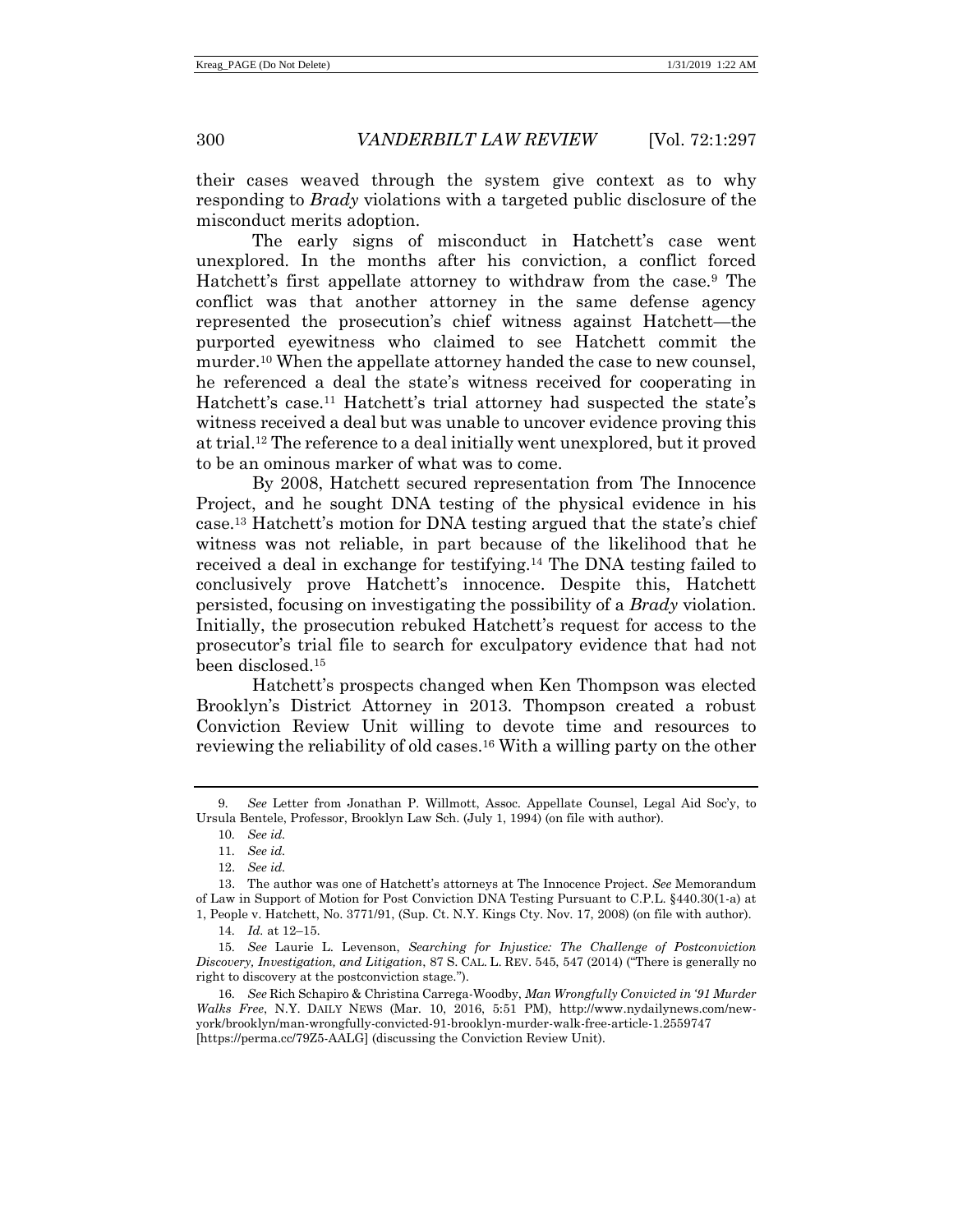side, Hatchett's attorneys and the Brooklyn District Attorney's Office cooperated on a thorough reinvestigation that uncovered extensive misconduct and led to a joint motion to vacate Hatchett's conviction based on his innocence.<sup>17</sup> Without the cooperation of the prosecution, Hatchett would likely still be fighting to prove his innocence.<sup>18</sup>

<span id="page-4-1"></span><span id="page-4-0"></span>Williams enjoyed no such cooperation from the Philadelphia District Attorney's Office. Rather, he secured relief in spite of fierce opposition at every turn. Williams's trial prosecutor, Andrea Foulkes, had a history with Williams by the time she asked a jury to sentence him to death. Months earlier, Foulkes unsuccessfully sought the death penalty for another murder that Williams committed.<sup>19</sup> Notably, the jury in the first case heard testimony that the victim had a history of sexually abusing Williams, who was seventeen years old at the time of the murder.<sup>20</sup> Foulkes believed this was the reason Williams escaped the death penalty in the first case.<sup>21</sup>

Having failed to secure a death sentence in Williams's first case, Foulkes ensured that the jury in the second case did not hear that the victim in that case had also sexually abused Williams.<sup>22</sup> Before disclosing witness statements from the state's key witnesses, Foulkes "sanitized" the statements to omit any references to the victim's history of sexually abusing young boys.<sup>23</sup> Foulkes also concealed information, including "[her] own notes" documenting her knowledge of the victim's pedophilia.<sup>24</sup> She exacerbated her misconduct in closing arguments when, despite possessing evidence to the contrary, she argued that the

21*. Id.* (citing the Nov. 27, 2012 findings of Judge M. Teresa Sarmina in Williams's 2012 postconviction proceedings).

<sup>17</sup>*. See* Order Vacating Conviction and Dismissing Indictment, People v. Hatchett, No. 3771/1991 (Sup. Ct. N.Y. Kings Cty. Mar. 10, 2016) (on file with author); *see also* Schapiro & Carrega-Woodby, *supra* note [16](#page-3-0) (quoting the Chief of the Conviction Review Unit describing Hatchett's case as a "systemic failure, by every institution he encountered").

<sup>18.</sup> Schapiro & Carrega-Woodby, *supra* note [16](#page-3-0) (quoting Barry Scheck, Codirector of the Innocence Project, at Hatchett's exoneration: "We are incredibly grateful to District Attorney Ken Thompson and his conviction integrity unit, without which Mr. Hatchett may never have received justice.").

<sup>19</sup>*. See generally* Marc Bookman, *When a Kid Kills His Longtime Abuser, Who's the Victim?*, MOTHER JONES (Nov. 30, 2015, 11:00 AM), https://www.motherjones.com/politics/2015/11/terrywilliams-philadelphia-death-penalty-sexual-abuse/ [https://perma.cc/VC2U-BB33] (providing an account of Williams's background, crimes, and history with the Philadelphia District Attorney's Office).

<sup>20.</sup> Commonwealth v. Williams, 168 A.3d 97, 100 (Pa. 2017) (Donohue, J., writing in support of affirmance).

<sup>22</sup>*. Id.* (quoting the Nov. 27, 2012 findings of Judge Sarmina in Williams's 2012 postconviction proceedings as follows: "The major difference between the [first and second] cases is that evidence of a sexual relationship between the middle-aged victim and [Williams] was presented to the jury in the first, but not in the second." (second alteration in original)).

<sup>23</sup>*. Id.* at 103–04.

<sup>24</sup>*. Id.* at 104.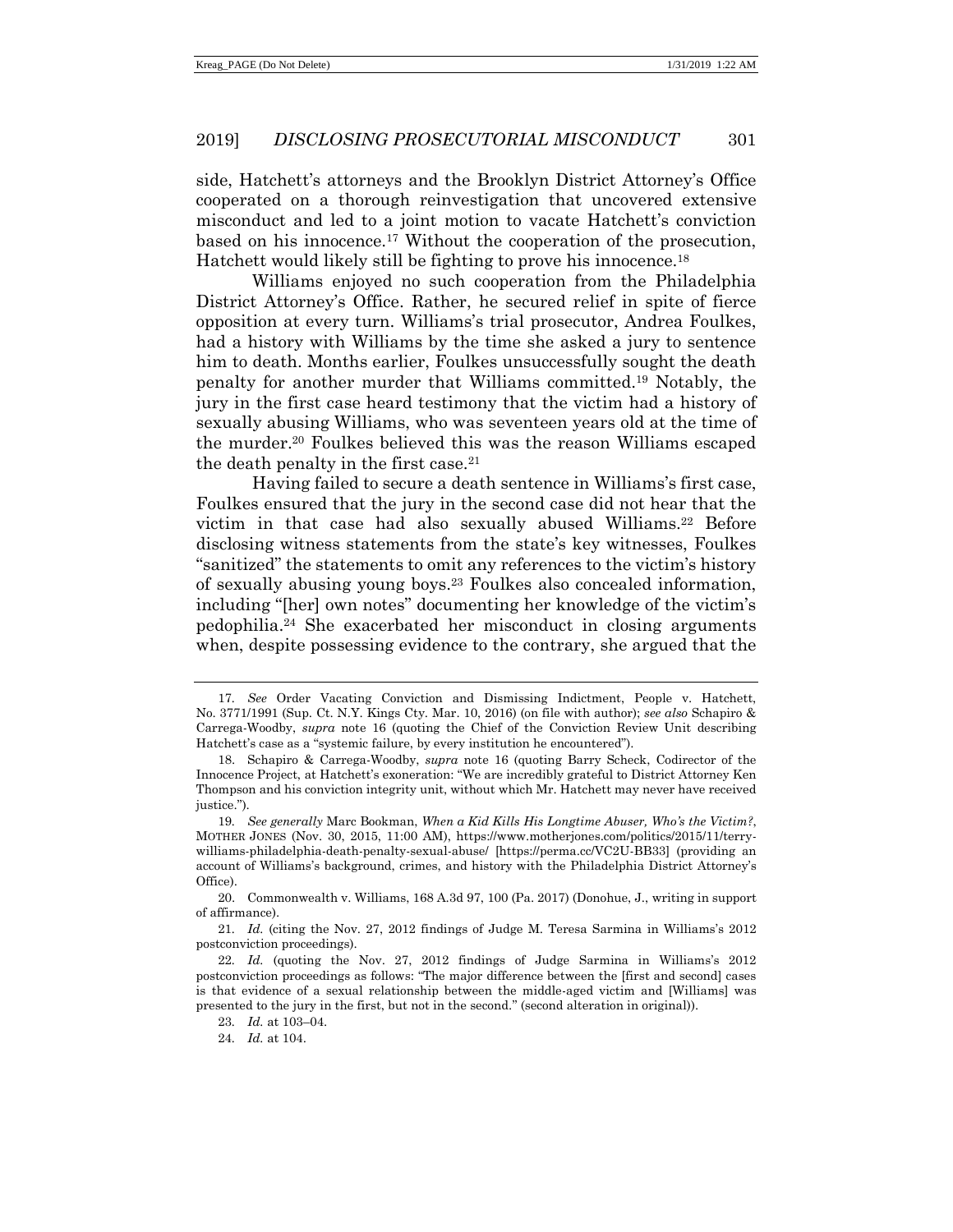victim "was a 'kind' and 'innocent' man who had done nothing more than offer Williams a ride home" before Williams killed him.<sup>25</sup> Having not heard that Williams's victim had sexually abused him, the jury returned a death sentence.<sup>26</sup>

In 2012, the scope of the *Brady* misconduct started to take shape when Williams's codefendant agreed to talk to Williams's attorneys, telling them how, before trial, the prosecution shaped his testimony so as not to mention the sexual abuse Williams faced at the hands of the victim.<sup>27</sup> This new information caused the court to inspect the prosecution and police files, and the review confirmed the prosecution's multiyear effort to conceal evidence Williams could have used to avoid the death penalty.<sup>28</sup> The court found that these actions violated *Brady* and ordered a new sentencing hearing for Williams.<sup>29</sup>

<span id="page-5-0"></span>After the initial findings of *Brady* misconduct were made in each case, Hatchett's and Williams's cases again diverged. Hatchett's prosecutors publicly began to right the wrong. They confessed error, joined Hatchett in moving to vacate his conviction, and publicly described the *Brady* violations in the case.<sup>30</sup> Conversely, Williams's prosecutors dug in, challenging any suggestion that they committed misconduct.<sup>31</sup> They asked the Pennsylvania Supreme Court to reinstate Williams's death sentence, knowing that they likely had at least one supporter on the court.<sup>32</sup> Chief Justice Ronald Castille was the elected prosecutor at the time of Williams's trial, and he personally approved seeking the death penalty against Williams.<sup>33</sup>

28*. See Williams*, 168 A.3d at 103–05 (Donohue, J., writing in support of affirmance) (summarizing the undisclosed evidence and its importance).

29. *Williams*, 136 S. Ct. at 1904.

30*. See* Brooklyn Dist. Attorney's Office, *supra* note [3](#page-2-0) ("Upon reviewing the conviction, the [Conviction Review Unit] found that the defendant was deprived of his due process rights based on several issues, including Brady violations.").

31*. See generally* Laurie L. Levenson, *The Problem With Cynical Prosecutor's Syndrome: Rethinking a Prosecutor's Role in Post-Conviction Cases*, 20 BERKELEY J. CRIM. L. 335, 338 (2015) ("I have consistently witnessed senior prosecutors to be among the most resistant to believing their office made a mistake and one of their colleagues has helped convict an innocent person."); Daniel S. Medwed, *The Zeal Deal: Prosecutorial Resistance to Post-Conviction Claims of Innocence*, 84 B.U. L. REV. 125, 136–37 (2004) (discussing prosecutors' incentives for opposing postconviction claims for relief).

<sup>25</sup>*. Id.* at 98 (quoting prosecutor Andrea Foulkes's closing arguments).

<sup>26.</sup> *Id.*

<sup>27</sup>*. See* Williams v. Pennsylvania, 136 S. Ct. 1899, 1904 (2016) (recounting that the codefendant also revealed that he had received a previously undisclosed benefit from the prosecution in exchange for his cooperation against Williams); *Williams*, 168 A.3d at 103 (Donohue, J., writing in support of affirmance) (quoting the codefendant's affidavit alleging the misconduct).

<sup>32.</sup> *Williams*, 136 S. Ct. at 1904.

<sup>33</sup>*. Id.* at 1903–04.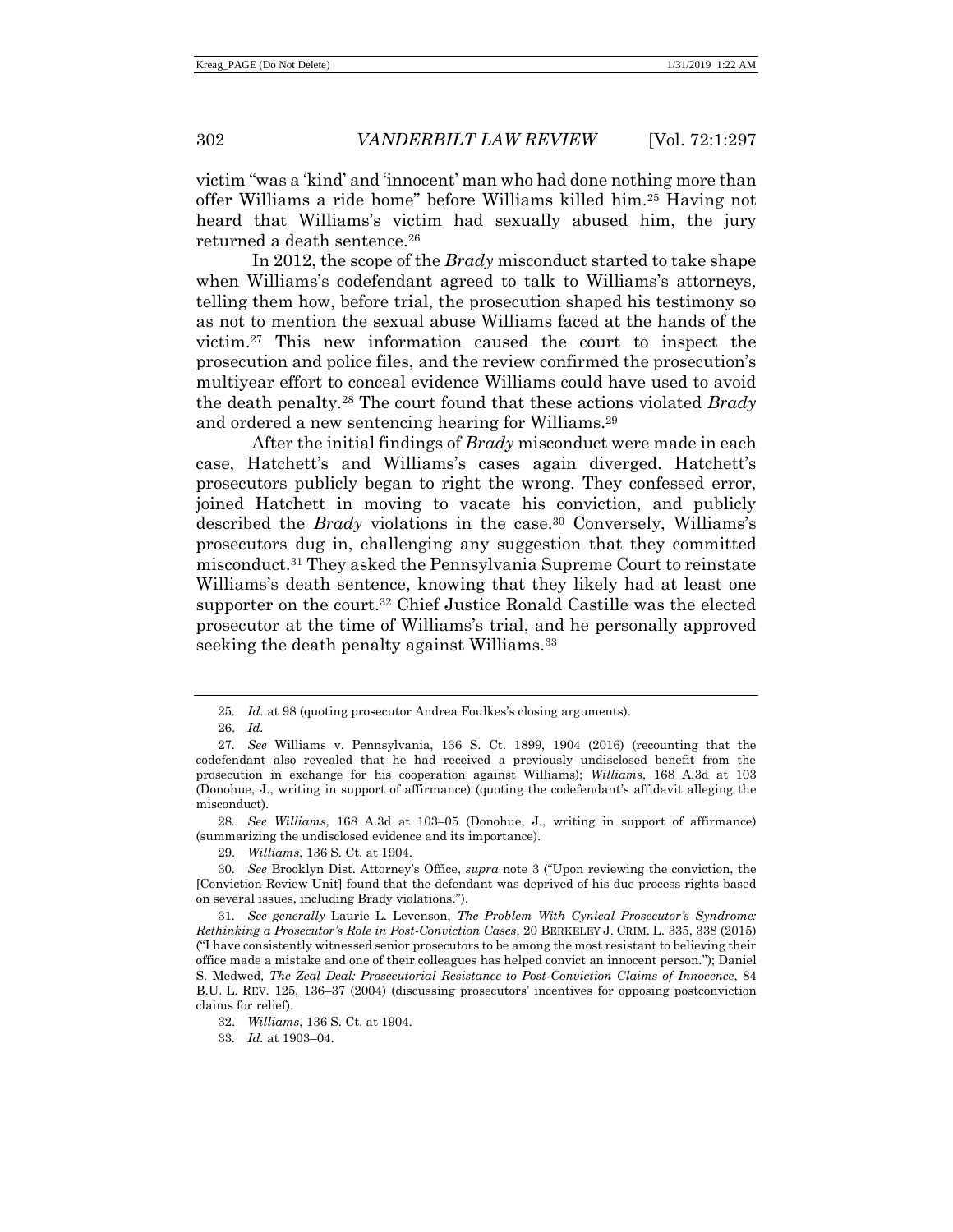Chief Justice Castille did not disappoint. He refused to recuse himself.<sup>34</sup> And when the Pennsylvania Supreme Court reinstated Williams's death sentence, Chief Justice Castille issued a concurring opinion in which he concluded that it was the postconviction judge, not the assistant prosecutor, who committed intentional misconduct.<sup>35</sup> He failed to offer even the slightest criticism of the trial prosecutor, who, even under the most generous interpretation, misrepresented the facts to the jury by characterizing Williams's victim as a "kind" and "innocent" man despite knowing he had a history of sexually abusing Williams and other young men.<sup>36</sup>

Chief Justice Castille and the Pennsylvania Supreme Court did not have the last word, however. The U.S. Supreme Court rebuked Justice Castille, holding that he should have recused himself from the case.<sup>37</sup> The Pennsylvania Supreme Court then vacated Williams's death sentence because of the prosecution's *Brady* misconduct.<sup>38</sup>

Hatchett's conviction and Williams's death sentence were ultimately vacated because of the prosecutors' *Brady* misconduct. This Article asks what the criminal justice system should do to remedy *Brady* misconduct, other than merely vacating convictions and sentences. The current options for responding to *Brady* misconduct range from barring retrial, to comprehensive and independent investigations into the causes of the misconduct, to pursuing professional discipline or criminal sanctions against prosecutors who commit misconduct.<sup>39</sup> These responses focus almost exclusively on the harms to the defendant and the possible punishment of the prosecutor. They overlook harms to other stakeholders, including jurors, the victim of the underlying crime, and witnesses.<sup>40</sup> More importantly, each response has limitations. Courts are reluctant to bar retrial as a

<sup>34</sup>*. Id.* at 1904 ("Without explanation, Chief Justice Castille denied the motion for recusal and the request for its referral [to the full court].").

<sup>35.</sup> Commonwealth v. Williams, 105 A.3d 1234, 1245–46 (Pa. 2014) (Castille, J., concurring), *vacated*, 136 S. Ct. 1899 (2016). Chief Justice Castille characterized the postconviction judge's actions that uncovered the favorable evidence in the prosecutor's file as "lawless," unfair, and misinformed about the scope of due process protections. *Id.* In an ironic twist given his decision not to recuse himself from the case, Chief Justice Castille accused the postconviction judge of not remaining "neutral." *Id.* at 1245.

<sup>36</sup>*. See id.* at 1245 (dismissing Williams's prosecutorial misconduct claims as "frivolous"); *id.* at 1251 (dismissing as "slander[ous]" Williams's claim that his jury should have been aware of the victim's history of sexual abuse of Williams and other juveniles).

<sup>37.</sup> *Williams*, 136 S. Ct. at 1908 (finding that Chief Justice Castille's "significant, personal involvement in Williams' case gave rise to an unacceptable risk of actual bias").

<sup>38.</sup> Commonwealth v. Williams, 168 A.3d 97, 97 (Pa. 2017) (per curiam) (affirming Williams's sentencing-phase relief as a result of an equally divided Pennsylvania Supreme Court).

<sup>39</sup>*. See infra* Part II.

<sup>40</sup>*. See infra* Section III.B.2 (explaining how *Brady* violations harm jurors, victims, and trial witnesses).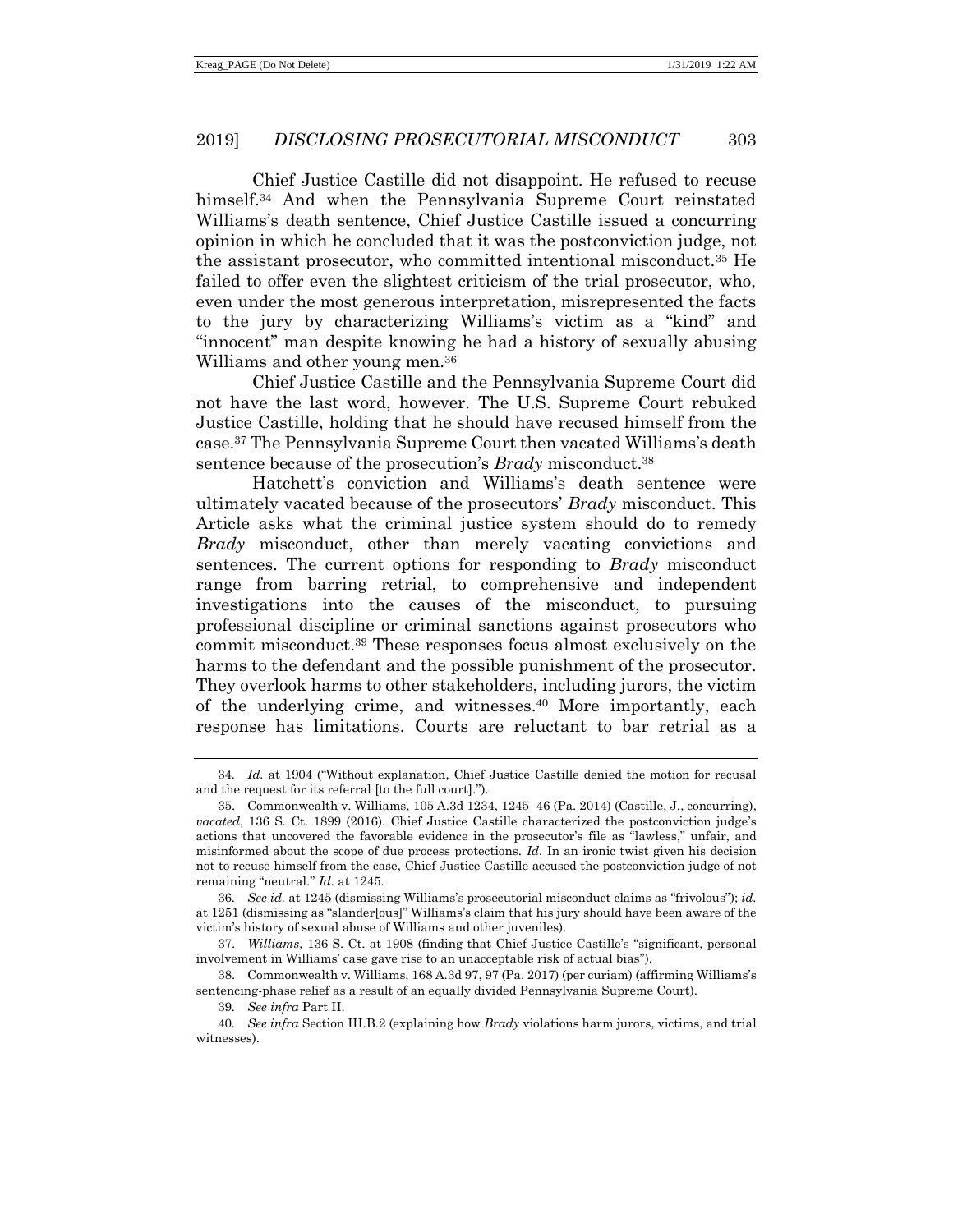response to *Brady* misconduct, <sup>41</sup> independent investigations are extremely costly,<sup>42</sup> and prosecutors rarely face official discipline for *Brady* misconduct.<sup>43</sup> This means that the customary response to a finding of *Brady* misconduct is usually limited to vacating the defendant's conviction or sentence, as was done in Hatchett's and Williams's cases.

We can do more to respond to *Brady* misconduct, particularly if we move beyond the inflexible and costly responses currently available. *Brady* Violation Disclosure Letters represent one option that can be implemented immediately. These letters promise to validate the harms victims, witnesses, and jurors face from participating in trials corrupted by *Brady* misconduct. They also increase transparency and help repair the damage *Brady* misconduct causes to the integrity of the criminal justice system. To be certain, *Brady* Violation Disclosure Letters are only a partial remedy for *Brady* misconduct and are offered as a supplement, not a replacement, for existing options. Yet they deserve sufficient consideration to ensure that *Brady* is not an underenforced constitutional right that results in tragedies like Hatchett's wrongful conviction and Williams's ill-gotten death sentence.<sup>44</sup>

This Article proceeds as follows. Part I outlines the scope of the *Brady* doctrine. Part II describes the current responses and remedies for *Brady* violations and discusses their limitations. In Part III, I introduce the *Brady* Violation Disclosure Letter and explain why it should be used to remedy *Brady* violations. This Part explores how the adoption of *Brady* Violation Disclosure Letters will help to increase compliance with *Brady* going forward and serve as a remedial measure to address the wide range of harms caused by *Brady* violations. Finally, Part IV addresses the likely criticisms of this proposal.

# <span id="page-7-1"></span><span id="page-7-0"></span>I. THE *BRADY* DOCTRINE

The *Brady* doctrine arises from a long line of cases in which the Supreme Court interpreted the Due Process Clause to ensure fair proceedings in criminal cases and to protect innocent defendants.<sup>45</sup> The

<sup>41.</sup> *See infra* Section II.A.

<sup>42</sup>*. See infra* Section II.C (summarizing the scope and cost of the investigation of the prosecutorial misconduct in the prosecution of Senator Ted Stevens).

<sup>43</sup>*. See infra* Section II.B (identifying limitations of relying on professional discipline for responding to *Brady* misconduct).

<sup>44</sup>*. See* Cynthia E. Jones, *A Reason to Doubt: The Suppression of Evidence and the Inference of Innocence*, 100 J. CRIM. L. & CRIMINOLOGY 415, 434 (2010) ("[T]he *Brady* disclosure duty has become one of the most unenforced constitutional mandates in the criminal justice system.").

<sup>45</sup>*. See id.* at 422–23 ("The purpose of the *Brady* rule is to ensure that the defendant receives a fair trial in which all relevant evidence of guilt and innocence is presented to enable the fact-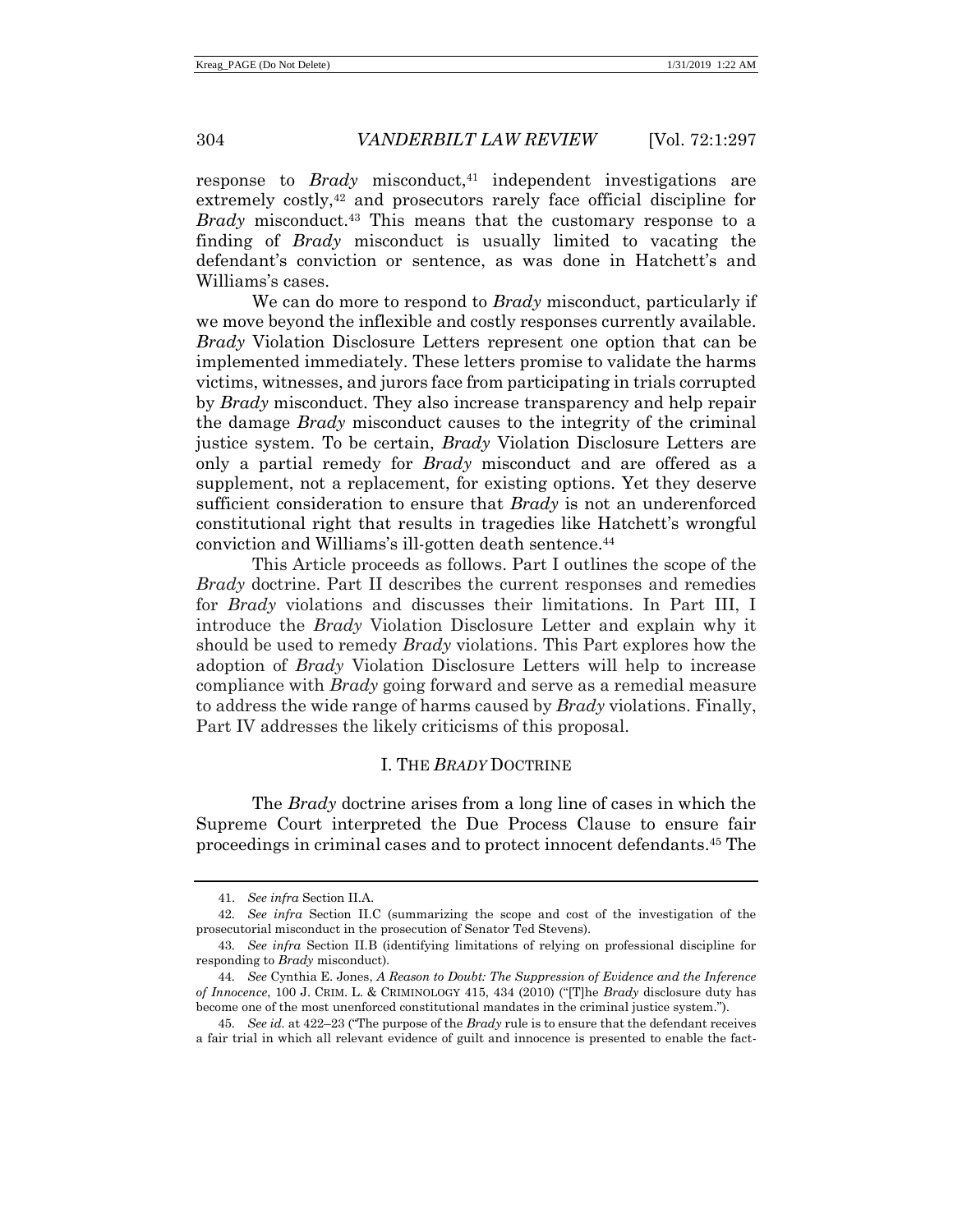Court has explained that these two aims—fair process and protecting innocence—are important both to protect individual defendants facing the power of the state and to maintain society's faith in the integrity of the criminal justice system.<sup>46</sup>

<span id="page-8-0"></span>*Brady* identifies the defendant's constitutional right to receive evidence or information that is favorable to the defense and material to guilt or punishment from prosecutors before trial.<sup>47</sup> Evidence or information is favorable if it is exculpatory or if it impeaches the

47*. See* Brady v. Maryland, 373 U.S. 83, 87 (1963) (holding that "suppression by the prosecution of evidence favorable to an accused . . . violates due process where the evidence is material either to guilt or to punishment"). Prosecutors' *Brady* obligations are part of a larger discovery regime in criminal cases. *See* Darryl K. Brown, *Discovery*, *in* 3 REFORMING CRIMINAL JUSTICE: PRETRIAL AND TRIAL PROCESSES 147, 153 (Erik Luna ed., 2017), http://academyforjustice.org/wp-content/uploads/2017/10/Reforming-Criminal-Justice\_Vol\_3.pdf [https://perma.cc/HL9V-M3EF] ("Aside from constitutional duties defined by *Brady*, most disclosure law resides in statutes, procedural rules, and court orders."); *id.* at 155–58 (summarizing the various ways states impose nonconstitutional discovery rules); Ben Grunwald, *The Fragile Promise of Open-File Discovery*, 49 CONN. L. REV. 771, 778–79 (2017) (describing states with narrow and broad rule-based criminal discovery regimes).

In addition to *Brady*'s constitutional protections, prosecutors also must comply with discovery provisions in the rules of criminal procedure and their ethical duties. In some jurisdictions, the procedural rules and ethical obligations extend the prosecutor's disclosure obligations beyond *Brady*. *See* Cone v. Bell, 556 U.S. 449, 470, n.15 (2009) ("Although the Due Process Clause of the Fourteenth Amendment, as interpreted by *Brady*, only mandates the disclosure of material evidence, the obligation to disclose evidence favorable to the defense may arise more broadly under a prosecutor's ethical or statutory obligations." (citing MODEL RULES OF PROF'L CONDUCT r. 3.8(d) (AM. BAR ASS'N 1983))); Kyles v. Whitley, 514 U.S. 419, 436–37 (1995) (observing that *Brady* "requires less of the prosecution than the ABA Standards"); Schultz v. Comm'n for Lawyer Discipline of the State Bar of Tex., No. 55649, 2015 WL 9855916, at \*1 (Tex. Bd. Disciplinary App. Dec. 17, 2015) (concluding that the Texas Rules of Professional Conduct are "broader than *Brady*"); ABA Comm'n on Ethics & Prof'l Responsibility, Formal Op. 09-454 (2009):

A prosecutor's constitutional obligation extends only to favorable information that is "material," *i.e.*, evidence and information likely to lead to an acquittal. . . . Rule 3.8(d) is more demanding than the constitutional case law, in that it requires the disclosure of evidence or information favorable to the defense without regard to the anticipated impact of the evidence or information on a trial's outcome.;

Peter A. Joy & Kevin C. McMunigal, *The Ethics of Prosecutorial Disclosure*, 30 CRIM. JUST. 41, 41– 42 (2015) (discussing how Model Rule 3.8(d) has been interpreted by some jurisdictions as requiring more than *Brady*'s constitutional rule). *But see* Disciplinary Counsel v. Kellogg-Martin, 923 N.E.2d 125, 130 (Ohio 2010) (imposing a *Brady*-like materiality standard on prosecutor's ethical disclosure obligations).

finder to reach a fair and just verdict."); Colin P. Starger, *Expanding Stare Decisis: The Role of Precedent in the Unfolding Dialectic of* Brady v. Maryland, 46 LOY. L.A. L. REV. 77, 108 fig.1 (2012) (mapping *Brady*'s "due process roots").

<sup>46</sup>*. See* Starger, *supra* not[e 45,](#page-7-0) at 127 (identifying the "twin justifications for the *Brady* Rule" as fairness and justice, meaning "a constitutional commitment to protecting innocence and apprehending the guilty"); *see also* Jason Kreag, *Letting Innocence Suffer: The Need for Defense Access to the Law Enforcement DNA Database*, 36 CARDOZO L. REV. 805, 831–37 (2015) (describing how these two roles grew out of the Due Process Clause).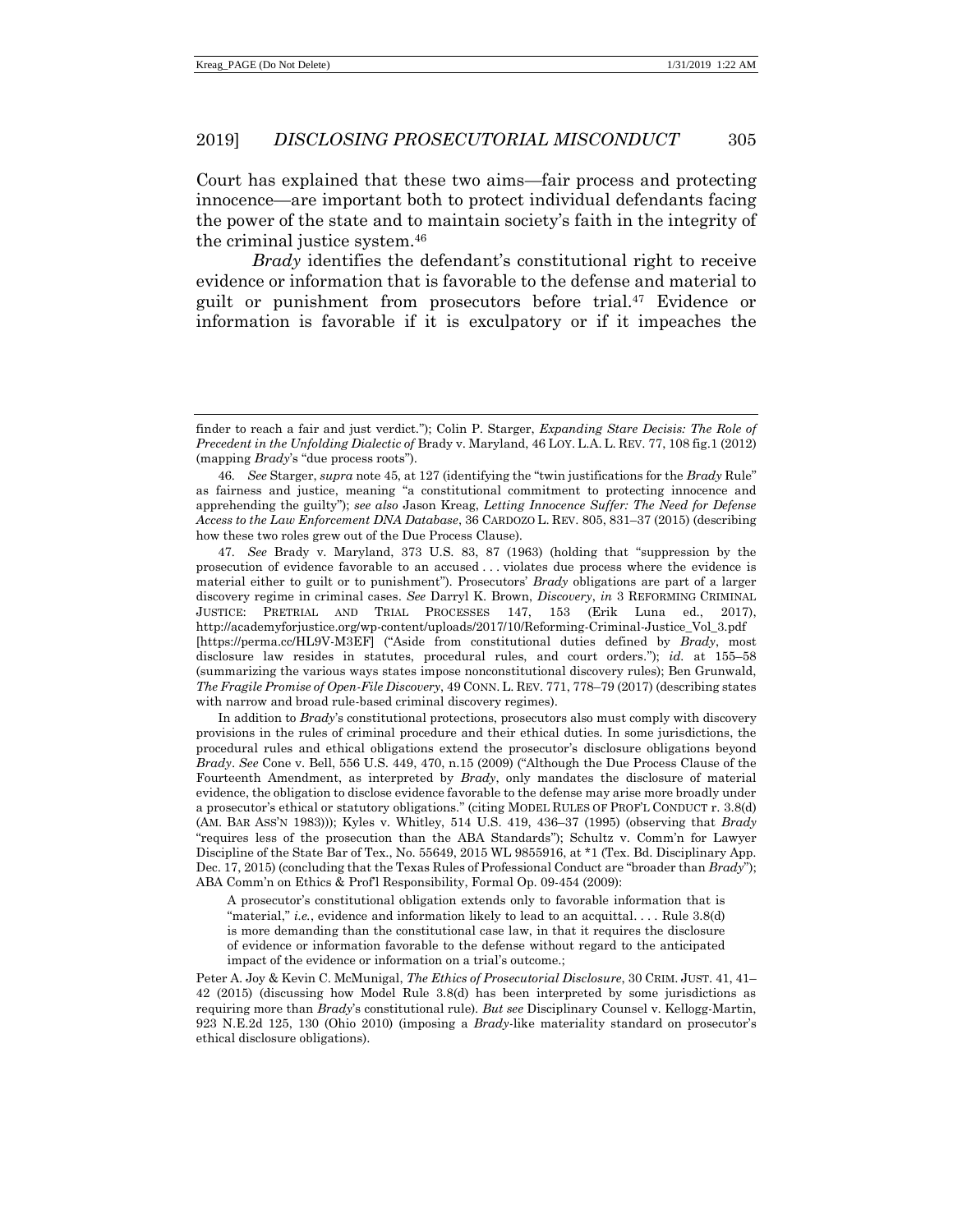prosecutor's evidence.<sup>48</sup> *Brady* does not impose a duty on prosecutors to take investigative steps to uncover *all* evidence or information favorable to the defense. But when prosecutors and the agencies under their control possess favorable evidence or information, they are obligated to disclose that evidence or information. 49

Evidence is material, and thus subject to disclosure, when its nondisclosure undermines confidence in the reliability of the defendant's conviction or sentence.<sup>50</sup> Because the prosecutor's *Brady* duty must be met before trial, *Brady*'s materiality provision requires prosecutors to make a prediction about the nature of the favorable evidence without full knowledge of the defendant's case.<sup>51</sup> The Supreme Court recognizes that this materiality determination is often tricky and complex in practice.<sup>52</sup> As such, the Court has repeatedly advised prosecutors to err on the side of disclosure.<sup>53</sup> Despite this advice, the Court has also made clear that *Brady* compliance does not turn on the prosecutor's intent.<sup>54</sup>

53*. See* Cone v. Bell, 556 U.S. 449, 470, n.15 (2009) ("As we have often observed, the prudent prosecutor will err on the side of transparency, resolving doubtful questions in favor of disclosure."); *Kyles*, 514 U.S. at 439 ("[A] prosecutor anxious about tacking too close to the wind will disclose a favorable piece of evidence."); *Agurs*, 427 U.S. at 108 ("[T]he prudent prosecutor will resolve doubtful questions in favor of disclosure.").

54*. See Agurs*, 427 U.S. at 110:

(internal citations and footnotes omitted).

<sup>48</sup>*. See* United States v. Bagley, 473 U.S. 667, 676 (1985) ("Impeachment evidence, however, as well as exculpatory evidence, falls within the *Brady* rule."); Giglio v. United States, 405 U.S. 150, 153–54 (1972) (holding that *Brady* applies to impeachment evidence).

<sup>49.</sup> *Kyles*, 514 U.S. at 437 ("[T]he individual prosecutor has a duty to learn of any favorable evidence known to the others acting on the government's behalf in the case, including the police.").

<sup>50</sup>*. See id.* at 434 (quoting *Bagley*, 473 U.S. at 678).

<sup>51</sup>*. See Bagley*, 473 U.S. at 701 (Marshall, J., dissenting) (criticizing *Brady*'s materiality prong because it requires "the prosecutor to predict what effect various pieces of evidence will have on the trial"); *In re* Kline, 113 A.3d 202, 208 (D.C. 2015) ("Retrospective analysis, while it necessarily comports with appellate review, is wholly inapplicable in pretrial prospective determinations.").

<sup>52</sup>*. See* United States v. Agurs, 427 U.S. 97, 108 (1976) (recognizing that the pretrial materiality determination is "inevitably imprecise" in part because "the significance of an item of evidence can seldom be predicted accurately until the entire record is complete"); *see also* United States v. Safavian, 233 F.R.D. 12, 16 (D.D.C. 2005) ("Most prosecutors are neither neutral (nor should they be) nor prescient, and any such judgment [on materiality] necessarily is speculative on so many matters that simply are unknown and unknowable before trial begins . . . ."); *In re Kline*, 113 A.3d at 208 (explaining the futility of using the materiality standard in the pretrialdisclosure setting).

Nor do we believe the constitutional obligation is measured by the moral culpability, or the willfulness, of the prosecutor. If evidence . . . of innocence is in his file, he should be presumed to recognize its significance . . . . If the suppression of evidence results in constitutional error, it is because of the character of the evidence, not the character of the prosecutor.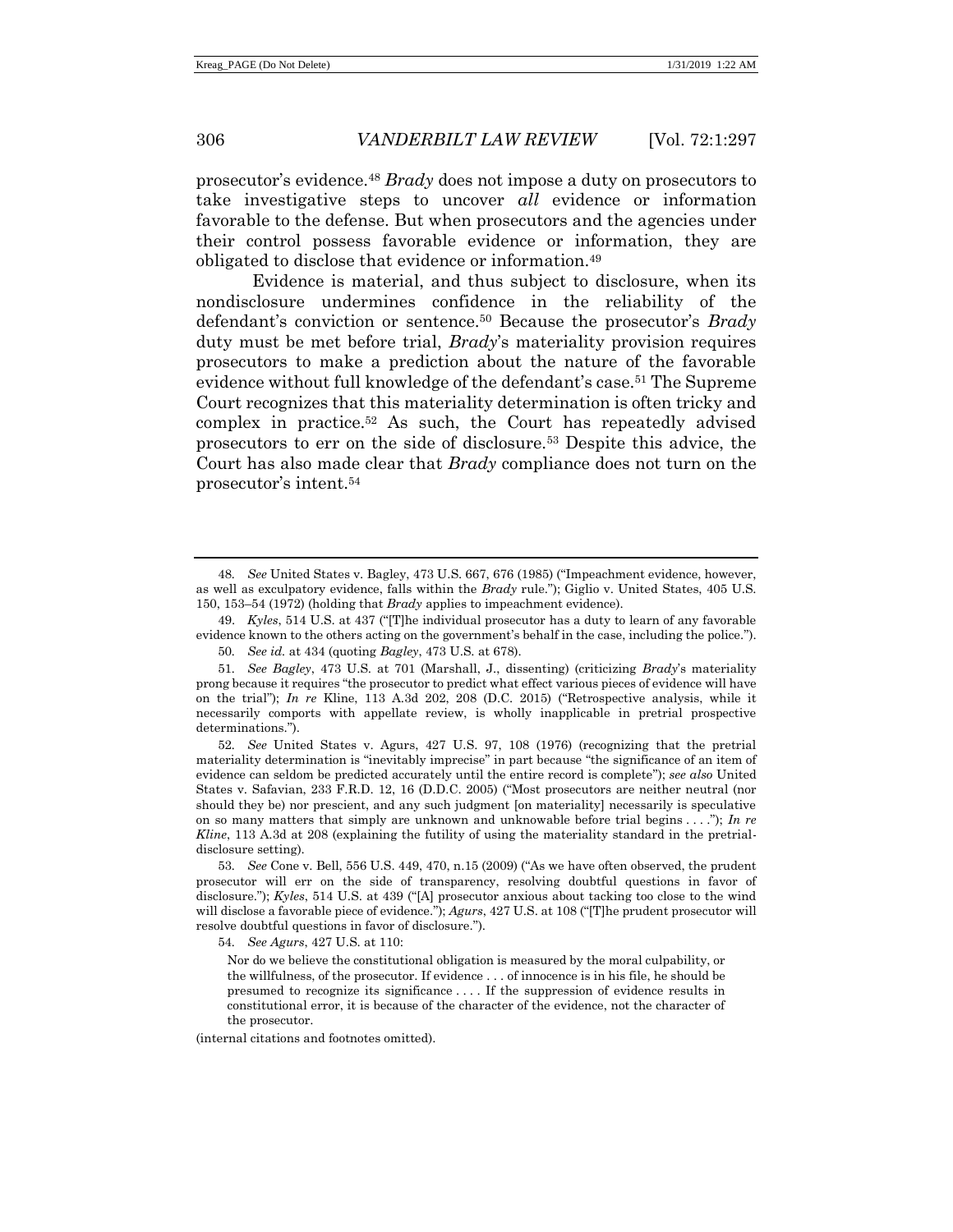<span id="page-10-1"></span><span id="page-10-0"></span>Despite being settled law for over fifty years, noncompliance with *Brady*'s constitutional protections persists.<sup>55</sup> Commentators have offered several explanations for this persistence.<sup>56</sup> Knowledge of the actual rate of *Brady* misconduct remains elusive, however, because it is unknown how often *Brady* violations go uncovered. <sup>57</sup> The absence of an agreed-upon base rate for how often prosecutors violate *Brady* often leads proponents and opponents of *Brady* reform to disagree about whether *Brady* violations are an epidemic or merely episodic.<sup>58</sup> Regardless, *Brady* violations should command our attention because known *Brady* misconduct inflicts deep scars on the criminal justice system.

The scars from *Brady* misconduct represent wrongful convictions of innocent defendants, including innocent defendants sent to death row because of prosecutorial misconduct.<sup>59</sup> They represent harms endured by victims as prosecutors pursued the wrong perpetrator in trials corrupted by misconduct while the actual perpetrator remained free. <sup>60</sup> They represent harms jurors and witnesses faced when they realized that they unknowingly participated

<sup>55</sup>*. See* BENNETT L. GERSHMAN, PROSECUTORIAL MISCONDUCT viii (2d ed. 2017) ("[A]cts of misconduct by prosecutors are recurrent, pervasive, and very serious."); Jason Kreag, *The Jury's*  Brady *Right*, 98 B.U. L. REV. 345, 355–58 (2018) (describing scope of *Brady* misconduct); *see also infra* notes [278](#page-51-0)–[281](#page-51-1) (explaining that the instances of known *Brady* misconduct likely underestimate the actual rate of misconduct, as some instances of misconduct are likely never uncovered).

<sup>56</sup>*. See, e.g.*, Alafair S. Burke, *Improving Prosecutorial Decision Making: Some Lessons of Cognitive Science*, 47 WM. & MARY L. REV. 1587, 1609 (2006) ("The fallibility of human cognition raises especially disturbing questions about a prosecutor's ability to determine whether evidence is exculpatory."); Jones, *supra* note [44,](#page-7-1) at 433 ("Other than the unenforceable 'honor code,' there are few incentives for prosecutors to comply with *Brady* because there is no meaningful judicial oversight of the process.").

<sup>57</sup>*. See* BRANDON L. GARRETT, CONVICTING THE INNOCENT 168 (2011) ("By its nature, misconduct involving concealed evidence may remain hidden. We typically do not know what prosecutors had in their files, much less what they failed to show to the defense."); Alex Kozinski, *Criminal Law 2.0*, 44 GEO. L.J. ANN. REV. CRIM. PROC. iii, xxiii (2015) ("Prosecutorial misconduct is a particularly difficult problem to deal with because so much of what prosecutors do is secret.").

<sup>58</sup>*. See* United States v. Olsen, 737 F.3d 625, 631 (9th Cir. 2013) (Kozinski, C.J., dissenting) ("*Brady* violations have reached epidemic proportions in recent years . . . ."). *But see infra* Section IV.B (summarizing arguments from opponents of reform that *Brady* violations are rare).

<sup>59</sup>*. See, e.g.*, BRYAN STEVENSON, JUST MERCY: A STORY OF JUSTICE AND REDEMPTION (2014) (discussing Walter McMillian's exoneration from death row); Sam Roberts, *John Thompson, Cleared After 14 Years on Death Row, Dies at 55*, N.Y. TIMES (Oct. 4, 2017), https://www.nytimes.com/2017/10/04/obituaries/john-thompson-cleared-after-14-years-on-deathrow-dies-at-55.html [https://perma.cc/6KBZ-46UM] (describing Thompson's exoneration and the prosecutorial misconduct that caused it).

<sup>60</sup>*. See* Dist. Attorney's Office for the Third Judicial Dist. v. Osborne, 557 U.S. 52, 99 (2009) (Stevens, J., dissenting) ("Crime victims, the law enforcement profession, and society at large share a strong interest in identifying and apprehending the actual perpetrators of vicious crimes.").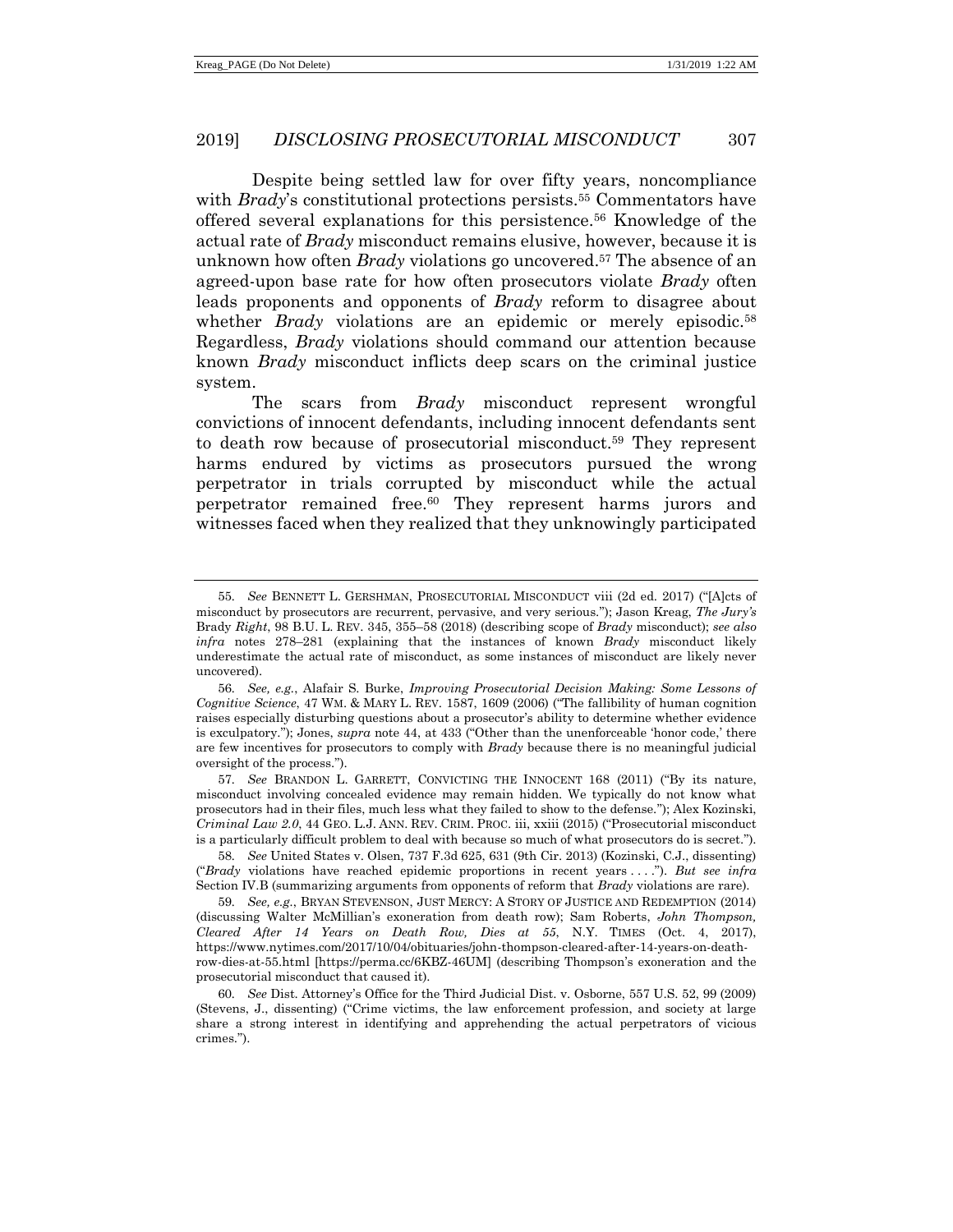<span id="page-11-0"></span>in the prosecutor's misconduct. $61$  They represent harms prosecutors faced when they discovered that their competitive and adversarial nature resulted in misconduct.<sup>62</sup> And they represent the harm resulting from the public questioning the very integrity of the criminal justice system.<sup>63</sup> The system should respond to all of these harms when *Brady* misconduct is uncovered. However, as the next Part explains, the current responses to *Brady* violations leave many of these harms unaddressed.

#### II. CURRENT RESPONSES TO *BRADY* VIOLATIONS ARE INSUFFICIENT

Uncovering a *Brady* violation in an individual case produces significant results for an individual defendant—his conviction or sentence is wiped away. Often, the extent of the misconduct and the weight of the favorable evidence uncovered render a retrial or resentencing unlikely, meaning the defendant is released and the case ends. 64

<span id="page-11-1"></span>But the impact of the *Brady* violation on the criminal justice system as a whole is usually muted, representing only a momentary blip on the public's consciousness that is quickly forgotten.<sup>65</sup> This is due, in part, to the limited responses currently available when *Brady* misconduct is uncovered. The responses to *Brady* violations range from doing nothing other than ordering relief for the defendant to the often prohibitively costly comprehensive, independent investigation of the prosecutors responsible for the misconduct. Options between these two extremes include barring retrial; investigations initiated by attorney disciplinary bodies; civil suits; and, in a small number of jurisdictions,

<sup>61</sup>*. See* Kreag, *supra* not[e 55,](#page-10-0) at 374–87 (proposing a separate *Brady*-like right in the jury to remedy harms jurors face).

<sup>62</sup>*. See, e.g.*, A.M. "Marty" Stroud III, *Lead Prosecutor Apologizes for Role in Sending Man to Death Row*, SHREVEPORT TIMES (Mar. 20, 2015), http://www.shreveporttimes.com/story/opinion/ readers/2015/03/20/lead-prosecutor-offers-apology-in-the-case-of-exonerated-death-row-inmateglenn-ford/25049063/ [https://perma.cc/3V9R-KWCH] (confessing to misconduct that resulted in Glenn Ford's death sentence).

<sup>63</sup>*. See* United States v. Agurs, 427 U.S. 97, 104 (1976) (recognizing that *Brady* violations "corrupt[ ] . . . the truth-seeking function of the trial process"); Olmstead v. United States, 277 U.S. 438, 485 (1928) (Brandeis, J., dissenting) ("If the government becomes a lawbreaker, it breeds contempt for law . . . .").

<sup>64</sup>*. See supra* note[s 1](#page-1-0)–[44](#page-7-1) and accompanying text (discussing Hatchett's exoneration). In other cases, retrial is not practical even if prosecutors remained committed to the defendant's guilt. *See* Stephanos Bibas, Brady v. Maryland*: From Adversarial Gamesmanship Toward the Search for Innocence*, *in* CRIMINAL PROCEDURE STORIES 129, 136–37 (Carol S. Steiker ed., 2006) [hereinafter Bibas, Brady] (describing *Brady*'s release from death row after a retrial proved impractical). And in instances of extreme misconduct, some courts bar retrial. *See infra* Section II.A.1.

<sup>65</sup>*. See* Jones, *supra* note [44,](#page-7-1) at 441 ("[T]he suppression of *Brady* evidence is treated with the triviality of a lost rag doll, when it should be treated with the exigency of an asthma attack.").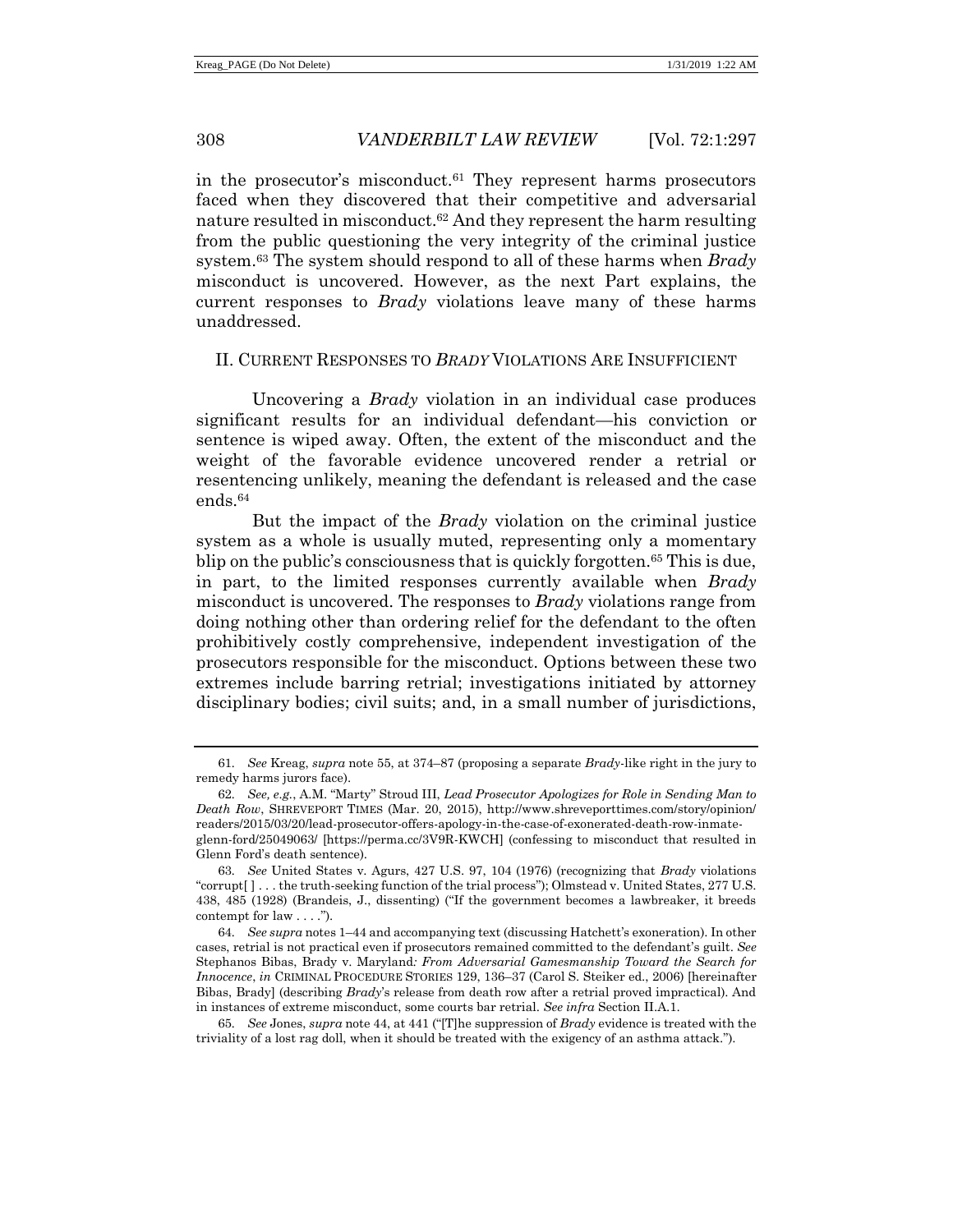the possibility of criminal charges against the bad actors. In a given case, these responses to *Brady* misconduct may overlap; an independent investigation may lead to professional discipline. Nonetheless, the current responses each have limitations. This Part identifies those limitations. Part III then introduces the *Brady* Violation Disclosure Letter as a new and supplemental way to respond to prosecutorial misconduct.

# <span id="page-12-0"></span>*A. Prohibiting Retrial*

Although the vast majority of *Brady* violation findings result in vacating the defendant's conviction, thus leaving it to the prosecutor's discretion to determine whether to retry the case, in a small number of cases courts bar retrial altogether. <sup>66</sup> This response, although limited to the four corners of the defendant's case, signals the severity of the misconduct and carries the potential to influence prosecutorial behavior in other cases.

Debra Milke's capital case in Arizona is a recent example of how barring retrial can capture the attention of prosecutors and the public.<sup>67</sup> The court barred Milke's retrial after finding "egregious prosecutorial misconduct" in the form of extensive *Brady* violations.<sup>68</sup> The Maricopa County Attorney's Office responded forcefully, asking the court to depublish its order.<sup>69</sup> The prosecutor was not the only person who took notice. Milke's release from death row was covered internationally,<sup>70</sup> and the court's order barring retrial generated similar media

<sup>66</sup>*. See id.* at 446 ("Although legal scholars and jurists have proposed *Brady* reforms that strongly encourage the expanded use of dismissal as a sanction for intentional violations, those reforms have not been adopted by state and federal courts.").

<sup>67</sup>*. See generally* GARY L. STUART, ANATOMY OF A CONFESSION: THE DEBRA MILKE CASE (2016); Matthew Ashton, Note, *The* Milke *Way:* Milke v. Ryan *and the Vast Galaxy of Uncharted Exculpatory Evidence It Revealed*, 59 ARIZ. L. REV. 1061 (2017).

<sup>68.</sup> Milke v. Mroz, 339 P.3d 659, 662 (Ariz. Ct. App. 2014) (citing the "integrity of our system of justice" to bar retrial because of the "egregious prosecutorial misconduct"). The Arizona Supreme Court declined to review the ruling of the intermediate appellate court barring retrial. *See* Milke v. Ryan, 711 F.3d 998, 1019 (9th Cir. 2013) (reversing conviction based on *Brady* violations).

<sup>69</sup>*. See* Kozinski, *supra* not[e 57,](#page-10-1) at xxv n.129 (discussing the misconduct and the prosecutor's effort to cover up the misconduct by requesting the appellate court to depublish its opinion); Press Release, Maricopa Cty. Attorney's Office, County Attorney Comments on Arizona Supreme Court Ruling in State v. Milke (Mar. 17, 2015), https://www.maricopacountyattorney.org/ CivicAlerts.aspx?AID=313 [https://perma.cc/AS7Z-GWFA] (calling the order barring Milke's retrial a "dark day for Arizona's criminal justice system").

<sup>70</sup>*. See Arizona Death Row Inmate Debra Milke Released to Await Retrial*, GUARDIAN (Sept. 7, 2013), https://www.theguardian.com/world/2013/sep/07/arizona-death-row-inmate-debra-milke [https://perma.cc/9Z53-YWB8]; Greg Botelho, *Debra Milke, Arizona Woman Who Had Murder Conviction Tossed, Is Freed*, CNN (Sept. 6, 2013, 8:14 PM), http://www.cnn.com/2013/09/06/ justice/arizona-milke-release/index.html [https://perma.cc/7GAH-JBK9].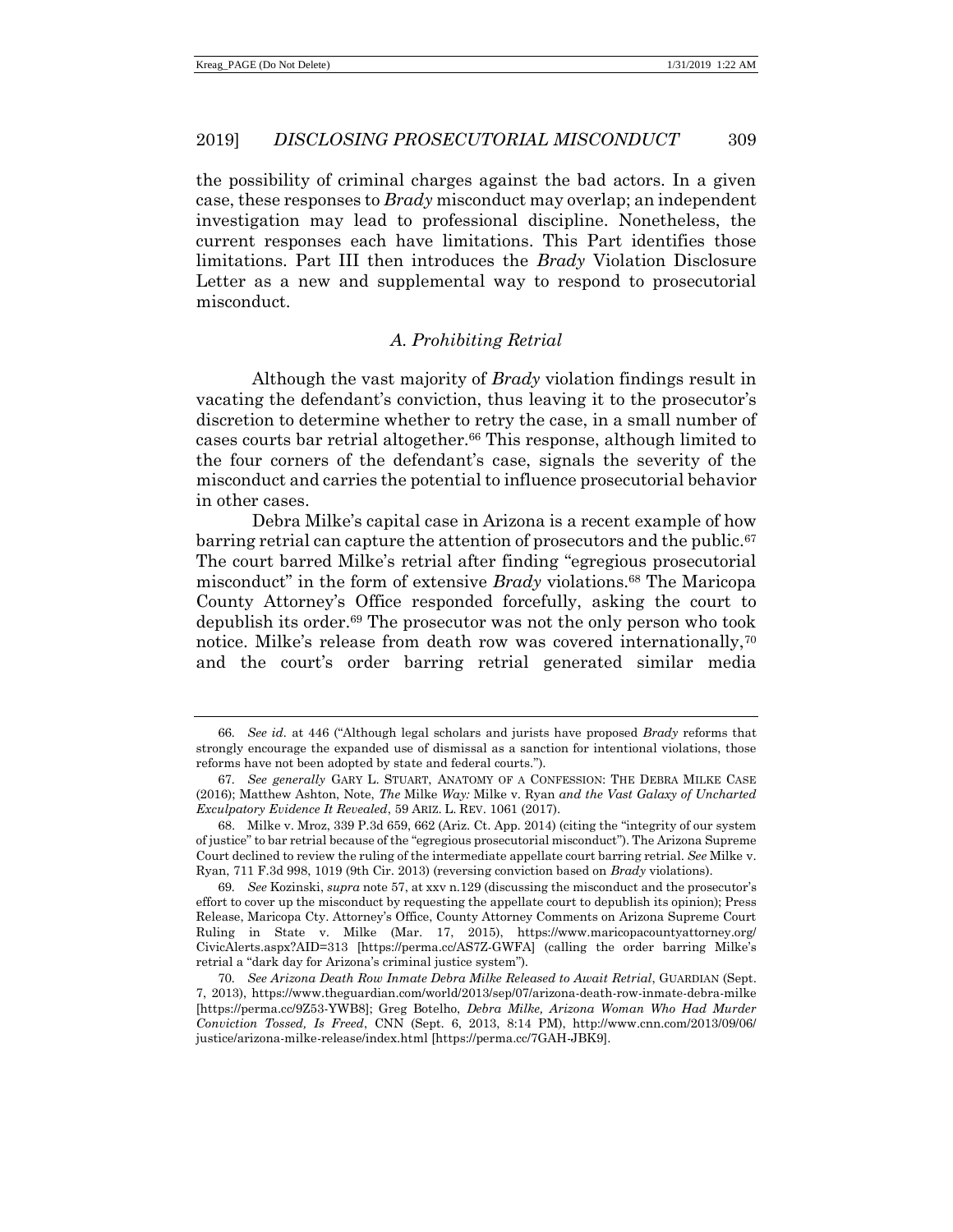coverage.<sup>71</sup> As such, the attention generated by the order produced some benefits similar to *Brady* Violation Disclosure Letters.<sup>72</sup> Specifically, the media coverage cast a brighter light on the initial misconduct. Ironically, the prosecutor's reaction attacking the ruling likely focused even more attention on the underlying misconduct. In an increasingly private criminal justice system, particularly with respect to prosecutorial decisionmaking, media attention promotes transparency.<sup>73</sup> Furthermore, it is likely that some prosecutors took notice of the misconduct and fallout from it, perhaps making them more likely to comply with *Brady* when faced with similar cases. But Milke's case is not representative of the typical result of most *Brady* violations; judges are often reluctant to impose such an extreme remedy as barring retrial.<sup>74</sup>

Furthermore, barring retrial after *Brady* misconduct does not address some of the other benefits offered by *Brady* Violation Disclosure Letters. For example, while barring retrial responds to the defendant's interests and potentially increases deterrence by capturing the attention of prosecutors regarding the importance of complying with *Brady*, it does not address or remedy other harms. The victim, witnesses, and jurors from the initial trial likely suffered harms from participating in a corrupted process.<sup>75</sup> Barring retrial does not vindicate their interests.

<sup>71</sup>*. See* Saeed Ahmed & Greg Botelho, *Debra Milke, Who Spent 22 Years on Arizona Death Row, Has Murder Case Tossed*, CNN (Mar. 24, 2015, 3:49 PM), https://www.cnn.com/2015/03/24/ justice/arizona-debra-milke-death-sentence/index.html [https://perma.cc/SA9X-VL65]; *Arizona Drops Murder Charges Against Debra Milke*, BBC NEWS (Dec. 12, 2014), http://www.bbc.com/ news/world-us-canada-30443351 [https://perma.cc/AHE5-QBKJ]; *No Second Murder Trial for Arizona Woman Held 22 Years in Son's Death*, CBS NEWS (Dec. 11, 2014, 11:45 PM), https://www.cbsnews.com/news/no-second-murder-trial-for-arizona-woman-debra-jean-milkeheld-22-years-in-sons-death/ [https://perma.cc/5HPK-X4AM].

<sup>72</sup>*. See infra* Section III.B (discussing benefits of *Brady* Violation Disclosure Letters).

<sup>73</sup>*. See infra* Section III.B.3 (discussing the rationale for *Brady* Violation Disclosure Letters); *see also* Ashton, *supra* note [67,](#page-12-0) at 1074 (discussing options for how prosecutors should respond to misconduct finding in *Milke*'s case).

<sup>74</sup>*. See, e.g.*, D'Ambrosio v. Bagley, 688 F. Supp. 2d 709, 726 (N.D. Ohio 2010) ("[W]hile a federal court has the power to prevent the state from attempting to reprosecute a successful habeas petitioner, such power is only exercised appropriately in extraordinary circumstances."). Short of barring a retrial, in limited instances, courts have ordered a prosecutor's office recused or barred certain penalties—for example barring the pursuit of a death sentence—because of prosecutorial misconduct. *See, e.g.*, United States v. Rivera-Clemente, No. 11-499, 2012 WL 12911051, at \*1 (D.P.R. Sept. 19, 2012) (precluding death penalty following prosecution's discovery violations); People v. Dekraai, 210 Cal. Rptr. 3d 523, 527−28 (Ct. App. 2016) (affirming trial court's order recusing Orange County District Attorney's Office based on extensive prosecutorial misconduct).

<sup>75</sup>*. See infra* Section III.B.2.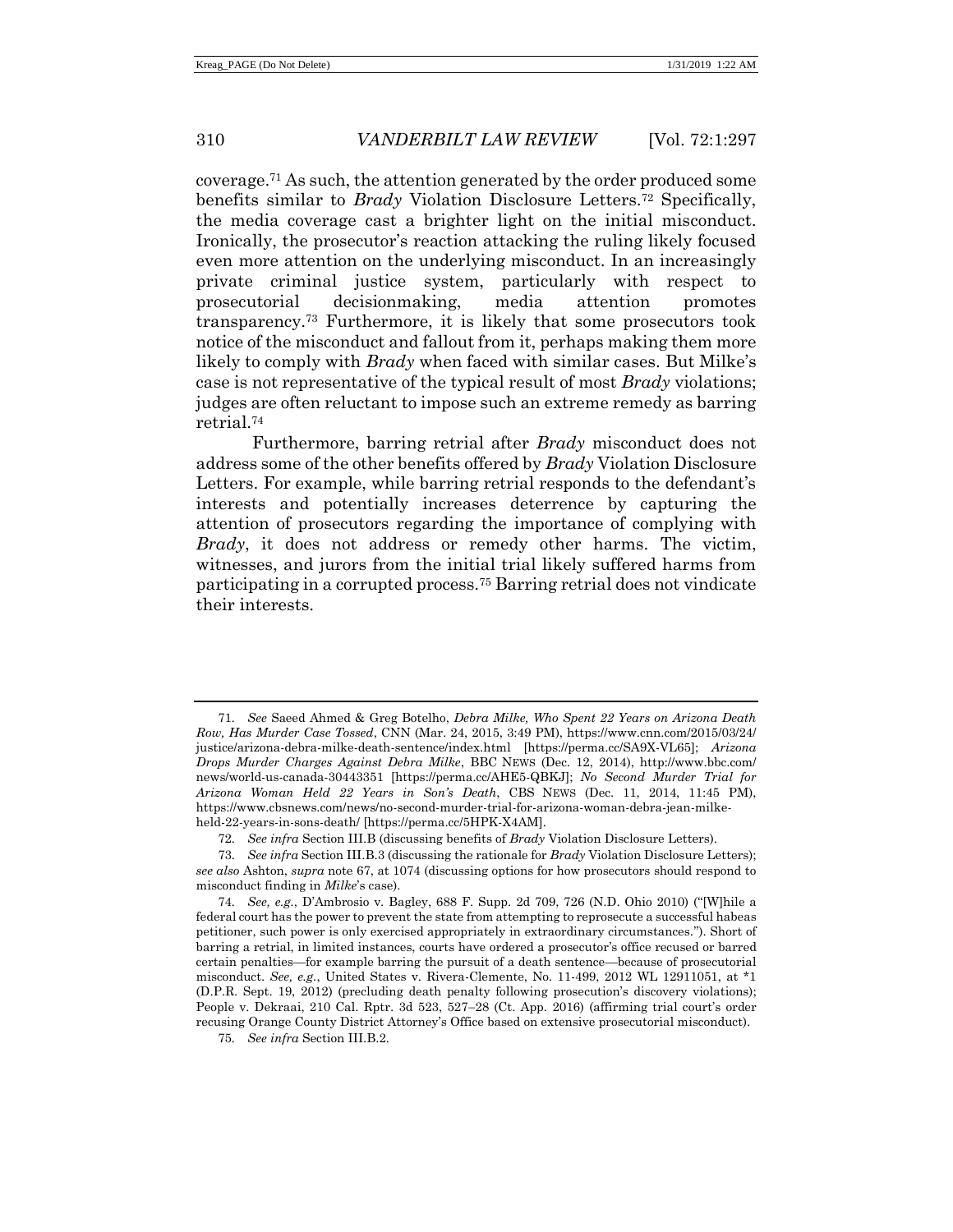# <span id="page-14-0"></span>*B. Professional Discipline*

The attorney disciplinary system represents a second option for responding to *Brady* misconduct. Professional conduct rules recognize the special status of prosecutors in the criminal justice system.<sup>76</sup> They explain that prosecutors are "minister[s] of justice and not simply . . . advocate[s]."<sup>77</sup> The Supreme Court has repeatedly recognized the special role prosecutors play in the pursuit of justice.<sup>78</sup> And prosecutors embrace this role.<sup>79</sup> Accompanying this exalted role are rules of professional conduct that are unique to prosecutors, including an explicit professional conduct rule regarding prosecutors' disclosure obligations.<sup>80</sup> Model Rule of Professional Conduct 3.8(d) states that prosecutors "shall"

make timely disclosure to the defense of all evidence or information known to the prosecutor that tends to negate the guilt of the accused or mitigates the offense, and, in connection with sentencing, disclose to the defense and to the tribunal all unprivileged mitigating information known to the prosecutor, except when the prosecutor is relieved of this responsibility by a protective order of the tribunal.  $81$ 

Notably, in many jurisdictions, prosecutors' ethical disclosure obligations reach beyond the constitutional requirements demanded by *Brady*. <sup>82</sup> And where they do not, the ethical obligations reach at least as far as prosecutors' constitutional duties.<sup>83</sup> Thus, *Brady* violations are also ethical violations, rendering the attorney disciplinary process a possible avenue for responding to *Brady* misconduct.

<sup>76</sup>*. See* MODEL RULES OF PROF'L CONDUCT r. 3.8 (AM. BAR ASS'N 2015) (describing the special responsibilities of a prosecutor); CRIMINAL JUSTICE STANDARDS FOR THE PROSECUTION FUNCTION § 3-1.2(b) (AM. BAR ASS'N 2015) ("The primary duty of the prosecutor is to seek justice within the bounds of the law, not merely to convict."); AM. BAR ASS'N, ABA STANDARDS FOR CRIMINAL JUSTICE: PROSECUTORIAL INVESTIGATIONS 1 (3d ed. 2014) ("As a nation, we do not expect prosecutors to be typical advocates. We expect them to hold truth, justice, and mercy more sacred than winning.").

<sup>77.</sup> MODEL RULES OF PROF'L CONDUCT r. 3.8 cmt. 1 (AM. BAR ASS'N 2015).

<sup>78</sup>*. See* Bankes v. Dretke, 540 U.S. 668, 696 (2004) ("We have several times underscored the 'special role played by the American prosecutor in the search for truth in criminal trials.' " (quoting Strickler v. Greene, 527 U.S. 263, 281 (1999))); *see also* People v. Hill, 17 Cal. 4th 800, 820 (1998) ("A prosecutor is held to a standard higher than that imposed on other attorneys because of the unique function he or she performs in representing the interests, and in exercising the sovereign power, of the state.").

<sup>79.</sup> NAT'L PROSECUTION STANDARDS § 1-1.1 (NAT'L DIST. ATTORNEYS ASS'N 2009) ("The prosecutor is an independent administrator of justice. The primary responsibility of a prosecutor is to seek justice, which can only be achieved by the representation and presentation of the truth.").

<sup>80</sup>*. See* MODEL RULES OF PROF'L CONDUCT r. 3.8(d) (AM. BAR ASS'N 2015).

<sup>81</sup>*. Id.*

<sup>82</sup>*. See supra* note [47.](#page-8-0)

<sup>83</sup>*. See, e.g.*, *In re* Ronald Seastrunk, 236 So. 3d 509, 510 (La. 2017) (holding that Louisiana's ethical disclosure obligations are "coextensive" with *Brady*); Disciplinary Counsel v. Kellogg-Martin, 923 N.E.2d 125, 130 (Ohio 2010) (imposing a *Brady*-like materiality standard on prosecutors' ethical disclosure obligations).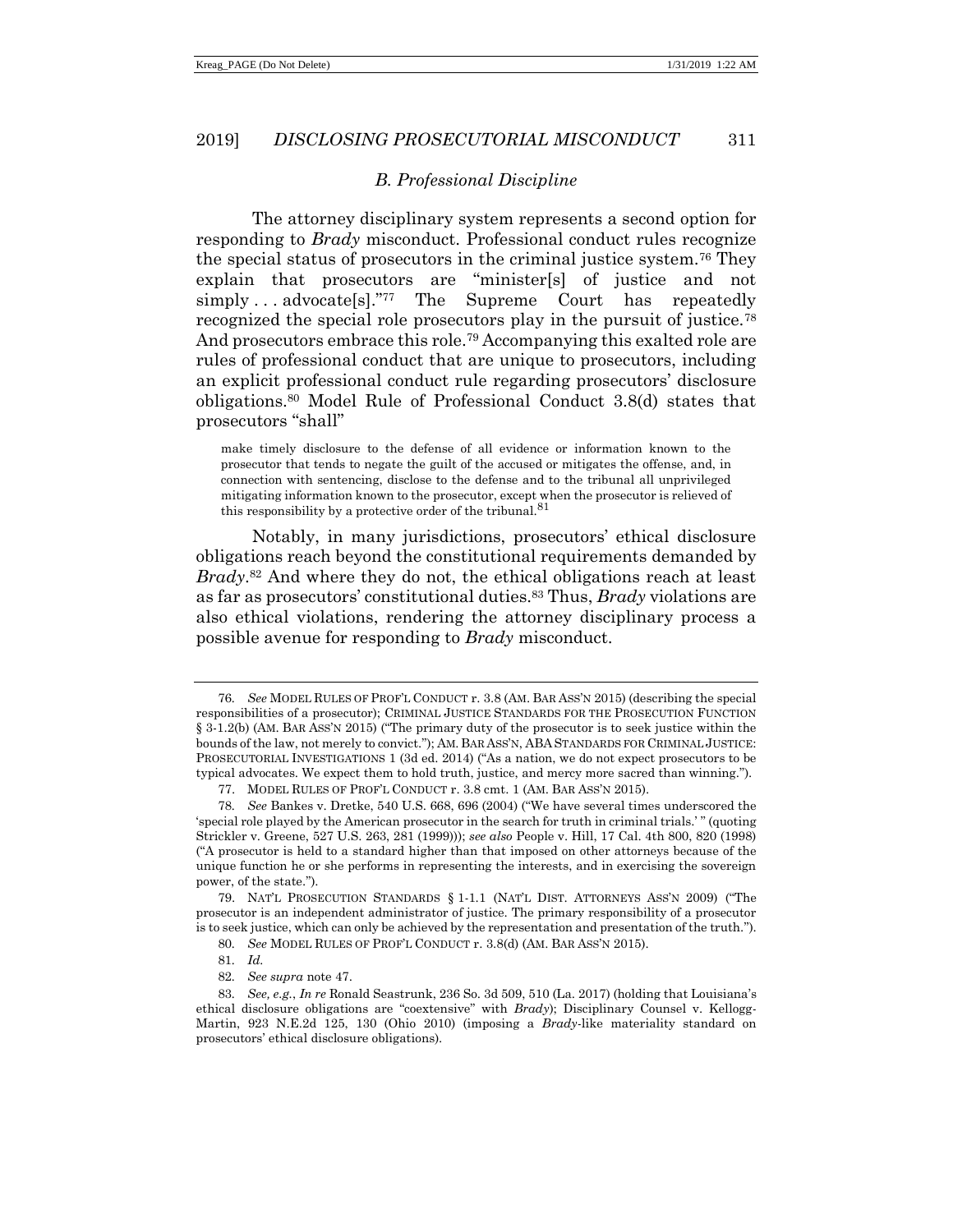<span id="page-15-0"></span>The Supreme Court endorses using the attorney disciplinary process as the primary means for responding to *Brady* violations.<sup>84</sup> For example, after John Thompson narrowly avoided execution and ultimately secured his freedom after uncovering prosecutors' *Brady* violations, he successfully sued the prosecutors for his wrongful conviction.<sup>85</sup> Ultimately, the Supreme Court overturned the jury's finding in favor of Thompson, vacating the \$14 million it awarded him.<sup>86</sup> In so doing, the Court explained that it was unfair to hold the elected prosecutor liable for failure to train his assistant prosecutors because the need for training on disclosure obligations was not obvious.<sup>87</sup> Why was it not obvious? The Court reasoned that the elected prosecutor could rely on the fact that the assistant prosecutors were subject to professional conduct rules that required the disclosure of *Brady* evidence.<sup>88</sup> The clear implication was that the Court believed that prosecutors' desire to avoid professional discipline sufficiently motivates them to understand and comply with *Brady*. 89

Despite the initial appeal and the Supreme Court's endorsement of using the attorney disciplinary process to respond to *Brady* violations, policing prosecutorial compliance with *Brady* in this manner

<sup>84</sup>*. See* Bank of Nova Scotia v. United States, 487 U.S. 250, 263 (1988) (recognizing that referral to disciplinary authorities as opposed to dismissing a criminal case was preferable where the prosecutorial misconduct did not prejudice the defendant); Imbler v. Pachtman, 424 U.S. 409, 428−29 (1976) (arguing that the possibility of professional discipline is a sufficient alternative to civil liability to deter prosecutorial misconduct); *id.*:

<sup>[</sup>A] prosecutor stands perhaps unique, among officials whose acts could deprive persons of constitutional rights, in his amenability to professional discipline by an association of his peers. These checks undermine the argument that the imposition of civil liability is the only way to insure that prosecutors are mindful of the constitutional rights of persons accused of crime.;

*see also* Angela J. Davis, *The Legal Profession's Failure to Discipline Unethical Prosecutors*, 36 HOFSTRA L. REV. 275, 309 (2007) ("Strengthening the disciplinary process should be a top priority for reform because the United States Supreme Court has identified this process as the appropriate remedy for prosecutorial misconduct.").

<sup>85</sup>*.* Connick v. Thompson, 563 U.S. 51, 54 (2011) (noting that the district court jury awarded Thompson \$14 million).

<sup>86.</sup> *Id.* at 72.

<sup>87</sup>*. Id.* at 67 ("A licensed attorney making legal judgments, in his capacity as a prosecutor, about *Brady* material simply does not present the same 'highly predictable' constitutional danger as *Canton*'s untrained officer.").

<sup>88</sup>*. Id.* at 66 ("Among prosecutors' unique ethical obligations is the duty to produce *Brady* evidence to the defense.").

<sup>89</sup>*. Id.* ("An attorney who violates his or her ethical obligations is subject to professional discipline, including sanctions, suspension, and disbarment."); *id.* at 67 ("A district attorney is entitled to rely on prosecutors' professional training and ethical obligations in the absence of specific reason, such as a pattern of violations, to believe that those tools are insufficient to prevent future constitutional violations . . . .").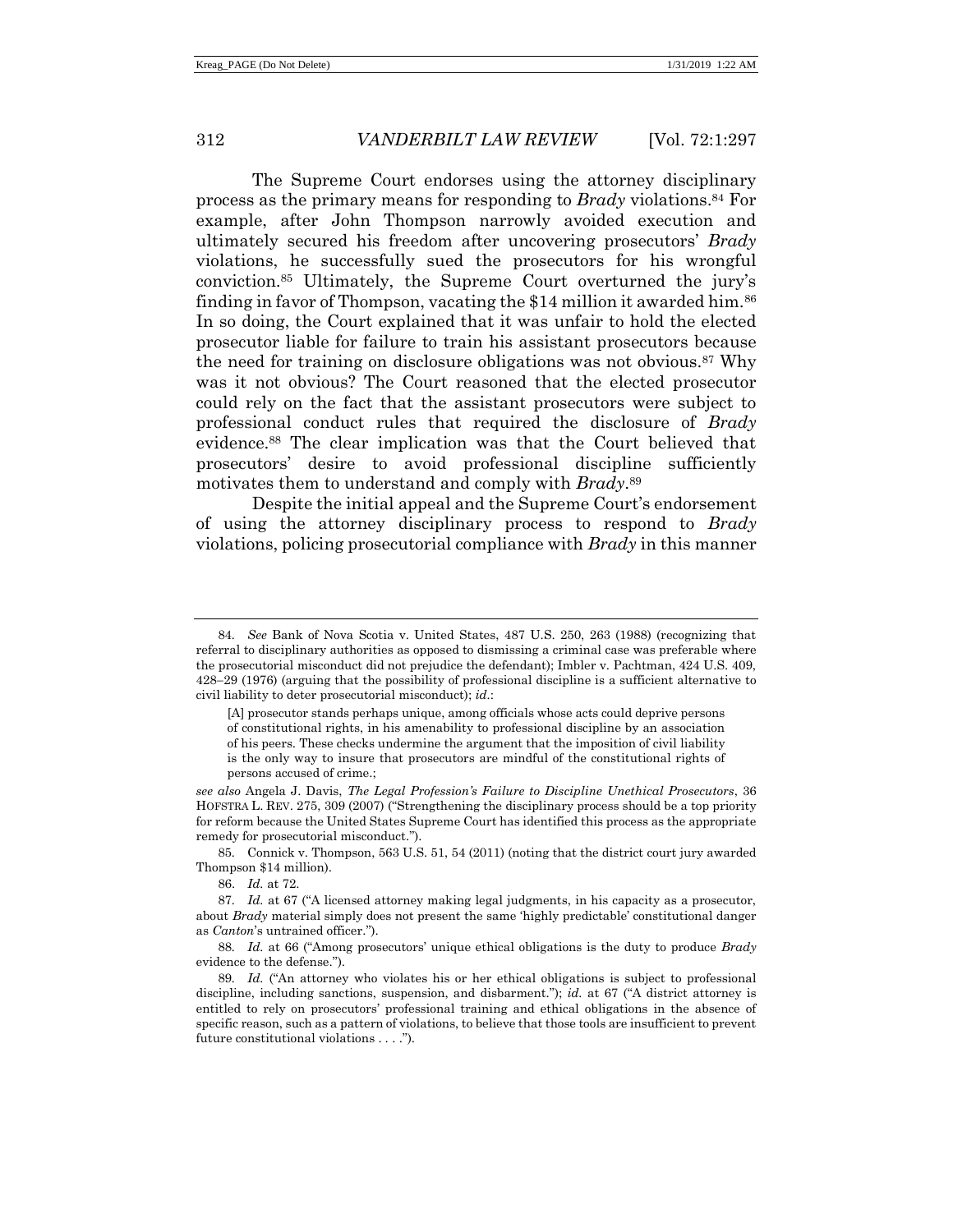<span id="page-16-1"></span><span id="page-16-0"></span>has proven ineffective for several reasons.<sup>90</sup> First, attorney disciplinary authorities often do not learn of instances of prosecutorial misconduct. Several factors contribute to this, including insufficient funding for disciplinary bodies; prosecutors, judges, and defense attorneys failing to report instances of misconduct; and reporting practices skewed against defendants whose guilt appears certain.<sup>91</sup> Prosecutors may choose not to report misconduct in an effort to protect colleagues.<sup>92</sup> Judges may fear making enemies or may simply be reluctant to initiate investigations.<sup>93</sup> Defense attorneys may seek to protect future clients.<sup>94</sup>

Lack of negative consequences for violations of the disclosure obligation imposed by *Brady* and its ethics counterpart in Rule 3.8(d) of the Model Rules of Professional Conduct has long been a chronic problem in our criminal justice system.... [E]thics authorities generally have been reluctant to impose disciplinary sanctions on prosecutors who fail to disclose.;

Richard A. Rosen, *Disciplinary Sanctions Against Prosecutors for* Brady *Violations: A Paper Tiger*, 65 N.C. L. REV. 693 (1987).

91*. See* Bruce A. Green, *Prosecutors and Professional Regulation*, 25 GEO. J. LEGAL ETHICS 873 (2012); Kevin C. McMunical, *The (Lack of) Enforcement of Prosecutor Disclosure Rules*, 38 HOFSTRA L. REV. 847 (2010). *But see* Bruce Green & Ellen Yaroshefsky, *Prosecutorial Accountability 2.0*, 92 NOTRE DAME L. REV. 51, 78−79 (2016) (recognizing that "the institutions that play a significant role in professional regulation . . . have slowly begun to expand their role in overseeing prosecutors").

92*. See* AM. BAR ASS'N, *supra* note [76,](#page-14-0) at 190:

A strong bond often develops among those working together in criminal investigations. . . . In this environment, information about potential misconduct by an investigator or fellow prosecutor raises a significant challenge to all involved. There may be a tendency to diminish the significance of, or to demand extraordinary proof about, information concerning potential misconduct as a way to avoid its impact on the matter at hand, and on personal and institutional relationships.

93*. See*, *e.g.*, Oral Argument at 28:25, Baca v. Adams, 773 F.3d 1034 (9th Cir. 2015), https://www.youtube.com/watch?v=2sCUrhgXjH4 [https://perma.cc/XWC7-MK8V] (questioning by Judge Wardlow expressing that judicial elections contribute to pressure on state judges to avoid finding prosecutorial misconduct harmful); H. Mitchell Caldwell, *The Prosecutor Prince: Misconduct, Accountability, and a Modest Proposal*, 63 CATH. U. L. REV. 51, 82 (2013) ("Because prosecutors wield significant power and influence over local criminal justice communities, both judges and defense counsel are often concerned about the possible backlash that a report of misconduct might generate."); Peter A. Joy & Ellen Yaroshefsky, *Ethics in Criminal Advocacy*, *in* THE STATE OF CRIMINAL JUSTICE 163, 166 (2015) (recounting how after a trial court judge declared unethical the Queens County District Attorney's Office's practice of conducting pre-arraignment interviews with defendants, the "Queens District Attorney call[ed] for the judge's removal from the bench").

94*. See* Lara A. Bazelon, *Hard Lessons: The Role of Law Schools in Addressing Prosecutorial Misconduct*, 16 BERKELEY J. CRIM. L. 391, 433 (2011) ("In opening a class discussion about defense counsel's Rule 8.3 reporting obligation, clinical instructors might begin with the empirical fact that very few defense attorneys report prosecutors who commit misconduct to the state bar or any other disciplinary authority."); Green, *supra* note [91,](#page-16-0) at 888 (recognizing "the conventional assumption

<sup>90</sup>*. See, e.g.*, David Keenan et al., *The Myth of Prosecutorial Accountability After* Connick v. Thompson*: Why Existing Professional Responsibility Measures Cannot Protect Against Prosecutorial Misconduct*, 121 YALE L.J. FORUM 203, 209 (2011) (describing lack of discipline for prosecutors who violate *Brady*); Kevin C. McMunigal, *Prosecutorial Disclosure Violations: Punishments vs. Treatment*, 64 MERCER L. REV. 711, 713 (2013):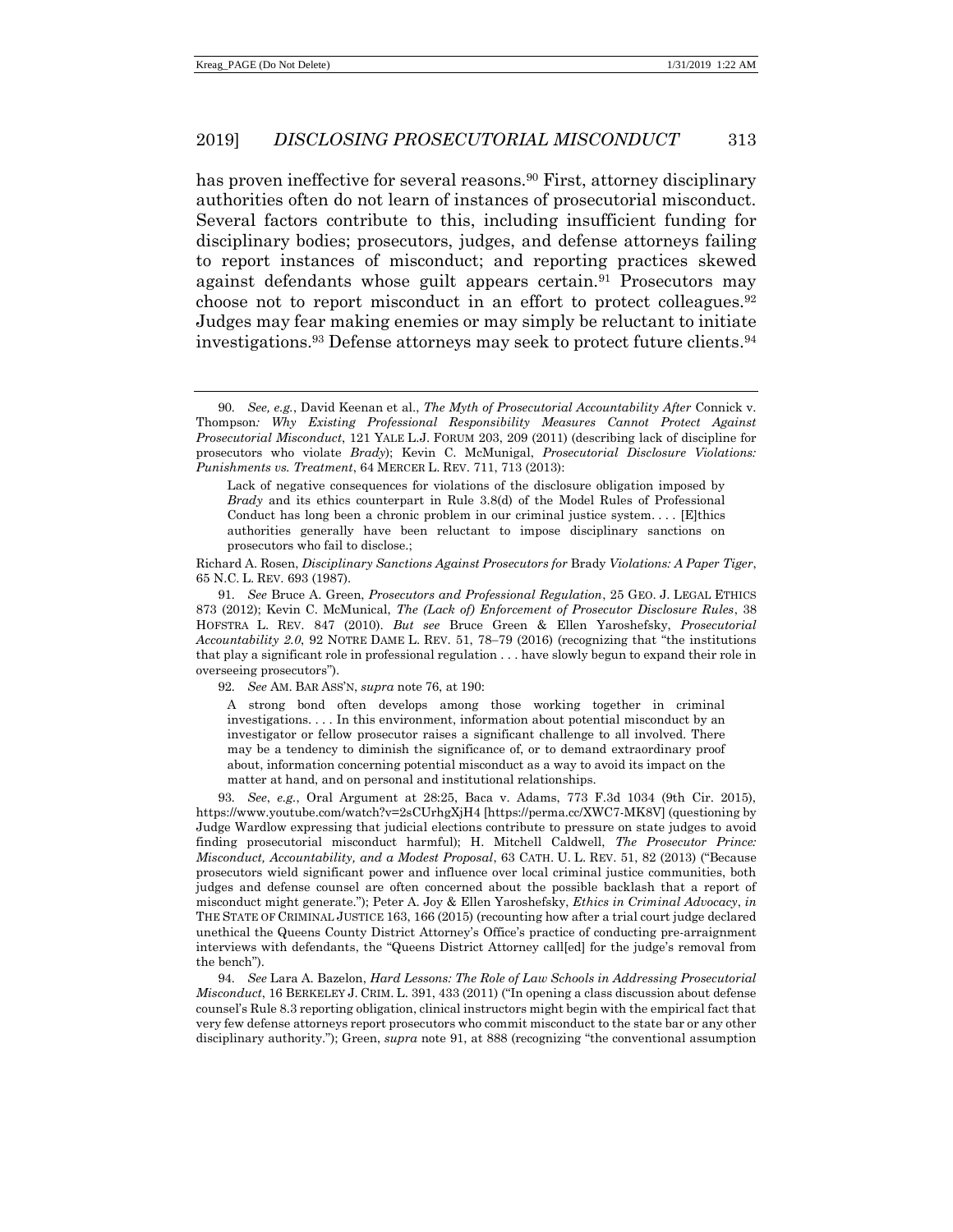In each instance, the decision to report potential misconduct is likely undermined where the defendant's guilt seems more certain.<sup>95</sup>

Even when prosecutorial misconduct is reported to disciplinary authorities, prosecutors often go unpunished.<sup>96</sup> This is at least in part due to the difficulty in determining when prosecutorial actions breach ethical boundaries.<sup>97</sup> But perhaps it is more than an interpretation problem. Professor Fred C. Zacharias noted that in setting a high bar for disciplining prosecutors, disciplinary authorities might have been balancing the Sixth Amendment's demand of zealous advocacy from defense attorneys and the fact that the rules of professional conduct provide defense attorneys a wider range of acceptable behavior.<sup>98</sup>

Ultimately, while professional discipline remains an option for responding to *Brady* misconduct, there is good reason not to consider it a complete solution.<sup>99</sup> The professional disciplinary system has resulted in allowing even high-profile, intentional misconduct to go unpunished.<sup>100</sup> Furthermore, disciplining the prosecutor does not vindicate the harms victims, witnesses, and jurors shouldered because of their participation in trials corrupted by *Brady* misconduct.

#### <span id="page-17-0"></span>*C. Comprehensive Independent Investigations*

The most comprehensive response to findings of prosecutorial misconduct is through an independent investigation administered by

98. Fred C. Zacharias, *The Professional Discipline of Prosecutors*, 79 N.C. L. REV. 721, 754 (2001) (noting that reluctance to discipline prosecutors may result from disciplinary authorities concluding that "aggressive defense lawyer conduct justifies reciprocation by prosecutors").

that lawyers under-report, rather than over-report, prosecutors' misconduct in order to stay in prosecutors' good graces for their own and future clients' benefit").

<sup>95</sup>*. See* J. Thomas Sullivan, Brady *Misconduct Remedies: Prior Jeopardy and Ethical Discipline of Prosecutors*, 68 ARK. L. REV. 1011, 1056 (2016) (noting that attorney disciplinary proceedings to respond to prosecutorial misconduct may be particularly fruitless "when the aggrieved party [defendant] . . . has been convicted of a heinous offense, or is otherwise not blessed with pristine character, untarnished reputation, or simply lack of recognized status within the community").

<sup>96</sup>*. See supra* not[e 91.](#page-16-0)

<sup>97</sup>*. See* Davis, *supra* not[e 84,](#page-15-0) at 284 ("[M]uch of the language of Rule 3.8 is vague and subject to interpretation, providing very little guidance to prosecutors and making it difficult to sustain complaints against prosecutors before disciplinary authorities.").

<sup>99</sup>*. But cf.* Bruce A. Green & Samuel J. Levine, *Disciplinary Regulation of Prosecutors as a Remedy for Abuses of Prosecutorial Discretion: A Descriptive and Normative Analysis*, 14 OHIO ST. J. CRIM. L. 143, 155−63 (2016) (describing instances where "state courts have exercised disciplinary authority in response to instances of prosecutorial misconduct"); Samuel J. Levine, *The Potential Utility of Disciplinary Regulation as a Remedy for Abuses of Prosecutorial Discretion*, 12 DUKE J. CONST. L. & PUB. POL'Y 1, 1 (2016) (examining disciplinary rules as a tool to regulate prosecutors' charging decisions).

<sup>100</sup>*. See* Goeke v. Dept. of Justice, 122 M.S.P.R. 69, 80−81 (2015) (vacating the suspensions imposed on Senator Stevens's prosecutors).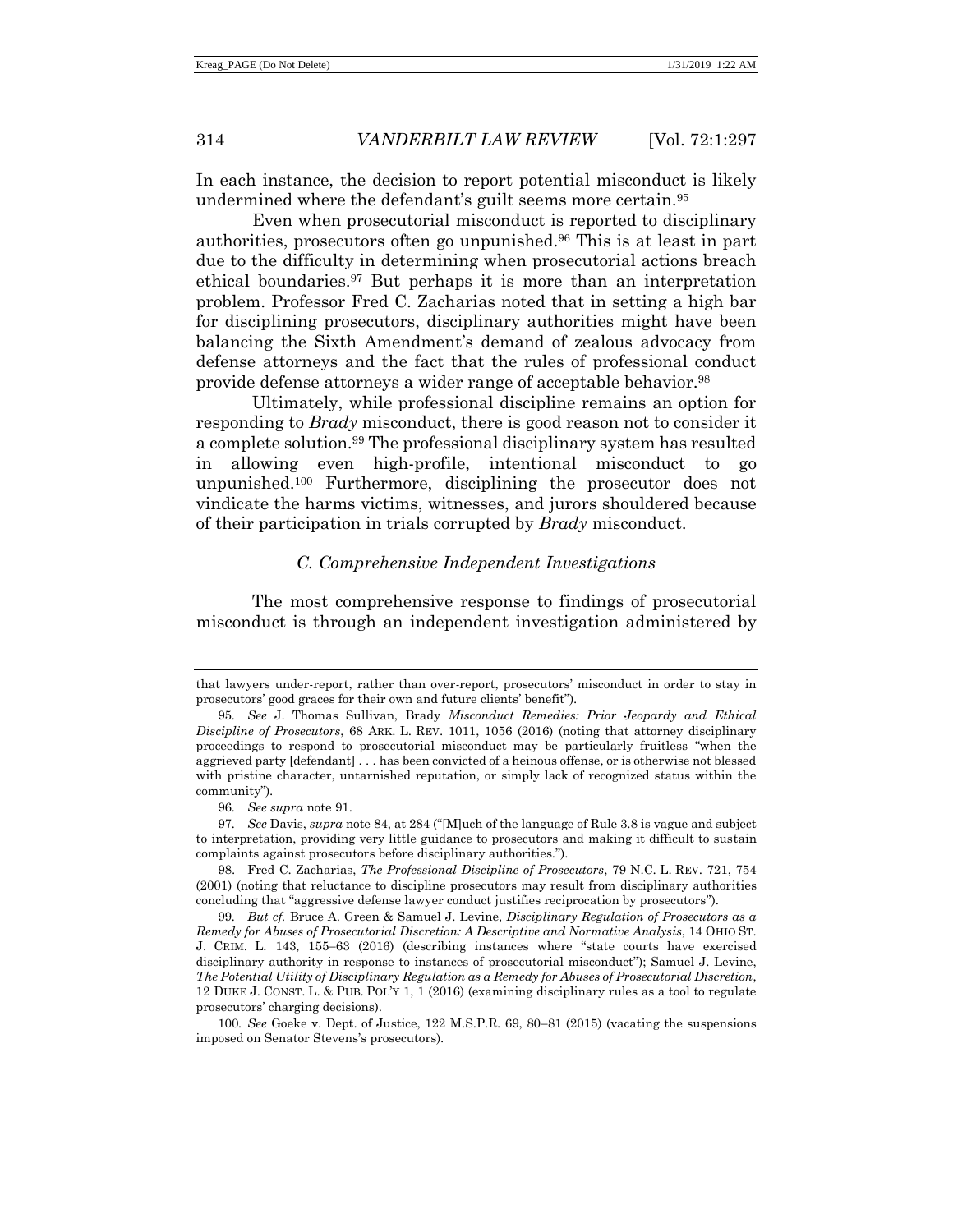an experienced body with adequate resources. This was the path taken by Judge Emmet Sullivan following the exposure of multiple *Brady* violations in the prosecution of Alaska Senator Ted Stevens.<sup>101</sup>

<span id="page-18-1"></span><span id="page-18-0"></span>In December 2008, just over two months after Senator Stevens's trial, an FBI agent involved in the case raised concerns that the case was propelled by prosecutorial misconduct.<sup>102</sup> This tip caused Judge Sullivan—who by that time already had good reason to question the prosecutors' compliance with *Brady*103—to review the prosecutors' discovery decisions. When the prosecutors failed to cooperate, Judge Sullivan held three of them in contempt.<sup>104</sup> The Department of Justice ("DOJ") appointed new prosecutors, and they quickly uncovered significant undisclosed *Brady* information.<sup>105</sup> On April 1, 2009, the DOJ asked the court to set aside the jury's verdict because of the *Brady* misconduct.<sup>106</sup> Judge Sullivan dismissed the prosecution with prejudice a week later.<sup>107</sup>

<span id="page-18-2"></span>The case could have ended there. Alaska's Attorney General had already publicly confessed error and signaled the start of an internal review of the prosecutors' misconduct.<sup>108</sup> But Judge Sullivan was not satisfied. Rather, he appointed a prominent member of the bar to conduct a thorough investigation to determine whether prosecutors committed criminal contempt in violating *Brady*. <sup>109</sup> This resulted in an unprecedented two-year investigation that ended with an over fivehundred-page report summarizing the findings.<sup>110</sup> While the

<sup>101.</sup> Department of Justice prosecutors charged Senator Stevens with violating federal ethics laws regarding gifts he allegedly received during a home renovation project. *See* Indictment, United States v. Stevens, 593 F. Supp. 2d 177 (D.D.C. 2009) (No. 1), 2008 WL 284791. *See generally* Emmet G. Sullivan, *Enforcing Compliance With Constitutionally-Required Disclosures: A Proposed Rule*, 2016 CARDOZO L. REV. DE NOVO 138 (discussing his response to the *Brady* misconduct).

<sup>102.</sup> Report to Hon. Emmet G. Sullivan of Investigation Conducted Pursuant to the Court's Order, dated April 7, 2009 at 32, *In re* Special Proceedings, 825 F.Supp.2d 203 (D.D.C. Mar. 15, 2012) (No. 09–0198), 2012 WL 858523 [hereinafter Report to Hon. Emmet G. Sullivan].

<sup>103</sup>*. Id.*

<sup>104</sup>*. Id*.

<sup>105</sup>*. Id.*

<sup>106</sup>*. See* United States v. Stevens, No. 08-cr-231 (EGS) 2009 WL 6525926 (Apr. 7, 2009) (order vacating verdict and dismissing indictment with prejudice).

<sup>107</sup>*. Id.*

<sup>108</sup>*. See* Press Release, U.S. Dep't of Justice, Statement of Attorney General Eric Holder Regarding United States v. Theodore F. Stevens (Apr. 1, 2009), https://www.justice.gov/opa/pr/ statement-attorney-general-eric-holder-regarding-united-states-v-theodore-f-stevens [https://perma.cc/GZD2-JPZ6].

<sup>109</sup>*. See* Sullivan, *supra* note [101,](#page-18-0) at 140.

<sup>110</sup>*. See* Report to Hon. Emmet G. Sullivan, *supra* note [102,](#page-18-1) at 1 ("The investigation lasted two years and required the examination and analysis of well over 128,000 pages of documents, including the trial record, prosecutors' and agents' emails, FBI 302s and handwritten notes, and depositions of prosecutors, agents and others involved in the investigation and trial."). The District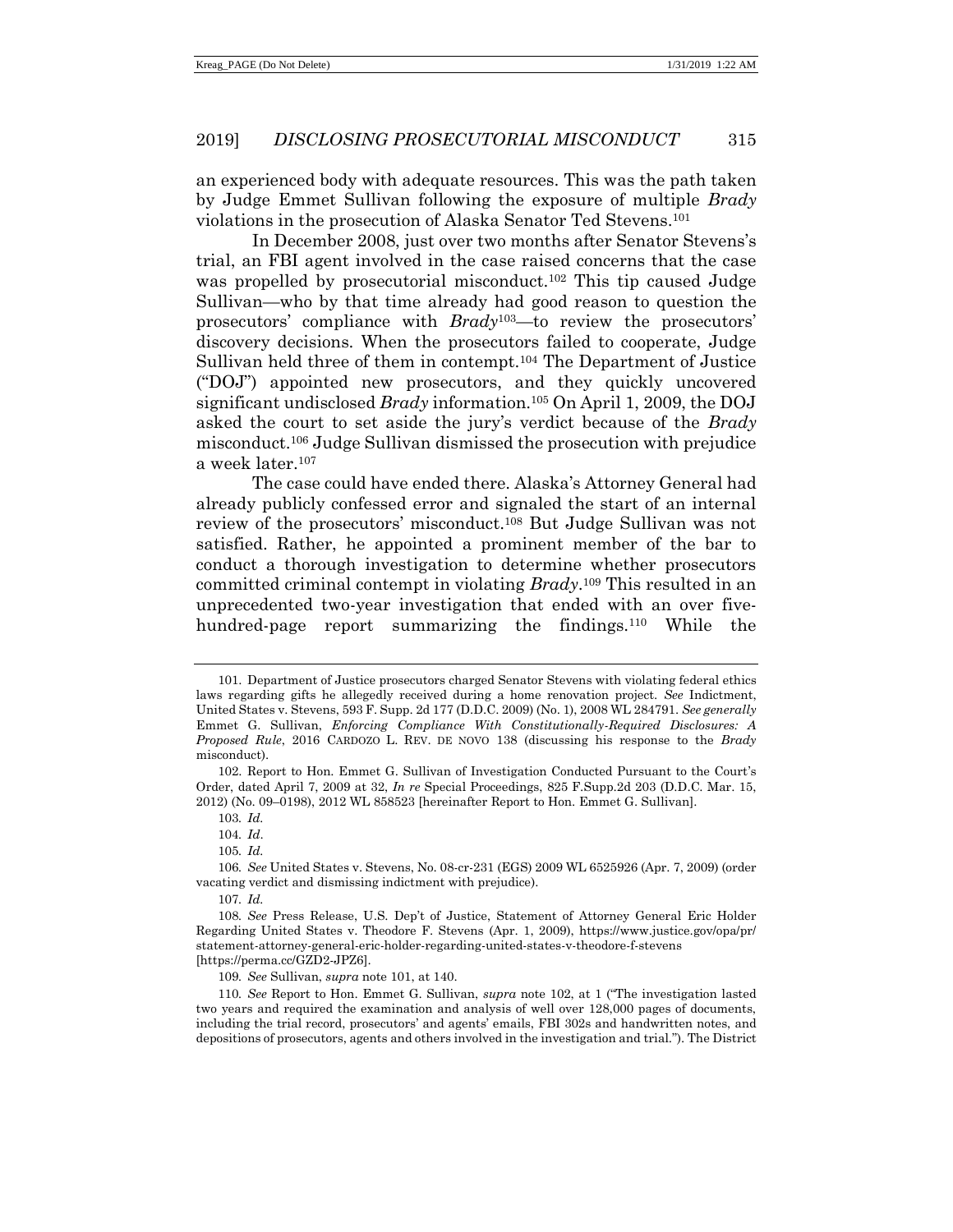investigation did not end with criminal contempt charges against the prosecutors, it concluded:

The investigation and prosecution . . . were permeated by the systematic concealment of significant exculpatory evidence which would have independently corroborated Senator Stevens's defense and his testimony, and seriously damaged the testimony and credibility of the government's key witness.<sup>111</sup>

The investigation confirmed that the *Brady* misconduct was intentional.<sup>112</sup>

The comprehensive investigation and public release of findings provided a detailed analysis of the misconduct in the case. This would not have happened had Judge Sullivan simply vacated the jury's guilty verdict without further action. Instead, by shining a light on the details of the misconduct, the results of the investigation cast a shadow over the criminal justice system as a whole. If such blatant, intentional misconduct can occur in a case involving a powerful defendant, experienced private defense attorneys, an attentive judge, and highlevel DOJ prosecutors, *Brady* noncompliance deserves our attention.

<span id="page-19-1"></span>In addition to driving the public's attention to the issue of *Brady* misconduct, the detailed investigation produced some reforms. For example, despite insisting that the misconduct was "not typical"<sup>113</sup> and opposing external reforms,<sup>114</sup> the DOJ instituted several reforms after the misconduct came to light. These reforms included issuing three internal memoranda clarifying prosecutors' discovery obligations, appointing a permanent National Criminal Discovery Coordinator, updating internal training guidelines to require annual discovery training, and holding several new internal training seminars addressing prosecutors' discovery obligations.<sup>115</sup> It is unclear how effective these reforms have been, but there is reason for cautious optimism that they may improve *Brady* compliance.<sup>116</sup>

Court rejected efforts to keep the report documenting the misconduct private. *See* In re Special Proceedings, 842 F.Supp.2d 232, 235 (D.D.C. 2012) (holding that "[t]o deny the public access to Mr. Schuelke's Report...would be an affront to the First Amendment and a blow to the fair administration of justice").

<span id="page-19-0"></span><sup>111.</sup> Report to Hon. Emmet G. Sullivan, *supra* note [102,](#page-18-1) at 1.

<sup>112</sup>*. Id.* at 28 ("[O]ur investigation found evidence which compels the conclusion, and would prove beyond a reasonable doubt, that other *Brady* information was intentionally withheld from the attorneys for Senator Stevens . . . .").

<sup>113</sup>*. Hearing on the Special Counsel's Report on the Prosecution of Senator Ted Stevens Before S. Comm. on the Judiciary*, 112th Cong. 2 (2012) [hereinafter DOJ Statement for the Record] (statement for the record from the DOJ).

<sup>114</sup>*. Id.* at 5−7 (describing the DOJ's opposition to legislation proposed to reform discovery practices).

<sup>115</sup>*. Id.* at 2−5 (describing the DOJ's internal reforms).

<sup>116</sup>*. See* Ellen Yaroshefsky & Bruce A. Green, *Prosecutors' Ethics in Context: Influences on Prosecutorial Disclosure*, *in* LAWYERS IN PRACTICE: ETHICAL DECISION MAKING IN CONTEXT 269,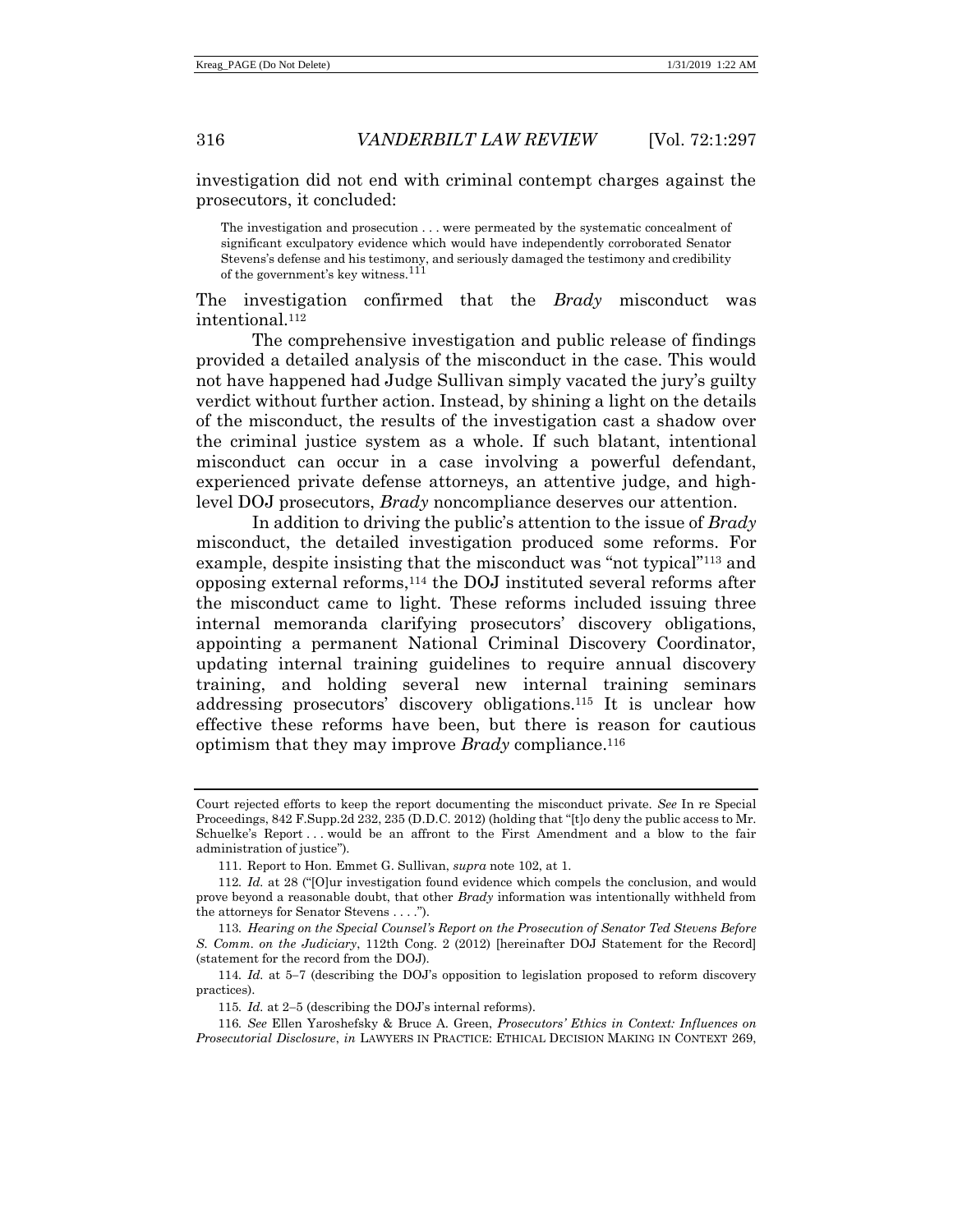A comprehensive and independent investigation of *Brady* misconduct is an appealing remedy.<sup>117</sup> But investigations are expensive. The special prosecutor who investigated Senator Stevens's case and his firm were paid nearly \$1 million alone.<sup>118</sup> This does not include other direct costs, including the time and resources the DOJ consumed in responding to and cooperating with the investigation. In addition, there are the opportunity costs to the court, the special prosecutor, and the DOJ. Judge Sullivan was no doubt aware of these costs when he initiated the investigation. But not all judges will make the same call as Judge Sullivan. Even judges concerned about *Brady* compliance may pursue a less costly response.

# <span id="page-20-0"></span>*D. Civil Liability*

Civil suits against prosecutors for *Brady* misconduct remain a possibility for defendants whose constitutional rights were violated; however, the Supreme Court has drastically limited the likelihood of success in these suits. This is primarily due to the immunity prosecutors enjoy. When acting in their prosecutorial capacity, prosecutors have absolute immunity from civil suits even for intentional misconduct. <sup>119</sup> Prosecutors retain absolute immunity from suits arising from prosecutors' administrative decisions if the decisions are "directly connected with the prosecutor's basic trial advocacy duties."<sup>120</sup> Thus, absolute immunity is retained in suits alleging that prosecutors failed to implement a system to meet their duty to disclose impeachment evidence.<sup>121</sup> If the lawsuit arises from a prosecutor performing

119*. See* Van de Kamp v. Goldstein, 555 U.S. 335, 343 (2009) ("In the years since *Imbler*, we have held that absolute immunity applies when a prosecutor prepares to initiate a judicial proceeding . . . ."); Imbler v. Pachtman, 424 U.S. 409, 431 (1976) ("We hold only that in initiating a prosecution and in presenting the State's case, the prosecutor is immune from a civil suit for damages under § 1983.").

120*. Van de Kamp*, 555 U.S. at 346.

<sup>270 (</sup>Leslie C. Levin & Lynn Mather eds., 2012) (noting the importance of office culture in prosecutors' pretrial disclosure decisions).

<sup>117</sup>*. See* Harry Mitchell Caldwell, *Everybody Talks About Prosecutorial Conduct but Nobody Does Anything About It: A 25-Year Survey of Prosecutorial Misconduct and a Viable Solution*, 2017 U. ILL. L. REV. 1455, 1482 (proposing an independent prosecutorial review panel with the power to "deliver a range of sanctions, including private reprimand, public reprimand, fines, suspensions, and disbarment").

<sup>118.</sup> Emily Heil, *Ted Stevens' Case: Probe into Prosecutors' Mistakes Cost Nearly \$1 Million*, WASH. POST (Mar. 30, 2012), https://www.washingtonpost.com/blogs/in-the-loop/post/ted-stevensscase-probe-into-prosecutors-mistakes-cost-nearly-1-million/2012/03/30/gIQALbdTlS\_blog.html? utm\_term=.5cfb5f70c29e [https://perma.cc/2YC4-TB3K].

<sup>121</sup>*. See id.* at 349 ("[W]here a § 1983 plaintiff claims that a prosecutor's management of a trial-related information system is responsible for a constitutional error . . . the prosecutor responsible for the system enjoys absolute immunity just as would the prosecutor who handled the particular trial itself.").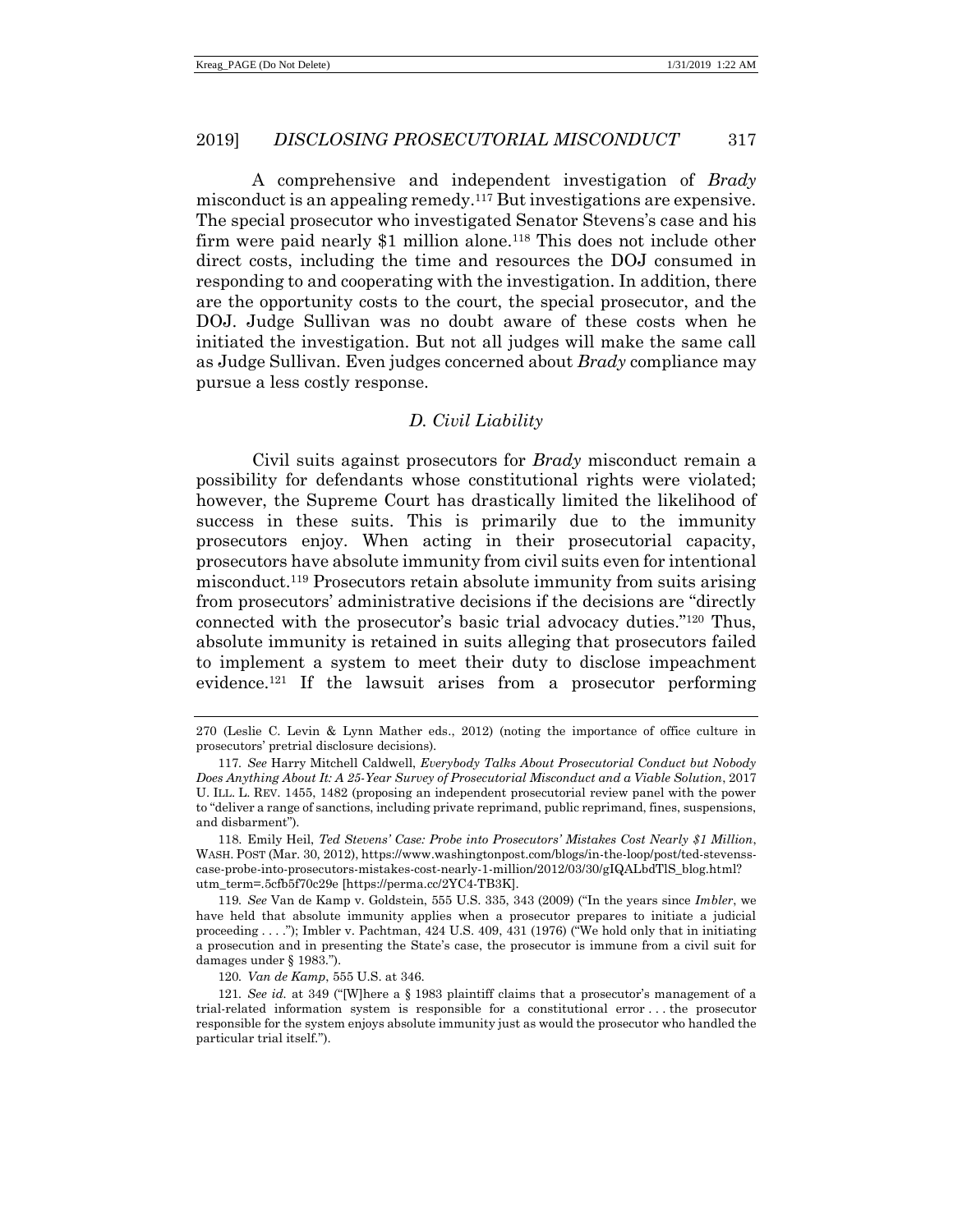investigative duties or administrative duties not closely related to prosecuting cases, however, the prosecutor retains only qualified immunity. 122

John Thompson's case is a dramatic example of how difficult it is for defendants to use civil suits as a remedy for *Brady* misconduct. Despite the jury finding in favor of Thompson and holding the prosecutor liable for his wrongful conviction, the Supreme Court overturned the verdict.<sup>123</sup> Thompson sued, asserting that the Orleans Parish District Attorney's Office was liable because it failed to provide adequate training to its line prosecutors concerning their *Brady* obligations.<sup>124</sup> To succeed, the Supreme Court required Thompson to demonstrate the District Attorney's deliberate indifference to the need for training, a finding which implies a requirement that the District Attorney had notice of the need for training.<sup>125</sup> The Court concluded that Thompson did not meet this burden because (1) he did not demonstrate a pattern of *Brady* violations that would have put the District Attorney on notice of the need to train line prosecutors on *Brady*'s reach, and (2) the *Brady* violation against Thompson was not the obvious result of the District Attorney's failure to train line prosecutors because it was reasonable for the District Attorney to presume that the line prosecutors knew and understood *Brady* as a result of their legal training and professional obligations.<sup>126</sup>

These holdings effectively extinguish civil liability against prosecutors as a way to remedy *Brady* misconduct. In the rare case, defendants may succeed in civil claims. But even in these cases the public is often left in the dark about the extent of the *Brady* misconduct. For example, Hatchett settled his civil suit and was awarded \$12 million.<sup>127</sup> Because of the settlement, however, the extent of the misconduct was never described in a public trial.

<sup>122</sup>*. See id.* at 342 ("[A]bsolute immunity may not apply when a prosecutor is not acting as 'an officer of the court,' but is instead engaged in, say, investigative or administrative tasks.").

<sup>123.</sup> Connick v. Thompson, 563 U.S. 51, 54 (2011).

<sup>124</sup>*. Id.*

<sup>125</sup>*. See id.* at 61 (" 'Deliberate indifference' is a stringent standard of fault, requiring proof that a municipal actor disregarded a known or obvious consequence of his action." (quoting Bd. of Comm'rs v. Brown, 520 U.S. 397, 410 (1997))).

<sup>126</sup>*. See id.* at 62 ("A pattern of similar constitutional violations by untrained employees is 'ordinarily necessary' to demonstrate deliberate indifference for purposes of failure to train [liability]." (quoting *Bd. of Comm'rs*, 520 U.S. at 409)); *id.* at 66 ("In light of this regime of legal training and professional responsibility, recurring constitutional violations are not the 'obvious consequence' of failing to provide prosecutors with formal in-house training about how to obey the law." (quoting *Bd. of Comm'rs*, 520 U.S. at 409)).

<sup>127.</sup> Andrew Keshner, *Man Who Spent 25 Years in Prison After Wrongful Murder Conviction to Collect \$12M from City*, N.Y. DAILY NEWS (Oct. 4, 2017), http://www.nydailynews.com/newyork/wrongful-murder-conviction-cost-city-12m-article-1.3539897 [https://perma.cc/4U7P-DY4T].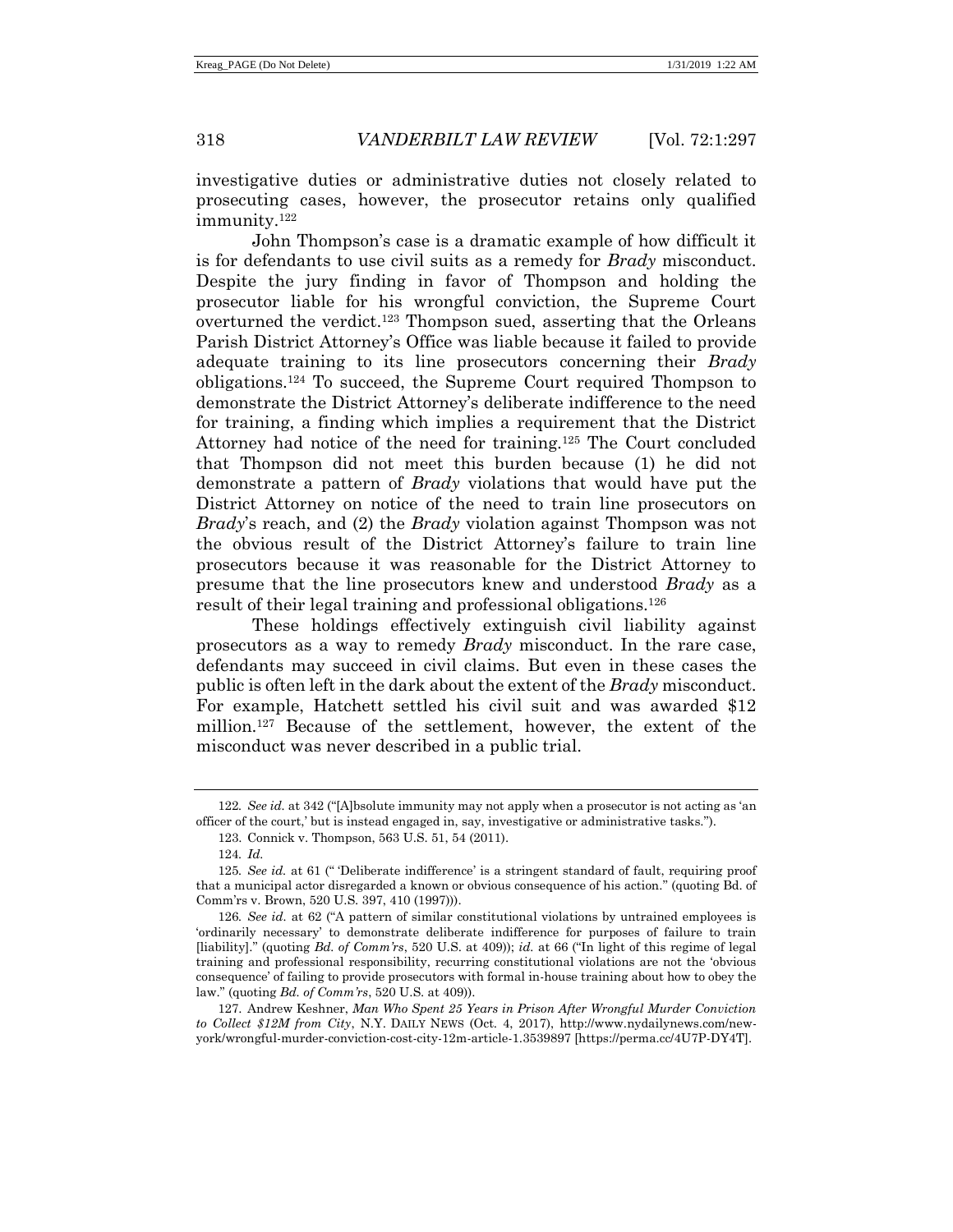# *E. Criminal Prosecutions*

Finally, a small number of jurisdictions have experimented with criminal sanctions for prosecutorial misconduct.<sup>128</sup> In 2011, North Carolina amended its discovery statute to add criminal penalties for prosecutors who willfully violate their discovery obligations.<sup>129</sup> Depending on the type of violation, North Carolina prosecutors could face felony or misdemeanor charges.<sup>130</sup> In January 2017, California also criminalized some instances of intentional prosecutorial misconduct, with a possible punishment of up to three years in prison.<sup>131</sup>

While the mere existence of potential criminal sanctions might have the intended effect of increasing prosecutorial compliance with North Carolina's and California's discovery rules, I have not confirmed a single case in either jurisdiction in which a prosecutor faced criminal prosecution for intentional disclosure violations. Perhaps this is not surprising given that the laws are limited to intentional misconduct<sup>132</sup> and charging a prosecutor under these statutes necessarily pits

129*. See* N.C. GEN. STAT. ANN § 15A-903(d) (West 2018):

The statute places reciprocal obligations on defense attorneys to disclose certain information to prosecutors and imposes similar penalties on defense attorneys for violations of the statute. *See id.*

130*. Id.*

<sup>128.</sup> Notably, forty years ago the Supreme Court referenced criminal prosecutions as a way to regulate prosecutors. *See* Imbler v. Pachtman, 424 U.S. 409, 428−29 (1976):

We emphasize that the immunity of prosecutors from liability in suites under § 1983 does not leave the public powerless to deter misconduct or to punish that which occurs. This Court has never suggested that the policy considerations which compel civil immunity for certain governmental officials also place them beyond the reach of the criminal law.

Any person who willfully omits or misrepresents evidence or information required to be disclosed pursuant to subdivision (1) of subsection (a) of this section, or required to be provided to the prosecutor's office pursuant to subsection (c) of this section, shall be guilty of a Class H felony. Any person who willfully omits or misrepresents evidence or information required to be disclosed pursuant to any other provision of this section shall be guilty of a Class 1 misdemeanor.

<sup>131</sup>*. See* CAL. PENAL CODE § 141(c) (West 2018):

A prosecuting attorney who intentionally and in bad faith alters, modifies, or withholds any physical matter, digital image, video recording, or relevant exculpatory material or information, knowing that it is relevant and material to the outcome of the case, with the specific intent that the physical matter, digital image, video recording, or relevant exculpatory material or information will be concealed or destroyed, or fraudulently represented as the original evidence upon a trial, proceeding, or inquiry, is guilty of a felony punishable by imprisonment pursuant to subdivision (h) of Section 1170 for 16 months, or two or three years.

<sup>132</sup>*. See id.* (limiting felonious misconduct to instances of intentional misconduct motivated by bad faith); N.C. GEN. STAT. ANN § 15A-903(d) (limiting the statute's reach to willful misconduct).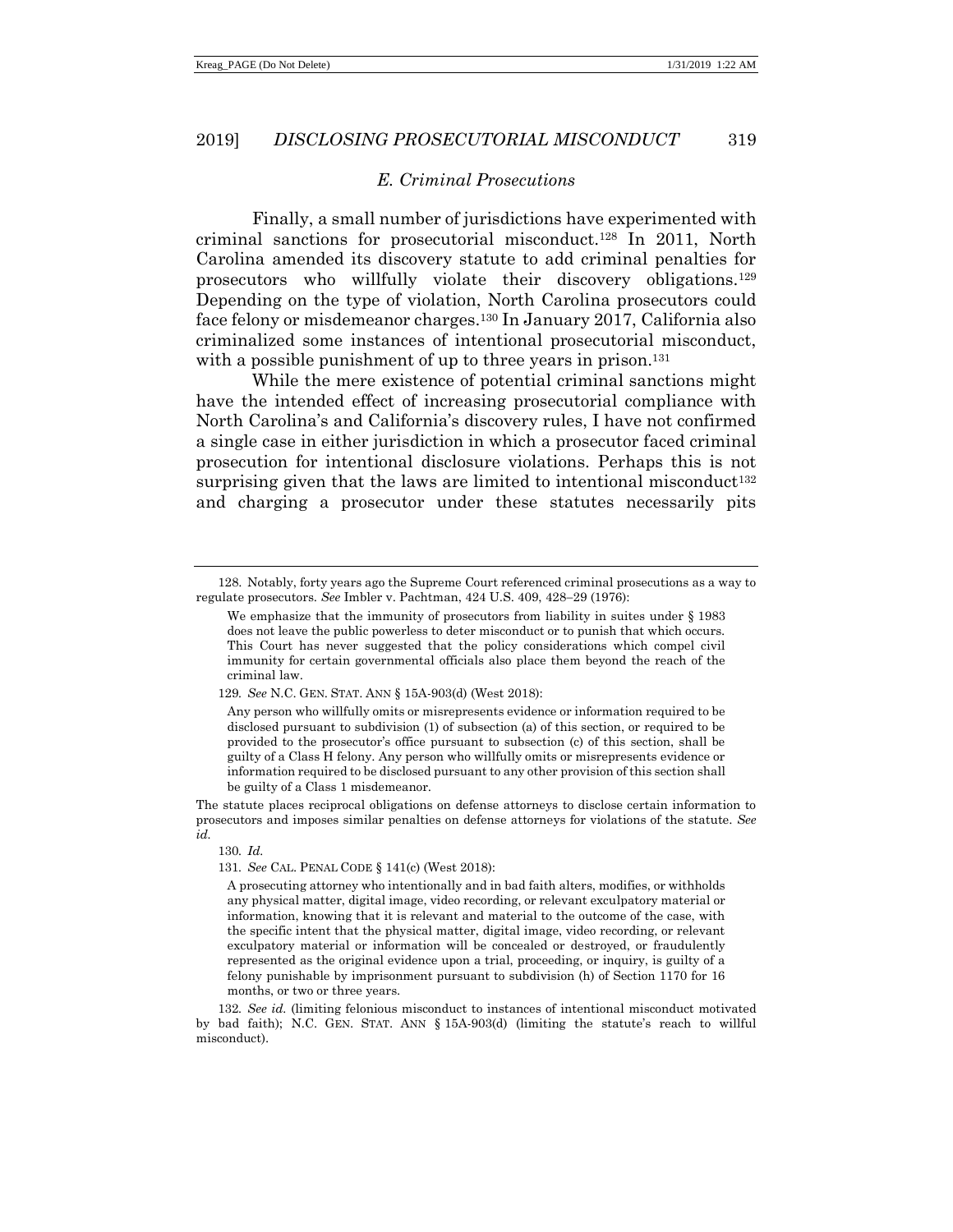prosecutor against prosecutor.<sup>133</sup> Nonetheless, other jurisdictions may follow North Carolina and California in at least providing the possibility of criminal liability for prosecutorial misconduct. Until then, or until North Carolina or California takes a more active approach, prosecutors in most jurisdictions can remain confident that they will not face criminal penalties even for intentional *Brady* violations.

# III. THE *BRADY* VIOLATION DISCLOSURE LETTER

This Article advocates a new response to *Brady* misconduct: the public disclosure of prosecutorial misconduct through a *Brady* Violation Disclosure Letter. This remedy is designed to supplement rather than replace the existing options for responding to *Brady* misconduct that are outlined in Part II. *Brady* misconduct causes a range of harms to individuals beyond the discrete harms defendants face. It also causes deep harm to the criminal justice system as a whole. Furthermore, increasing compliance with *Brady* has proven complex, challenging, and expensive. Responses to *Brady* violations should reflect the range of harms these violations cause and the complexity and challenge of altering prosecutorial behavior. The *Brady* Violation Disclosure Letter addresses the harms left untouched by the current responses to *Brady* misconduct. It is also a flexible option, easily adaptable to the range of protections *Brady* guarantees. Furthermore, this reform can be implemented today in any size jurisdiction<sup>134</sup> without reinterpreting the Constitution, passing new laws, changing the rules of criminal procedure, or giving judges additional authority.

This Part outlines the important components of *Brady* Violation Disclosure Letters and suggests best practices for implementation. It then examines why this reform is a promising remedial measure for defendants and others harmed by *Brady* violations, a deterrent for prosecutorial misconduct, and a force for transparency in a system that is increasingly opaque.

<sup>133</sup>*. See* Gretel Kauffman, *Is California's New Law a Model for Curbing Prosecutorial Misconduct?*, CHRISTIAN SCI. MONITOR (Oct. 5, 2016), https://www.csmonitor.com/ USA/Justice/2016/1005/Is-California-s-new-law-a-model-for-curbing-prosecutorial-misconduct [https://perma.cc/JG6Y-S57Z] (quoting Professor Bennett Gershman as saying, "You're asking prosecutors to enforce a law against prosecutors, and that's a little bit tricky. You don't know whether prosecutors will have the stomach, the will, or the interest in investigating other prosecutors.").

<sup>134.</sup> *See infra* notes [231,](#page-42-0) [234](#page-43-0)–[236](#page-43-1) and accompanying text.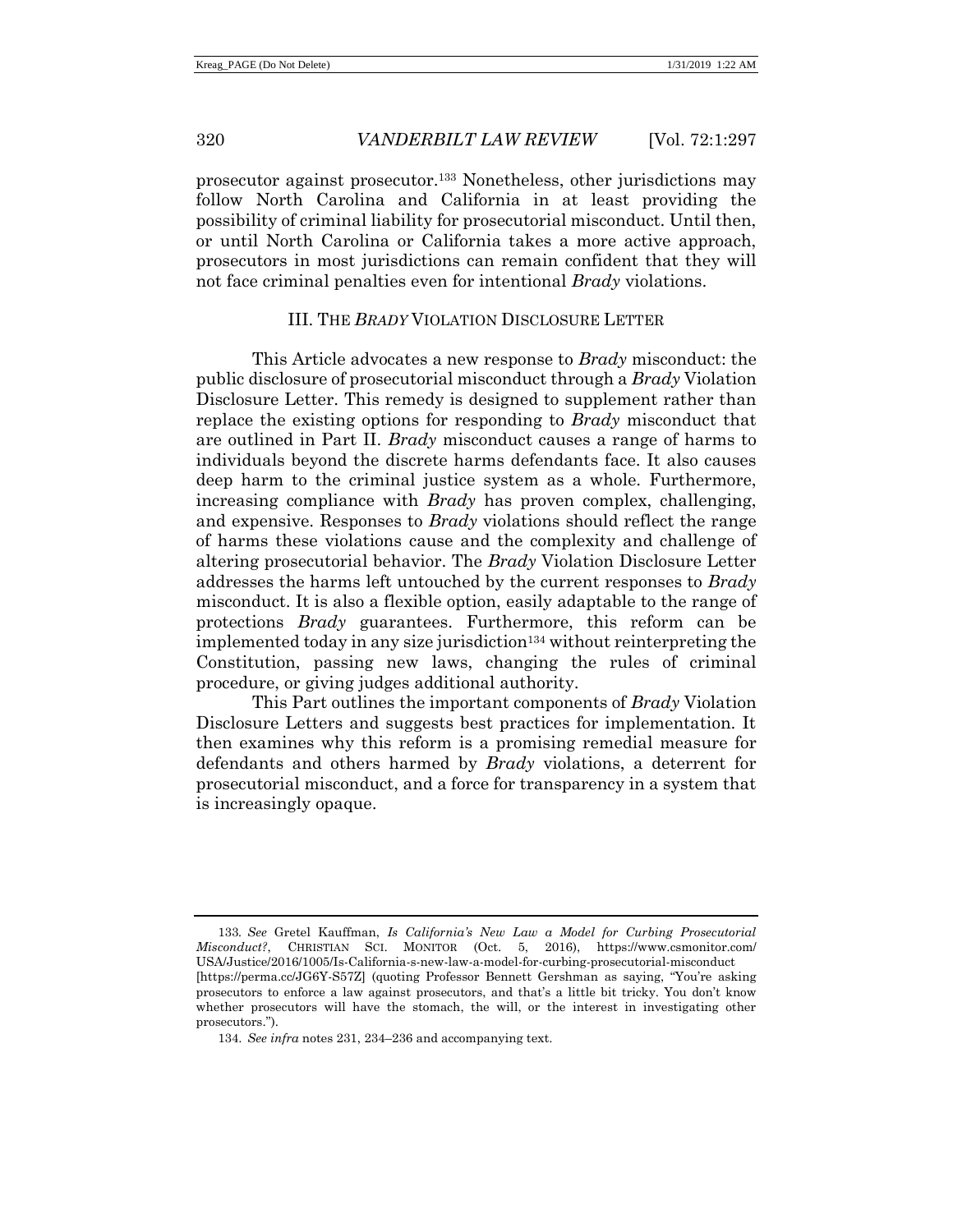#### *A. Essential Components of* Brady *Violation Disclosure Letters*

It is helpful to return to Hatchett's and Williams's cases to introduce *Brady* Violation Disclosure Letters. Upon finding police and prosecutorial misconduct during the reinvestigation of Hatchett's case, the prosecutor joined Hatchett in asking the court to vacate the conviction and dismiss the indictment. With the parties in agreement, the court signed a short, four-sentence order ending the case.<sup>135</sup> The court's order provided no explanation for why it vacated Hatchett's murder conviction, stating only that its decision was based on the "defendant's oral Motion to Vacate and the People's response."<sup>136</sup> In order for an outsider—that is, someone who was not integrally involved in the reinvestigation, including the victim's family and the witnesses and jurors from the initial, corrupted trial—to understand the extent of the misconduct, that person must have attended the hearing. Alternatively, an outsider could attempt to piece together media accounts of the exoneration or to parse the civil suit Hatchett filed after he was exonerated.<sup>137</sup>

In Williams's case, courts extensively discussed the *Brady* misconduct in several published opinions.<sup>138</sup> Collectively, the opinions explained how the prosecution concealed evidence demonstrating that the man Williams killed had sexually abused him and other young men before Williams responded with lethal force.<sup>139</sup> However, the discussion of the misconduct in these lengthy opinions was mixed with analysis of complex procedural rules, constitutional interpretation, and judicial

136*. Id.* In its entirety, the order reads:

This constitutes the decision and order of the Court.

137*. See supra* notes [1](#page-1-0)–[44](#page-7-1) and accompanying text (summarizing Hatchett's exoneration and the misconduct that led to it); *see also* Complaint and Jury Demand, Hatchett v. New York, (E.D.N.Y. 2017) (No. 17-cv-1324), 2017 WL 6729456.

<sup>135.</sup> Order Vacating Conviction and Dismissing Indictment, *supra* note [17.](#page-4-0)

Defendant moves to vacate his conviction pursuant to C.P.L.  $\S$  440.10.1(g). In determining this motion, the court has heard defendant's oral Motion to Vacate and the People's response.

The Court grants the defendant's Motion to Vacate. Accordingly, the judgment of conviction and sentence in the above-captioned matter is vacated.

Further, based on their representation that they no longer have sufficient evidence to prove defendant's guilt beyond a reasonable doubt, the People's Motion to Dismiss the indictment is granted. Accordingly, the indictment is dismissed and sealed.

<sup>138.</sup> Williams v. Pennsylvania, 136 S. Ct. 1899, 1908 (2016), *remanded to* 168 A.3d 97; Commonwealth v. Williams, 168 A.3d 97, 107–12 (Pa. 2017); Commonwealth v. Williams, 105 A.3d 1234, 1242–45 (Pa. 2014), *vacated* 136 S Ct. 1899 (2016); *see supra* notes [1](#page-1-0)–[44](#page-7-1) and accompanying text (summarizing the misconduct in Williams's case).

<sup>139</sup>*. See supra* notes [1](#page-1-0)–[44](#page-7-1) and accompanying text (describing the *Brady* misconduct in Williams's case).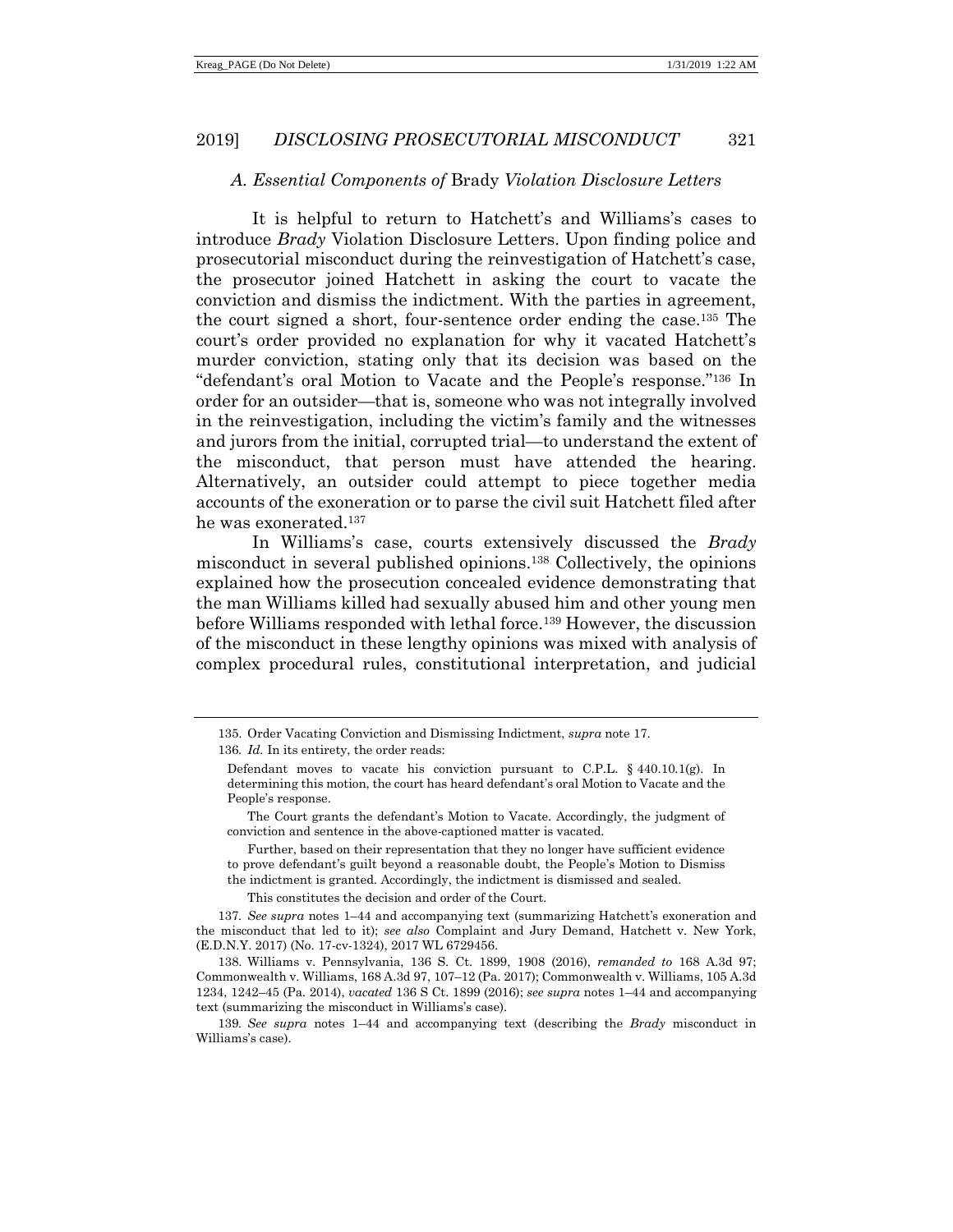ethics regulations, all sprinkled with legal jargon.<sup>140</sup> Working through the opinions to understand the gist of the *Brady* misconduct would be a challenge even for attorneys skilled in complex criminal litigation. It would be overwhelming for the average person without legal training. As in Hatchett's case, an outsider could obtain some information about the prosecutorial misconduct in Williams's case by reviewing the media coverage.<sup>141</sup> This Section proposes an alternative to relying on media to read between the lines—as was required in Hatchett's case—or to summarize the legal jargon—as was required in Williams's case.

As envisioned here, a *Brady* Violation Disclosure Letter is a concise and clear statement explaining the *Brady* misconduct to the relevant stakeholders from the initial corrupted trial. The *Brady* Violation Disclosure Letter should offer something between the conclusory order in Hatchett's case and the detailed factual analysis in the opinions in Williams's case. And, where possible, the disclosure should avoid legal jargon, instead opting for a more accessible explanation. The court that found the misconduct should draft the letter and direct the clerk to distribute it to all stakeholders from the initial trial, including the victim, jurors, witnesses, prosecution and defense attorneys, and the law enforcement officers who investigated the crime. In addition to these individuals, the clerk should distribute the *Brady* Violation Disclosure Letter to the heads of various agencies, including the elected prosecutor, public defender, police chief, sheriff, and directors of any victims' rights organization in the community.

Substantively, there are ten essential components of a *Brady* Violation Disclosure Letter.<sup>142</sup> The disclosure should:

- 1. be an official statement, ordered and written by the court that found the misconduct and distributed to the relevant stakeholders by the clerk;
- 2. provide a brief summary of the trial, including the date of conviction, crime of conviction, and the role the stakeholder receiving the letter played in the trial;
- 3. summarize the prosecutor's constitutional obligation to provide the defendant with favorable evidence before trial and explain that this constitutional right helps ensure reliable verdicts and the fairness of the system in practice and perception;

<sup>140.</sup> *See Williams*, 136 S. Ct. 1899; *Williams*, 168 A.3d at 97; *Williams*, 105 A.3d 1234.

<sup>141</sup>*. See* Bookman, *supra* not[e 19.](#page-4-1) 

<sup>142.</sup> The Appendix contains a sample *Brady* Violation Disclosure Letter based on Hatchett's case.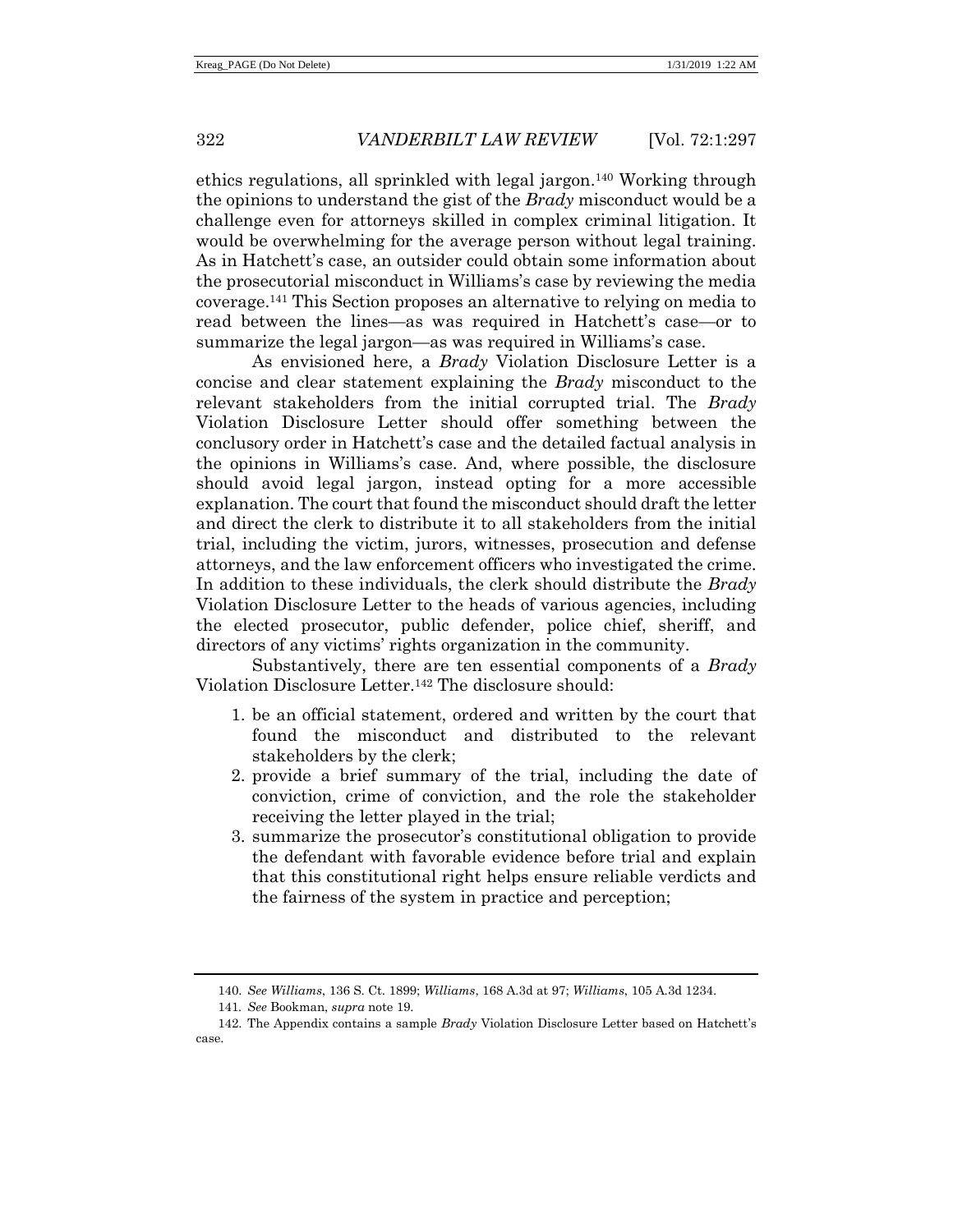- 4. state that the prosecutor violated the defendant's constitutional right<sup>143</sup> and identify the favorable information the prosecutor concealed, adding that the prosecutor's concealment left the court without sufficient confidence in the justness, fairness, or reliability of the conviction or sentence;
- 5. indicate the implications of the constitutional violation on the defendant's case—e.g., that the court vacated the defendant's conviction and/or sentence;
- 6. state that the prosecutor retains the power to reprosecute the defendant;
- 7. include an update on the defendant's custodial status—i.e., whether the defendant was released from prison or remained in custody awaiting a possible new trial;
- 8. state that the letter's purpose is to increase the transparency of the criminal justice system and serve as a partial remedy to stakeholders who unknowingly participated in a trial corrupted by prosecutorial misconduct and that any possible punishment for the prosecutors responsible for the misconduct may be pursued in other proceedings;
- 9. list the other people and institutions who received notice of the misconduct; and
- 10. express the court's gratitude for the recipient's participation in the initial trial and state that the letter does not obligate the recipient of the letter to take any action.

Although the benefits of *Brady* Violation Disclosure Letters are most readily achieved when the disclosure is made in an official statement distributed by the court, this proposal is designed to be flexible, recognizing that there are alternative implementation methods that still provide some benefits. That is, even if the court chose not to direct the clerk to distribute a concise letter summarizing the misconduct, other entities could step in as messenger.<sup>144</sup> For example, some chief prosecutors may elect to be proactive in the face of misconduct, publicly confessing error.<sup>145</sup> Former Attorney General Eric

<span id="page-26-0"></span><sup>143.</sup> *See supra* not[e 47](#page-8-0) and accompanying text.

<sup>144.</sup> Adam M. Gershowitz, *Prosecutorial Shaming: Naming Attorneys to Reduce Prosecutorial Misconduct*, 42 U.C. DAVIS L. REV. 1059, 1097 (2009) (proposing that "law schools establish Prosecutorial Misconduct Projects that would review appellate decisions finding prosecutorial misconduct" and "identify[ ] misbehaving prosecutors that appellate judges are unwilling to name").

<sup>145</sup>*. Cf.* Russell M. Gold, *Beyond the Judicial Fourth Amendment: The Prosecutor's Role*, 47 U.C. DAVIS L. REV. 1591, 1594−95 (2014) ("Although *courts* do not exclude all unconstitutionallyobtained evidence, *prosecutors* as executive officers should refrain from introducing evidence that they conclude was unconstitutionally obtained without regard to judicial admissibility—a duty of administrative suppression."); Marc L. Miller & Ronald F. Wright, *The Black Box*, 94 IOWA L. REV.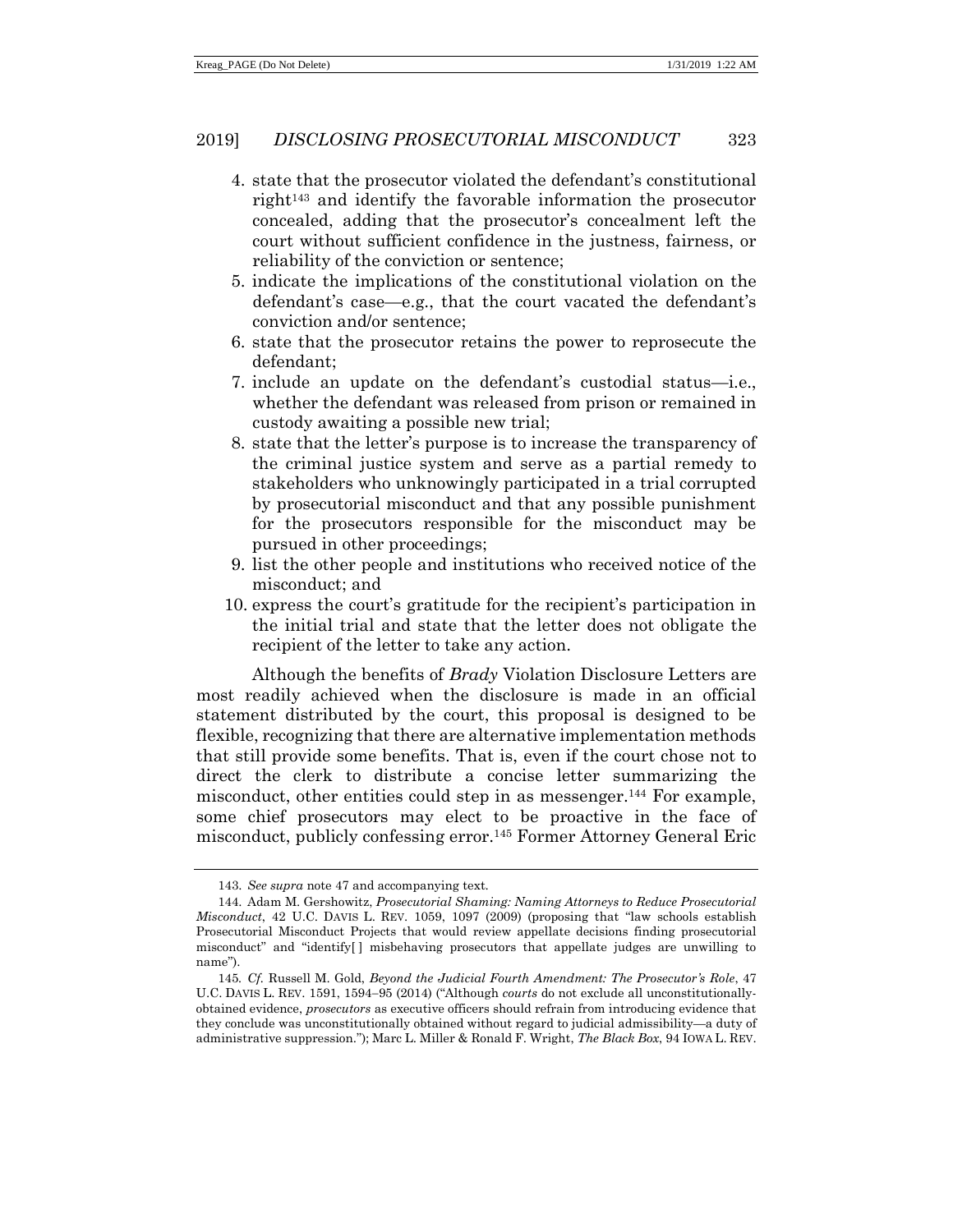Holder did this in Senator Stevens's case when he publicly conceded misconduct and asked the court to dismiss the case.<sup>146</sup> In another example, the prosecutor responsible for Glen Ford's conviction and death sentence in Louisiana publicly confessed his *Brady* misconduct in a letter to the editor following Ford's exoneration and release from death row.<sup>147</sup> The motivations for publicly confessing error may be complex and potentially contradictory.<sup>148</sup> Regardless, shining light on the misconduct increases transparency and carries the possibility of influencing prosecutors' behavior and validating harms others shouldered because of the prosecutors' misconduct.<sup>149</sup>

The public defender's office or other criminal justice organizations could also implement a version of this reform. There are no formal constraints prohibiting these organizations from identifying the stakeholders from a trial corrupted by misconduct and sending them a concise summary of the court's finding of *Brady* misconduct. Such a letter would not carry the authority or independence of the court and thus may be discounted by the recipient. But it could nonetheless provide transparency and other therapeutic benefits that result from acknowledging the dignity of the people who unknowingly played a part in the initial, corrupted conviction. The web site, The Open File: Prosecutorial Misconduct and Accountability,<sup>150</sup> is an example of a private organization that publishes a version of a *Brady* Violation Disclosure Letter. The site does not directly distribute disclosure letters to interested stakeholders, but it does publish concise and jargon-free summaries of cases involving prosecutorial misconduct.<sup>151</sup> The site's

<sup>125, 137</sup>–41 (2008) (describing how "the meaningful screening of cases now may be prosecutorial instead of judicial").

<sup>146</sup>*. See supra* not[e 108.](#page-18-2) 

<sup>147</sup>*. See* Stroud, *supra* note [62:](#page-11-0)

I apologize to Glenn Ford for all the misery I have caused him and his family. I apologize to the family of Mr. Rozeman for giving them the false hope of some closure. I apologize to the members of the jury for not having all of the story that should have been disclosed to them.

<sup>148</sup>*. Cf.* R. Michael Cassidy, *Character and Context: What Virtue Theory Can Teach Us About a Prosecutor's Ethical Duty to 'Seek Justice*,*'* 82 NOTRE DAME L. REV. 635, 672 (2006) ("[A] prudent and courageous prosecutor understands that sometimes the decision not to cross-examine a witness is a sign of integrity and strength rather than weakness.").

<sup>149</sup>*. See infra* Section III.B. (discussing the potential benefits of *Brady* Violation Disclosure Letters).

<sup>150.</sup> OPEN FILE: PROSECUTORIAL MISCONDUCT & ACCOUNTABILITY, http://www.prosecutorialaccountability.com (last visited Sept. 8, 2018) [https://perma.cc/T9JT-UKQJ].

<sup>151</sup>*. See*, *e.g.*, Bert, *TX: CCA Agrees Avalanche of* Brady-Giglio *Violations Overwhelmed Two Convictions*, OPEN FILE: PROSECUTORIAL MISCONDUCT AND ACCOUNTABILITY (Jan. 16, 2018), http://www.prosecutorialaccountability.com/2018/01/16/tx-cca-agrees-avalanche-of-brady-giglioviolations-overwhelmed-two-convictions/ [https://perma.cc/G4WX-NYPB] (summarizing the prosecutorial misconduct that resulted in the court vacating Dennis Lee Allen's and Stanley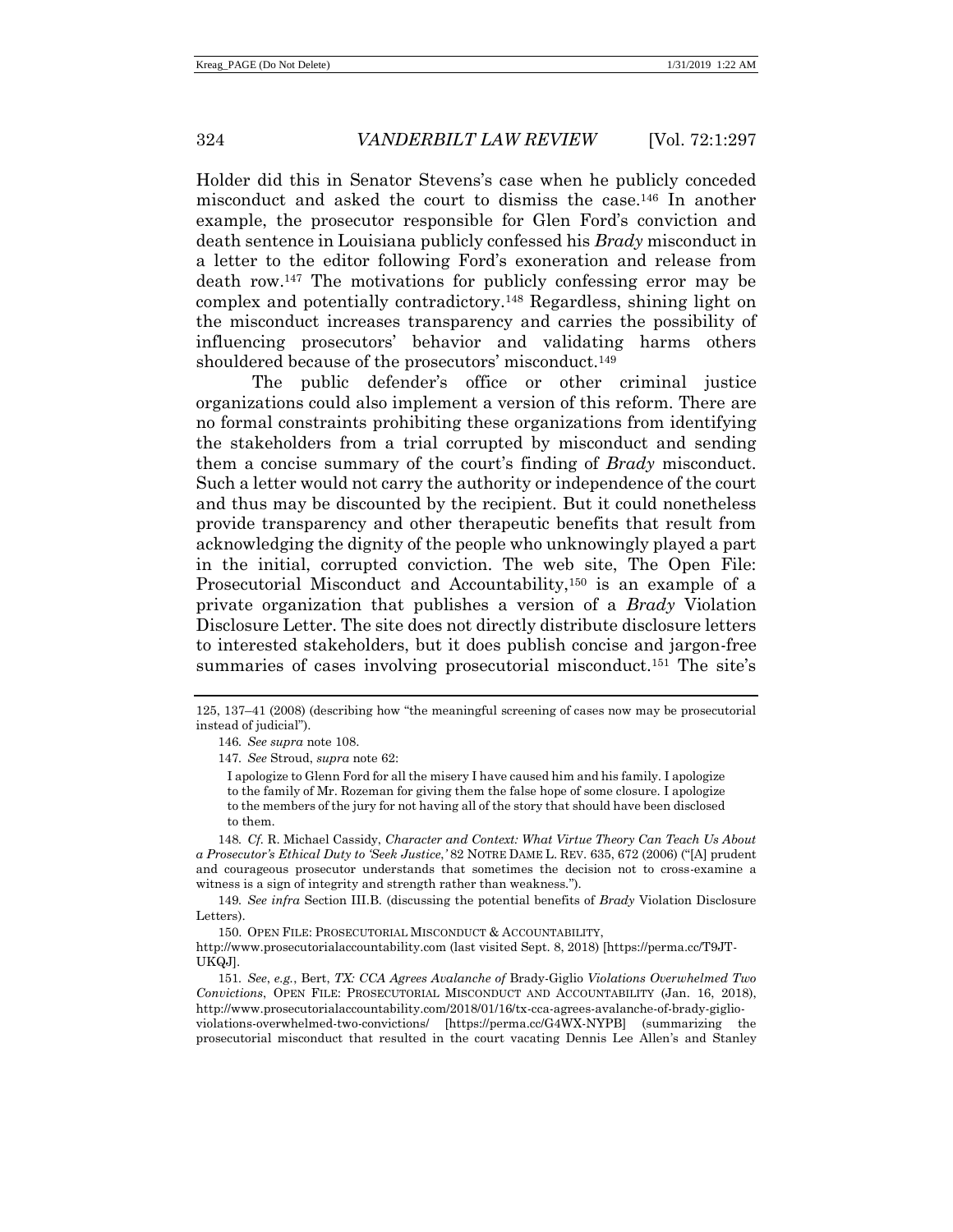reach and coverage is spotty, however, and its collection of misconduct summaries has not gained the same acceptance as other data sets compiled by private criminal justice reform organizations.<sup>152</sup> Furthermore, when compared to a *Brady* Violation Disclosure Letter distributed by a court, some people will be skeptical of The Open File's summaries because it is an advocacy organization.<sup>153</sup>

<span id="page-28-0"></span>In addition to judges, prosecutors, or other criminal justice organizations implementing *Brady* Violation Disclosure Letters on their own in an ad hoc manner, these disclosure letters could become routine with a tweak to criminal procedure rules. Many jurisdictions have established victims' rights provisions by statute or state constitutional protections and these provisions are often codified in the rules of criminal procedure.<sup>154</sup> These rights are generally designed to promote the fair treatment of victims and respect for victims' dignity.<sup>155</sup> The rights often include robust notice requirements to keep victims apprised of case developments.<sup>156</sup> These notice requirements could be amended to also require notice of *Brady* misconduct to all relevant stakeholders. <sup>157</sup> Admittedly, amending the rules of criminal procedure

Mozee's murder convictions); Bert, *TX: DOJ Argues for Narrow Interpretation of* Brady *Obligations in 5th Circuit; Several Organizations Take the Other Side*, OPEN FILE: PROSECUTORIAL MISCONDUCT AND ACCOUNTABILITY (Feb. 5, 2018), http://www.prosecutorialaccountability.com/ 2018/02/05/tx-doj-argues-for-narrow-interpretation-of-brady-obligations-in-5th-circuit-severalorganizations-take-the-other-side/ [https://perma.cc/9NCK-Q9F5] (discussing the status of George Alvarez's appeal regarding the applicability of *Brady* to the plea-bargaining process).

<sup>152</sup>*. See*, *e.g.*, *Featured Cases*, INNOCENCE PROJECT (last visited Sept. 1, 2018), https://www.innocenceproject.org/all-cases/ [https://perma.cc/RN2C-8CQK] (listing cases of wrongfully convicted individuals later exonerated by DNA evidence); *Browse Cases*, NAT'L REGISTRY EXONERATIONS (last visited Sept. 2, 2018), https://www.law.umich.edu/special/ exoneration/Pages/browse.aspx# [https://perma.cc/7AF9-MT6C] (listing cases of wrongfully convicted individuals later exonerated).

<sup>153</sup>*. About Us*, OPEN FILE: PROSECUTORIAL MISCONDUCT AND ACCOUNTABILITY (last visited Sept. 8, 2018), http://www.prosecutorialaccountability.com/about-us/ [https://perma.cc/9LUU-HZ4T] ("We believe that too often, prosecutors—whose job it is to enforce the law—violate the laws and Constitution of the United States as well as the ethical rules of the legal profession. And too often this misconduct goes unaddressed.").

<sup>154</sup>*. See* Paul G. Cassell, *Crime Victims' Rights*, *in* 3 REFORMING CRIMINAL JUSTICE, *supra* not[e 47,](#page-8-0) at 227, 229–31 (describing the evolution of the victims' rights movement); *id.* at 230 ("To date, about 35 states have adopted victims' rights amendments to their own state constitutions protecting a wide range of victims' rights."); *see*, *e.g.*, ARIZ. R. CRIM. P. 39 ("Victims' Rights").

<sup>155</sup>*. See*, *e.g.*, ARIZ. R. CRIM. P. 39(b)(1) (referring to the "right to be treated with fairness, respect and dignity").

<sup>156</sup>*. See* Cassell, *supra* note [154,](#page-28-0) at 232–33 (identifying notice provisions as one of the core protections provided by victims' rights regimes); *see*, *e.g.*, ARIZ. R. CRIM. P. 39(g) ("Court Enforcement of Victim Notice Requirements").

<sup>157.</sup> There may be a slight tension between existing victims' rights regimes and *Brady* Violation Disclosure Letters. Generally, these rights presume the reliability of the prosecutor's charges and a conviction and designate the prosecutor as the entity to protect victims' interests. *See*, *e.g.*, ARIZ. R. CRIM. P. 39(b)(11)–(12) (outlining protections where defense requests information from victims); ARIZ. R. CRIM. P. 39(d)(1) ("A victim has the right to the prosecutor's assistance in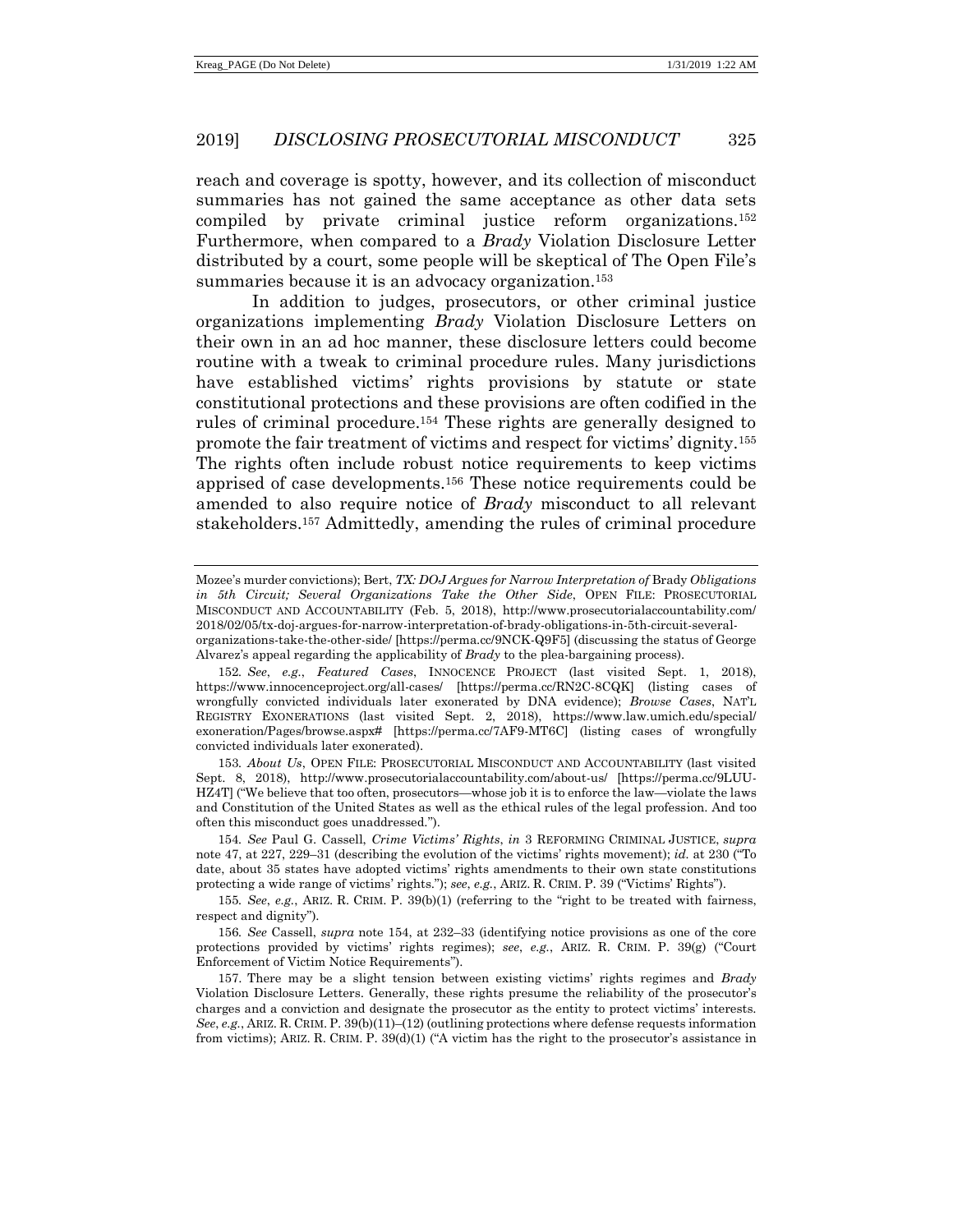adds to the implementation costs of this proposal. However, given the overlap with the goals of existing victims' rights protections, amending the rules may not be a significant barrier.

Publicly disclosing prosecutorial misconduct with a *Brady* Violation Disclosure Letter is no panacea. I do not offer it as a comprehensive remedy for *Brady* misconduct. Rather, given the limitations of the current remedies, it should be added to the mix because of the ease with which it can be implemented and the potential benefits it offers. The next Section examines these benefits and implementation issues.

#### *B. The Case for Publicly Disclosing* Brady *Misconduct*

Developing a system that guarantees complete compliance with *Brady* is unlikely. <sup>158</sup> Even the most robust open-file discovery regime combined with prosecutors and law enforcement officers committed to *Brady*'s ideals would still result in some violations.<sup>159</sup> This is true for a number of reasons: law enforcement disciplinary records, a prime source of *Brady* material, may remain shielded from disclosure by state laws;<sup>160</sup> exculpatory information may not be memorialized because even well-meaning police officers or prosecutors could fail to recognize how a skilled defense attorney could use the information;<sup>161</sup> or prosecutors

(footnotes omitted).

<span id="page-29-0"></span>asserting rights enumerated in this rule or otherwise provided by law."). Nevertheless, amending victims' rights provisions to require that victims receive notice when a conviction or sentence is vacated because of prosecutors' *Brady* misconduct is consistent with current victims' rights provisions. *See* Cassell, *supra* not[e 154,](#page-28-0) at 242 (identifying "the right to notice of release or escape of the accused" as a core victims' right).

<sup>158</sup>*. See* Connick v. Thompson, 563 U.S. 51, 73 (2011) (Scalia, J., concurring) ("*Brady* mistakes are inevitable."); United States v. Agurs, 427 U.S. 97, 108 (1976) (recognizing that the pretrial materiality determination is guided by an "inevitably imprecise standard" and that "the significance of an item of evidence can seldom be predicted accurately until the entire record is complete").

<sup>159</sup>*. See* Grunwald, *supra* note [47,](#page-8-0) at 807:

As an example, from the perspective of police officers, the arrest report is "primarily an 'internal memorandum' serving the perceived needs of the police department." Its "primary function for the police is 'to justify the arrest and clear the case,' [which] can be achieved by confining reports to what is necessary to satisfy the probable cause standard, ignoring exculpatory evidence." There is also evidence that officers often fail to collect, record, or transfer exculpatory evidence to the prosecution.

<sup>160</sup>*. See* Jonathan Abel, Brady*'s Blind Spot: Impeachment Evidence in Police Personnel Files and the Battle Splitting the Prosecution Team*, 67 STAN. L. REV. 743, 745 (2015) ("[T]here is a critical source of *Brady* material that even well-meaning prosecutors are often unable to discover or disclose: evidence of police misconduct contained in police personnel files."); *id.* at 747 ("[C]ritical impeachment evidence is routinely and systematically suppressed as a result of state laws and local policies that limit access to the [law enforcement] personnel files.").

<sup>161</sup>*. See* United States v. Bagley, 473 U.S. 667, 698 (1985) (Marshall, J., dissenting) ("Evidence that is of doubtful worth in the eyes of the prosecutor could be of inestimable value to the defense,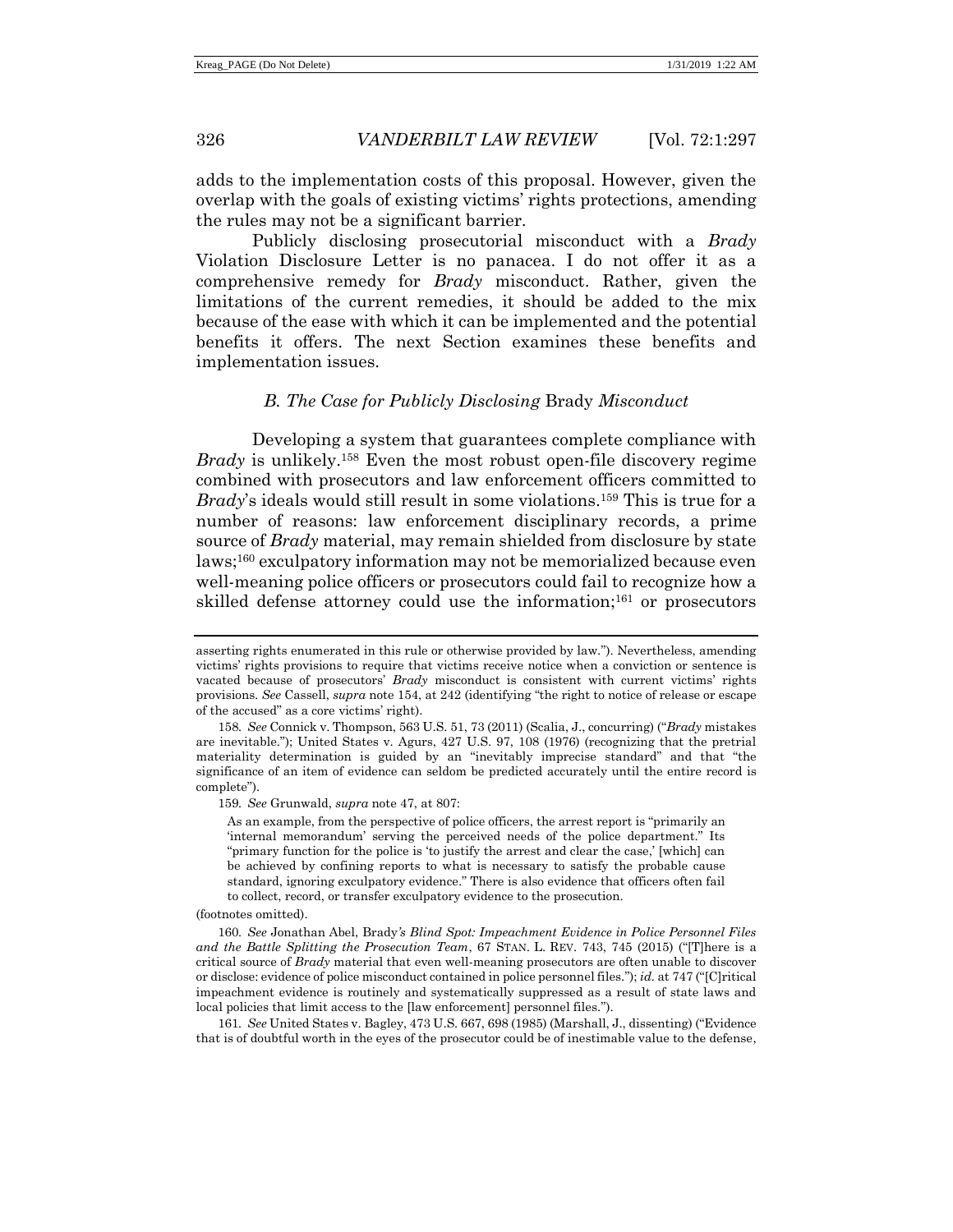may never actually learn of exculpatory information.<sup>162</sup> Furthermore, even when prosecutors recognize information as potential *Brady* evidence, their disclosure decision is often the result of a complex calculation.<sup>163</sup> Recognizing the persistence of *Brady* violations should not be an invitation to maintain the status quo. Rather, we should pursue reforms that offer theoretical promise, particularly if they carry little risk. Official public disclosure of *Brady* violations to targeted populations meets these conditions for several reasons.

# <span id="page-30-1"></span><span id="page-30-0"></span>1. Increasing *Brady* Compliance

Although in tension with the conventional wisdom that prosecutors are insulated from public opinion,<sup>164</sup> *Brady* Violation Disclosure Letters would likely capture prosecutors' attention because of their potential to alter the public's view of prosecutors, leading to increased compliance with *Brady* obligations. Conventional wisdom dictates that prosecutors' insulated existence preserves their power because of the informational advantages that arise in a system in which the vast majority of prosecutorial discretion is exercised privately.<sup>165</sup> Prosecutors exploiting the informational advantages benefit from a

and might make the difference to the trier of fact."); *cf.* Report to Hon. Emmet G. Sullivan, *supra* not[e 102](#page-18-1) (finding that one of the causes of the prosecutorial misconduct in Senator Stevens's case was the failure to ensure that "significant exculpatory information" in prosecutors' and law enforcements' "handwritten notes" were transcribed and included in official reports).

<sup>162</sup>*. See* Bibas, Brady, *supra* note [64,](#page-11-1) at 142 ("Courts have charged prosecutors with the knowledge that is in their offices and their investigative agencies, but not other jurisdictions' files. As a practical matter, however, prosecutors will never learn of much of this material, and it will never come to light." (footnote omitted)); Yaroshefsky & Green, *supra* note [116,](#page-19-0) at 280 ("Prosecutors often note the difficulty of complying with their *Brady* obligations because of the police agency's failure to disclose information to them.").

<sup>163.</sup> Yaroshefsky & Green, *supra* not[e 116,](#page-19-0) at 270:

<sup>[</sup>W]hen it comes to pretrial disclosure, the principal influences on prosectors' decision making are likely to be organizational factors. Whether and how junior or "line" prosecutors comply with rules and law, and especially whether they exercise discretion wisely and fairly, is likely to be determined by the complex interplay of internal and personal considerations such as office culture and policy, office regulatory and supervisory practices, and prosecutors' own professional values.

<sup>164</sup>*. See* Ronald F. Wright, *How Prosecutor Elections Fail Us*, 6 OHIO ST. J. CRIM. L. 581, 583 (2009) ("[P]rosecutor elections . . . do not often force an incumbent to give any public explanation at all for the priorities and practices of the office."). *But see* Morrison v. Olson, 487 U.S. 654, 728 (1988) (Scalia, J., dissenting) ("Under our system of government, the primary check against prosecutorial abuse is a political one.").

<sup>165</sup>*. See* Stephanos Bibas, *Transparency and Participation in Criminal Procedure*, 81 N.Y.U. L. REV. 911, 918 (2006) [hereinafter Bibas, *Transparency*] ("Insiders will always have more information, more power, and more practical concerns than outsiders, and the media and politicians will always exploit this gap . . . .").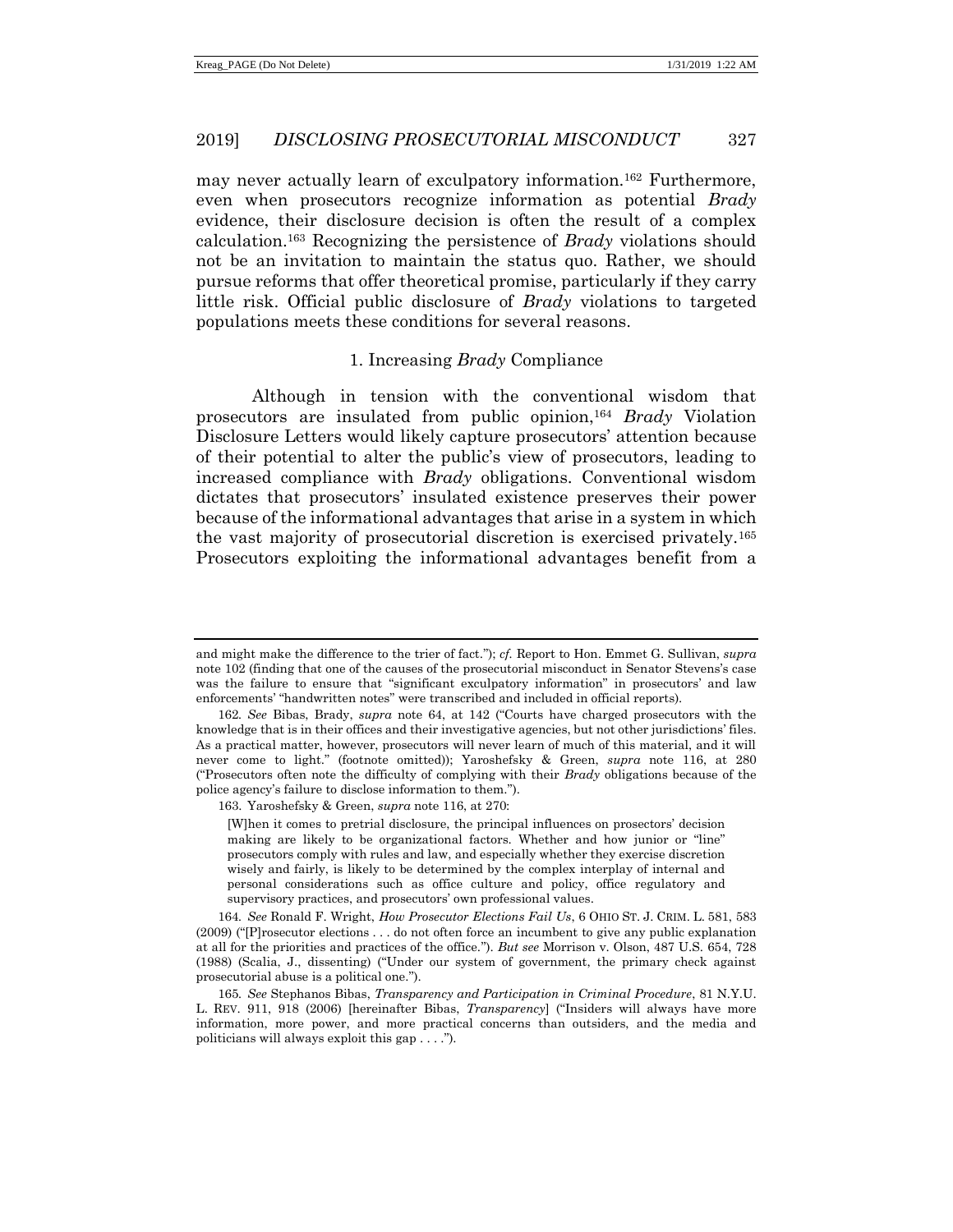feedback loop that is propelled by media coverage of high-profile crimes, consolidating even more power in prosecutors' offices.<sup>166</sup>

Despite conventional wisdom, prosecutors are not immune from public influence, particularly where negative publicity stems from misconduct that cuts to the core of the prosecutorial function, as *Brady* violations do.<sup>167</sup> Shedding light on misconduct in a targeted fashion offers promise to influence prosecutors to employ robust disclosure practices, thus heeding the Supreme Court's repeated advice to interpret *Brady* expansively.<sup>168</sup> The available empirical data, case studies, and theoretical studies support the conclusion that *Brady* Violation Disclosure Letters have the potential to increase *Brady* compliance.

Recent empirical work by two of the leading experts on prosecutorial decisionmaking and the constitutional and ethical rules that regulate prosecutors suggests that targeted public disclosure of *Brady* violations may have promising results. <sup>169</sup> Professors Ellen Yaroshefsky and Bruce Green interviewed prosecutors to determine the "environmental and organizational influences that shape individual prosecutors' decisions about the pretrial release of information to the defense."<sup>170</sup> Ultimately, they concluded that disclosure decisions are likely not influenced by public opinion, <sup>171</sup> but they conditioned this conclusion on the presumption that the public lacks information about prosecutors' disclosure practices and would likely not learn of prosecutors' compliance with disclosure laws.<sup>172</sup> Notably, Professors

170*. Id.* at 270.

<sup>166</sup>*. See id.* at 946:

The moral of the story is that outsiders cannot win enduring victories. Outsiders lack the knowledge, the power, and the enduring desire to keep monitoring low-visibility procedural decisions. Politicians and the media play entrepreneurial roles, periodically seizing on gripping (and sometimes unrepresentative) anecdotes to excite popular outrage and pressure for their own ends. Politicians simultaneously cater to insider prosecutors, playing both sides of the insider-outsider gulf. This dynamic is a spiral . . . [T]he spiral warps the system, taking a serious toll on criminal justice.

<sup>(</sup>footnote omitted).

<sup>167</sup>*. See* Wright, *supra* not[e 164,](#page-30-0) at 590–91 (exploring reasons to be optimistic that prosecutors may respond to public opinion).

<sup>168</sup>*. See* Cone v. Bell, 556 U.S. 449, 470 n.15 (2009) ("As we have often observed, the prudent prosecutor will err on the side of transparency, resolving doubtful questions in favor of disclosure."); Kyles v. Whitley, 514 U.S. 419, 439 (1995) ("[A] prosecutor anxious about tacking too close to the wind will disclose a favorable piece of evidence."); United States v. Agurs, 427 U.S. 97, 108 (1976) ("[T]he prudent prosecutor will resolve doubtful questions in favor of disclosure.").

<sup>169.</sup> Yaroshefsky & Green, *supra* not[e 116.](#page-19-0)

<sup>171</sup>*. See id.* at 275 ("Public opinion is unlikely to have a major impact on disclosure policies of a prosecutor's office and certainly not on the conduct of junior or line prosecutors.").

<sup>172</sup>*. See id.* ("The public is often only dimly aware of what prosecutors do. Policies and practices regarding pretrial disclosure are unlikely to come to the public's attention . . . .").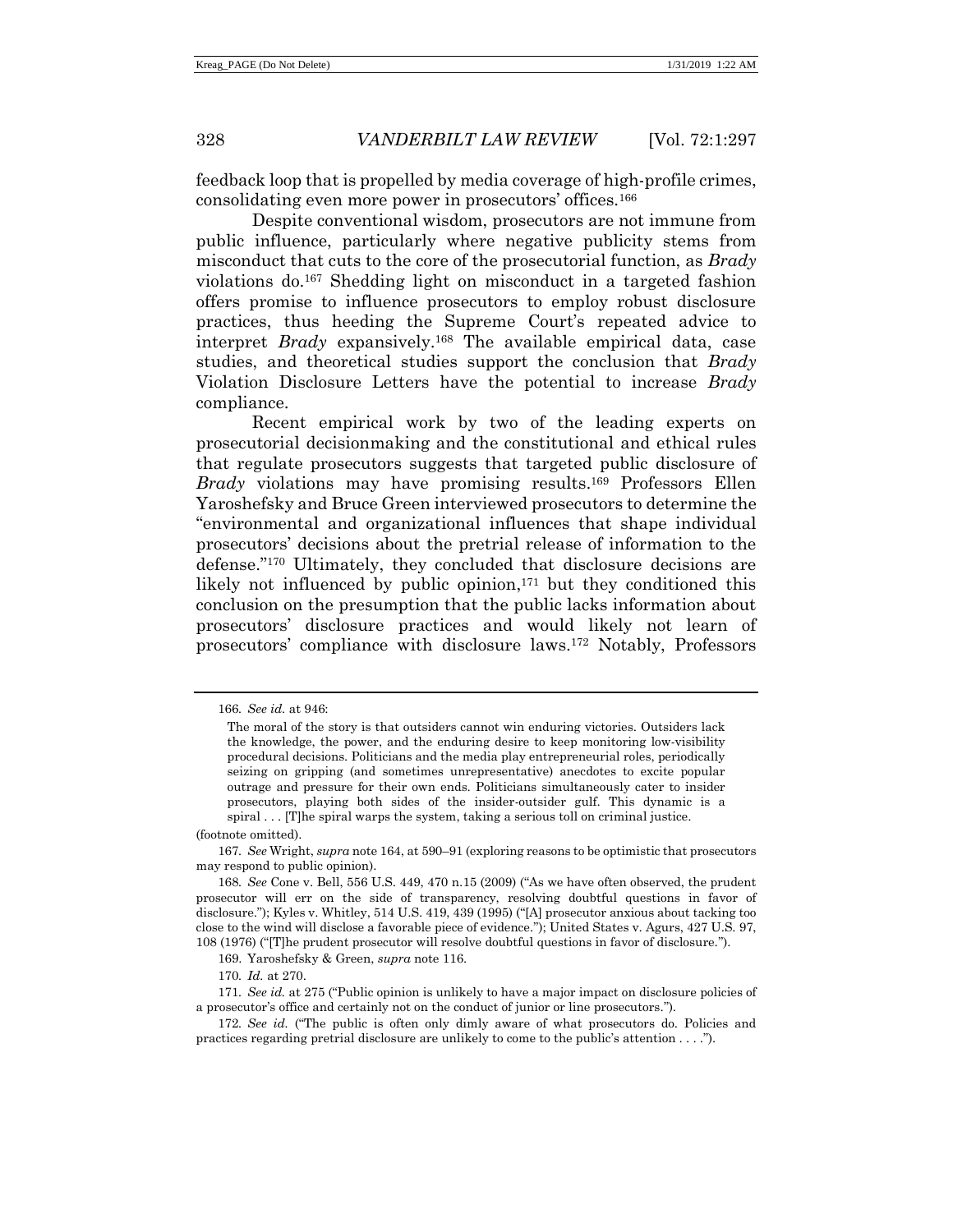Yaroshefsky and Green conceded that in high-profile cases prosecutors' disclosure practices could become part of the public debate, causing prosecutors to take notice.<sup>173</sup> Sparking the public's attention is precisely one of the goals of *Brady* Violation Disclosure Letters.

Two chief prosecutors interviewed in the study confirmed prosecutors' sensitivity to preserving the high level of trust the public gives them. <sup>174</sup> They explained:

If we don't do our jobs in a manner that is ethically appropriate, then the longer term consequence is that people don't trust you. If they don't trust you, then they won't tell you the things that you need to know in order to keep them safe. . . . If an office gets a reputation for cutting corners, it ultimately affects the perception of juries.<sup>175</sup>

Senior prosecutors' views shape the disclosure practices of line prosecutors.<sup>176</sup> Thus, if chief prosecutors are concerned about potential negative attention resulting from *Brady* misconduct, they have the ability to change the culture and practices in their offices.

In addition to responding to general public perceptions, prosecutors are particularly responsive to feedback from certain individuals. For example, judges have an outsized influence on prosecutors' disclosure practices.<sup>177</sup> Perhaps equally important is the influence victims and victims' rights organizations can have on prosecutorial practices.<sup>178</sup> Victims coming forward or being asked to share how they were harmed by *Brady* misconduct, as is likely to happen if they receive a *Brady* Violation Disclosure Letter, would certainly attract publicity and the attention of prosecutors.

Several case studies also demonstrate that targeted publication of prosecutors' *Brady* violations can influence prosecutorial behavior. Judge Sullivan's pointed public reprimand of the prosecutors during a hearing in Senator Stevens's case amounted to a version of a *Brady*

<sup>173</sup>*. See id.* (recognizing that in "high-profile cases" prosecutors' "disclosure decisions [may] become a matter of public controversy").

<sup>174</sup>*. See id.* at 276 ("If chief prosecutors worry that line prosecutors' public failures to comply with the disclosure law will lead to public embarrassment, they may adopt open file policies or encourage line prosecutors to err on the side of disclosure.").

<sup>175</sup>*. Id.*

<sup>176</sup>*. See id.* at 279 (concluding that "office policies adopted or endorsed by the chief prosecutor or supervisory prosecutors are a significant factor in shaping prosecutors' disclosure practices").

<sup>177</sup>*. See id.* at 278 ("Local judges appear to influence prosecutors' disclosure practices, most commonly through informal expressions of concern or disapproval . . . .").

<sup>178</sup>*. See, e.g.*, Bibas, *Transparency*, *supra* not[e 165,](#page-30-1) at 963 (recognizing the power of victims to influence prosecutors); *id.*:

The most potent disciplining force is likely to be victims. Victims, and to a lesser extent affected locals, are a discrete, identifiable group who already know about the crimes they have endured and are motivated to take part. Because of their background knowledge, they do not need to be brought up to speed, can speak with authority, and will not automatically defer to insiders' assessments.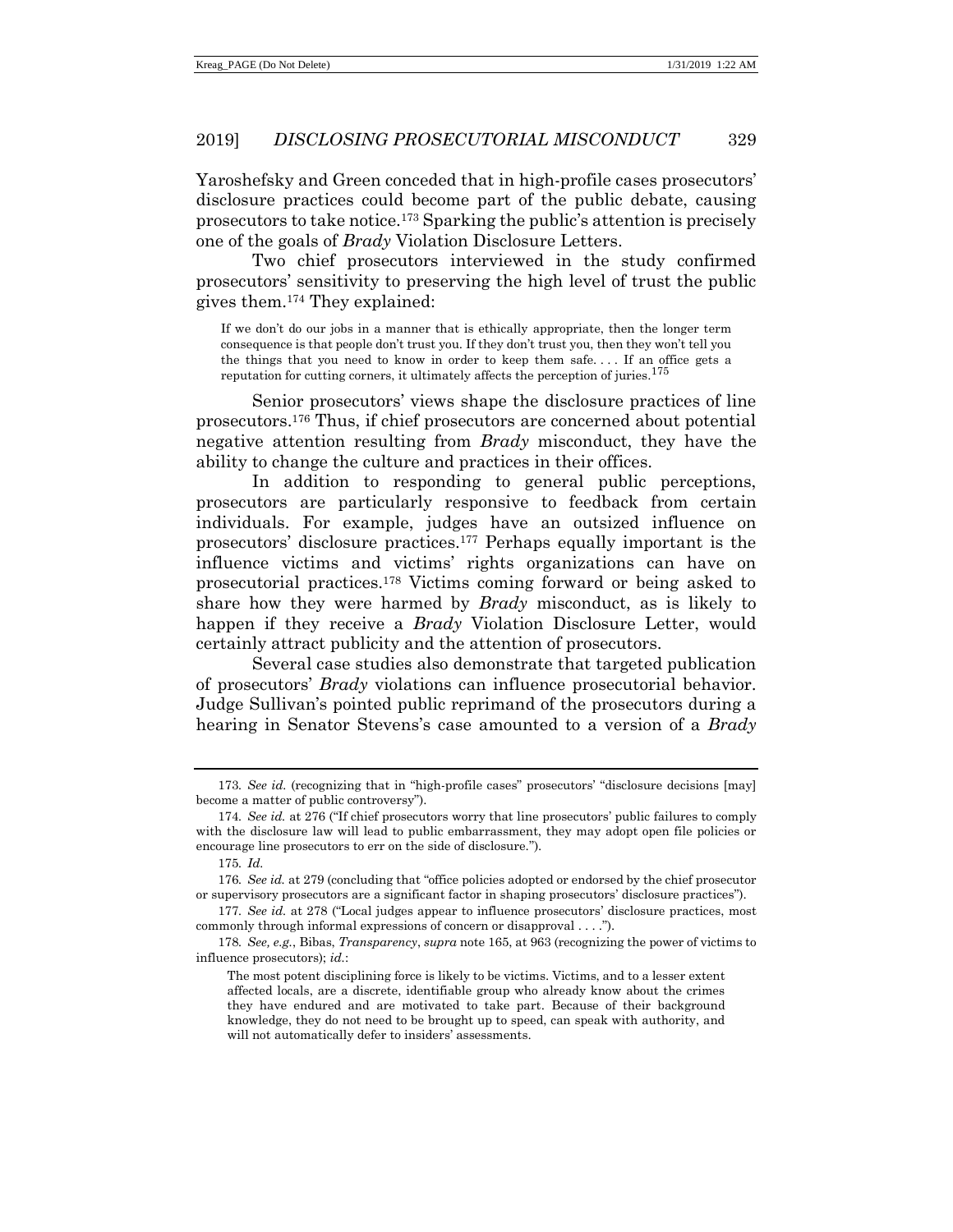Violation Disclosure Letter.<sup>179</sup> While his words were directed at the career prosecutors handling the case, he was concerned about the integrity of the criminal justice system, and he no doubt realized that there was a larger audience beyond those in the courtroom. And he was right; his words caught the attention of the most senior prosecutors at the DOJ, ultimately leading to a public statement from Attorney General Holder.<sup>180</sup> In the aftermath, the DOJ initiated several reforms designed to increase compliance with prosecutors' disclosure obligations. Admittedly, the DOJ opposed other reforms;<sup>181</sup> however, by publicly acknowledging the misconduct at the highest level and initiating internal reforms, the DOJ's response should promote *Brady* compliance.<sup>182</sup>

<span id="page-33-0"></span>Michael Morton's exoneration in Texas is another example of how publicizing *Brady* violations can lead to increased compliance with *Brady*. <sup>183</sup> Morton spent twenty-four years in prison for murder before DNA testing confirmed his innocence and identified the actual perpetrator.<sup>184</sup> In the course of proving his innocence, Morton uncovered extensive prosecutorial misconduct, including *Brady* violations, that sealed his fate at trial.<sup>185</sup> His exoneration and the investigation of the misconduct attracted widespread attention not only in Texas but nationally as well. <sup>186</sup> The case also attracted the attention of voters and Texas legislature. The attention led to reforms that increased *Brady* compliance. On the local level, the District Attorney, who opposed Morton's request for postconviction DNA testing and defended the tactics of his predecessor who prosecuted Morton, lost in the next election.<sup>187</sup> Morton's exoneration had an equally profound influence on disclosure practices across Texas. Ultimately, the case resulted in a new

<sup>179</sup>*. See* Jones, *supra* not[e 44,](#page-7-1) at 418–21 (describing Judge Sullivan's response to the *Brady* misconduct).

<sup>180</sup>*. See* Holder, *supra* note [108.](#page-18-2) 

<sup>181</sup>*. See* Sullivan, *supra* note [101,](#page-18-0) at 141–46 (describing DOJ opposition to discovery reforms).

<sup>182</sup>*. See* Yaroshefsky & Green, *supra* note [116,](#page-19-0) at 282 ("Strong, effective leadership shapes and drives an office's culture. The chief prosecutor sets the tone.").

<sup>183.</sup> The author was a part of Morton's defense team and the Innocence Project. For an overview of his case, see MICHAEL MORTON, GETTING LIFE: AN INNOCENT MAN'S 25-YEAR JOURNEY FROM PRISON TO PEACE (2014). *See also* Kreag, *supra* not[e 55,](#page-10-0) at 346–49.

<sup>184</sup>*. Michael Morton*, INNOCENCE PROJECT, https://www.innocenceproject.org/cases/michaelmorton/ (last visited Sept. 12, 2018) [https://perma.cc/CF7W-XY4Y].

<sup>185</sup>*. Id.*

<sup>186</sup>*. See, e.g.*, *60 Minutes: Evidence of Innocence: The Case of Michael Morton* (CBS television broadcast June 23, 2013).

<sup>187</sup>*. See* Pamela Colloff, *Why John Bradley Lost*, TEX. MONTHLY (Jan. 21, 2013), https://www.texasmonthly.com/politics/why-john-bradley-lost/ [https://perma.cc/XL5Y-7LBC] (characterizing the race as a "referendum on [the District Attorney's] handling of the Michael Morton case").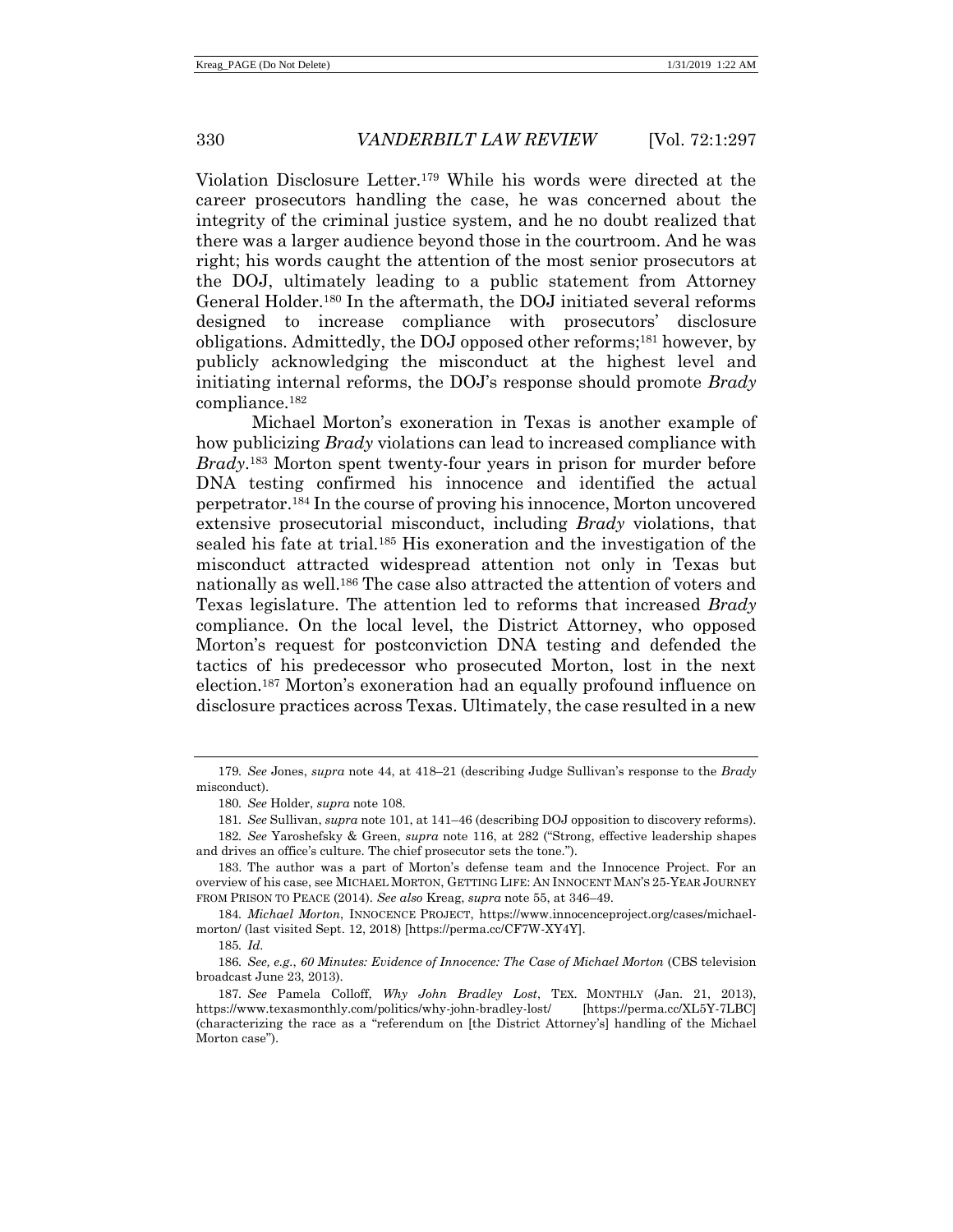<span id="page-34-1"></span>law named in Morton's honor that overhauled Texas's disclosure laws, creating a version of open-file discovery.<sup>188</sup>

Admittedly, the response to Morton's and Senator Stevens's cases may be extreme. The deep attention given to the prosecutorial misconduct in these cases might have been due to Senator Stevens's status or to the public's empathy for Morton after he established his innocence. It would be foolish to conclude that targeted public disclosure of *Brady* misconduct will always end in extensive reforms. Yet, even increasing *Brady* compliance at the margins is important, particularly if it is the result of easily implementable reforms.<sup>189</sup>

<span id="page-34-0"></span>In addition to the empirical data and these case studies, there is another reason to expect that *Brady* Violation Disclosure Letters may influence prosecutorial behavior: shame. In short, the very nature of the public disclosure may serve to shame some prosecutors into altering their behavior. Professor Lara Bazelon recently explored shaming as a means of influencing prosecutors in a related context.<sup>190</sup> While her work focused on a particular type of shaming performed by judges during oral argument,<sup>191</sup> the theoretical foundation for her conclusions are relevant here. Professor Bazelon concluded that prosecutors are likely receptive to shaming.<sup>192</sup> This is in part because prosecutors' reputations for pursuing justice are necessary for success, prosecutors often appear before the same judges and defense attorneys, and prosecutors generally have the resources and confidence not to be so debilitated from the shaming that they are unable to reform their behavior.<sup>193</sup>

<sup>188.</sup> Michael Morton Act, ch. 49, 2013 Tex. Gen. Laws 106 (codified as amended at TEX. CODE CRIM. PROC. ANN. art. 39.14 (West 2017)) (instituting open file discovery in Texas); *see also* Robert P. Mosteller, *Exculpatory Evidence, Ethics, and the Road to the Disbarment of Mike Nifong: The Critical Importance of Full Open-File Discovery*, 15 GEO. MASON L. REV. 257, 260 (2008) (describing how three instances of prosecutorial misconduct in North Carolina provided motivation for adopting a "statute that entitles the defense to relatively full access to both prosecution and law enforcement files").

<sup>189</sup>*. See infra* Section III.B.4.

<sup>190.</sup> Lara Bazelon, *For Shame: The Public Humiliation of Prosecutors by Judges to Correct Wrongful Convictions*, 29 GEO. J. LEGAL ETHICS 305 (2016) (exploring judicial shaming of prosecutors during oral argument); *see also* Gershowitz, *supra* not[e 144,](#page-26-0) at 1063–66 (advocating for publicly naming prosecutors who engage in misconduct).

<sup>191.</sup> Bazelon, *supra* not[e 190,](#page-34-0) at 318 ("This Article is concerned with a specific type of judicial shaming. It occurs when the court takes the prosecutor to task during an oral argument for defending grave misconduct that led to a wrongful conviction.").

<sup>192</sup>*. Id.* at 313 ("[P]rosecutors do appear to be excellent shaming candidates: high-achieving professionals who work in an insular world of repeat players for whom reputation is the central currency.").

<sup>193</sup>*. Id.* at 314 ("Practitioners of shame sanctions aim for a sweet spot: sticks that inflict a non-lethal harm, wielded against people who are susceptible to humiliation, resilient enough to recover from it, and possessed of the wherewithal to change their bad behavior so as not to experience the shaming again."); *id.* ("Shaming sanctions work because the shamed offenders pride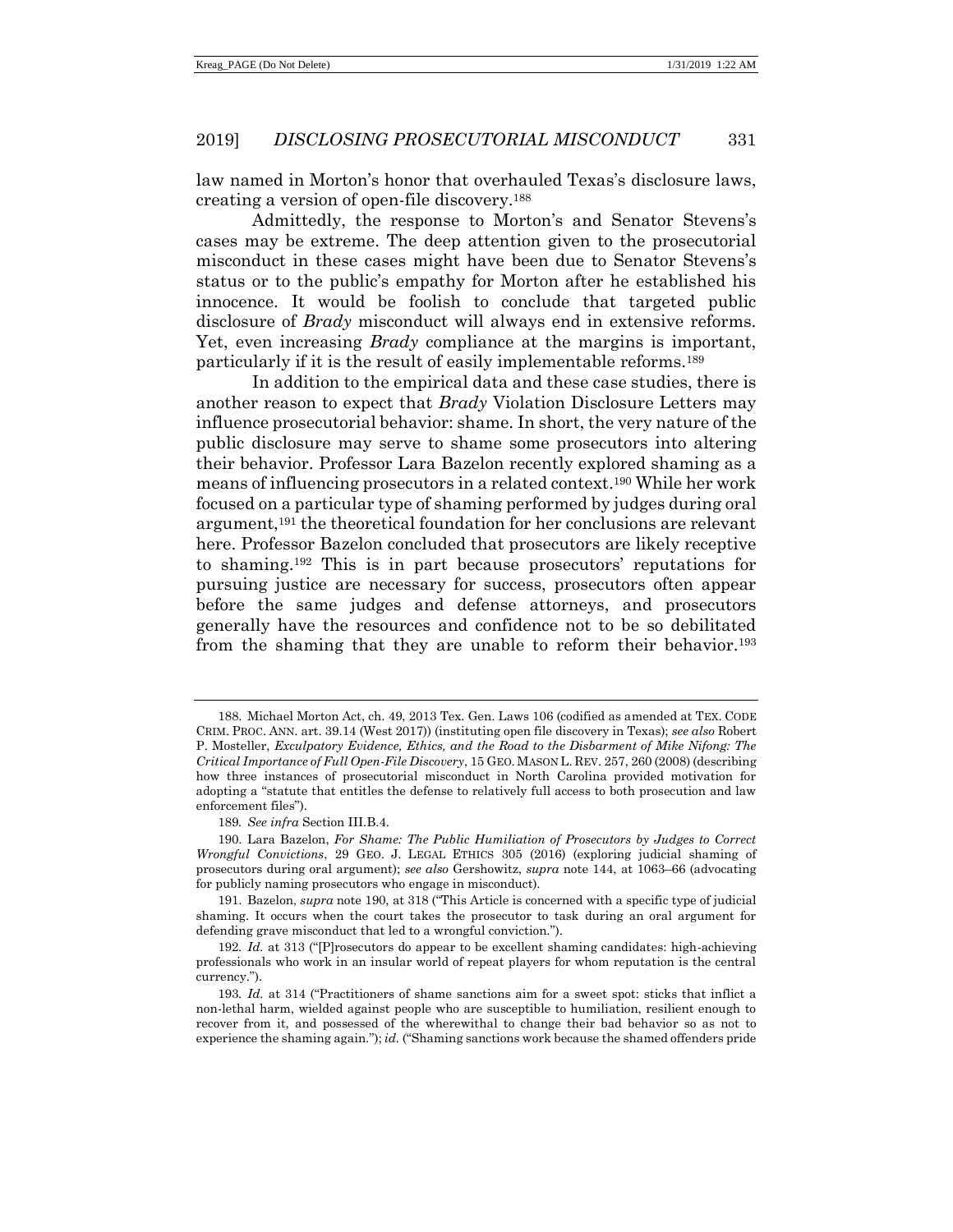These characteristics of the public prosecutor render inapplicable many of the sound criticisms of shaming as a criminal punishment.<sup>194</sup>

Finally, *Brady* Violation Disclosure Letters may lead to increased *Brady* compliance because they overcome some of the tricky timing issues that are inherent to *Brady* compliance.<sup>195</sup> Scholars argue that individual prosecutors may feel empowered to commit *Brady* violations—or, at a minimum, may not be sufficiently deterred from committing violations—because they understand that the undisclosed information will likely remain hidden.<sup>196</sup> Furthermore, these prosecutors conclude that even if the undisclosed evidence is uncovered, they will likely escape punishment.<sup>197</sup> In this situation, the possibility of a potential negative consequence that occurs in the future may not seem sufficiently consequential to influence prosecutors' behavior.

For an individual prosecutor this calculation may make sense. However, from the public's perspective, prosecutorial offices speak with one voice, and the public's perception of this voice may not be sufficiently nuanced to distinguish among individual prosecutors or across time. Thus, misconduct by current or past prosecutors risks being imputed to the office as a whole. That is, even if the public disclosure of a *Brady* violation comes years after the individual prosecutor committed the misconduct, the disclosure may influence

themselves upon a reputation they have built within a tight-knit and norm-observing community.").

<sup>194</sup>*. See, e.g.*, Dan M. Kahan, *What's Really Wrong with Shaming Sanctions*, 84 TEX. L. REV. 2075 (2006) (arguing against using shaming punishments); Toni M. Massaro, *Shame, Culture, and American Criminal Law*, 89 MICH. L. REV. 1880 (1991) (same).

<sup>195</sup>*. See* United States v. Bagley, 473 U.S. 667, 701 (1985) (Marshall, J., dissenting) (criticizing *Brady*'s materiality prong because it requires "the prosecutor to predict what effect various pieces of evidence will have on the trial"); United States v. Agurs, 427 U.S. 97, 108 (1976) (recognizing that the pretrial materiality determination is "inevitably imprecise" in part because "the significance of an item of evidence can seldom be predicted accurately until the entire record is complete"); *In re* Kline, 113 A.3d 202, 208 (D.C. 2015) ("Retrospective analysis [using the materiality standard], while it necessarily comports with appellate review, is wholly inapplicable in pretrial prospective determinations."); *see also* United States v. Safavian, 233 F.R.D. 12, 16 (D.D.C. 2005) ("Most prosecutors are neither neutral (nor should they be) nor prescient, and any such judgment [on materiality] necessarily is speculative on so many matters that simply are unknown and unknowable before trial begins . . . .").

<sup>196</sup>*. See, e.g.*, Davis, *supra* note [84,](#page-15-0) at 280–81 ("Because prosecutors know that even if their behavior is discovered and challenged, courts will most likely find the behavior to be 'harmless error,' they may be emboldened (consciously or unconsciously) to engage in misconduct."); Jones, *supra* note [44,](#page-7-1) at 433 ("Other than the unenforceable 'honor code,' there are few incentives for prosecutors to comply with *Brady* because there is no meaningful judicial oversight of the process.").

<sup>197</sup>*. See* Bibas, Brady, *supra* note [64,](#page-11-1) at 141–42 (recognizing that "prosecutors do not fear being penalized for violating *Brady* or interpreting it very narrowly" in part because of the likelihood that courts will find nondisclosure harmless); Jones, *supra* not[e 44,](#page-7-1) at 434 ("[T]he *Brady* disclosure duty has become one of the most unenforced constitutional mandates in the criminal justice system.").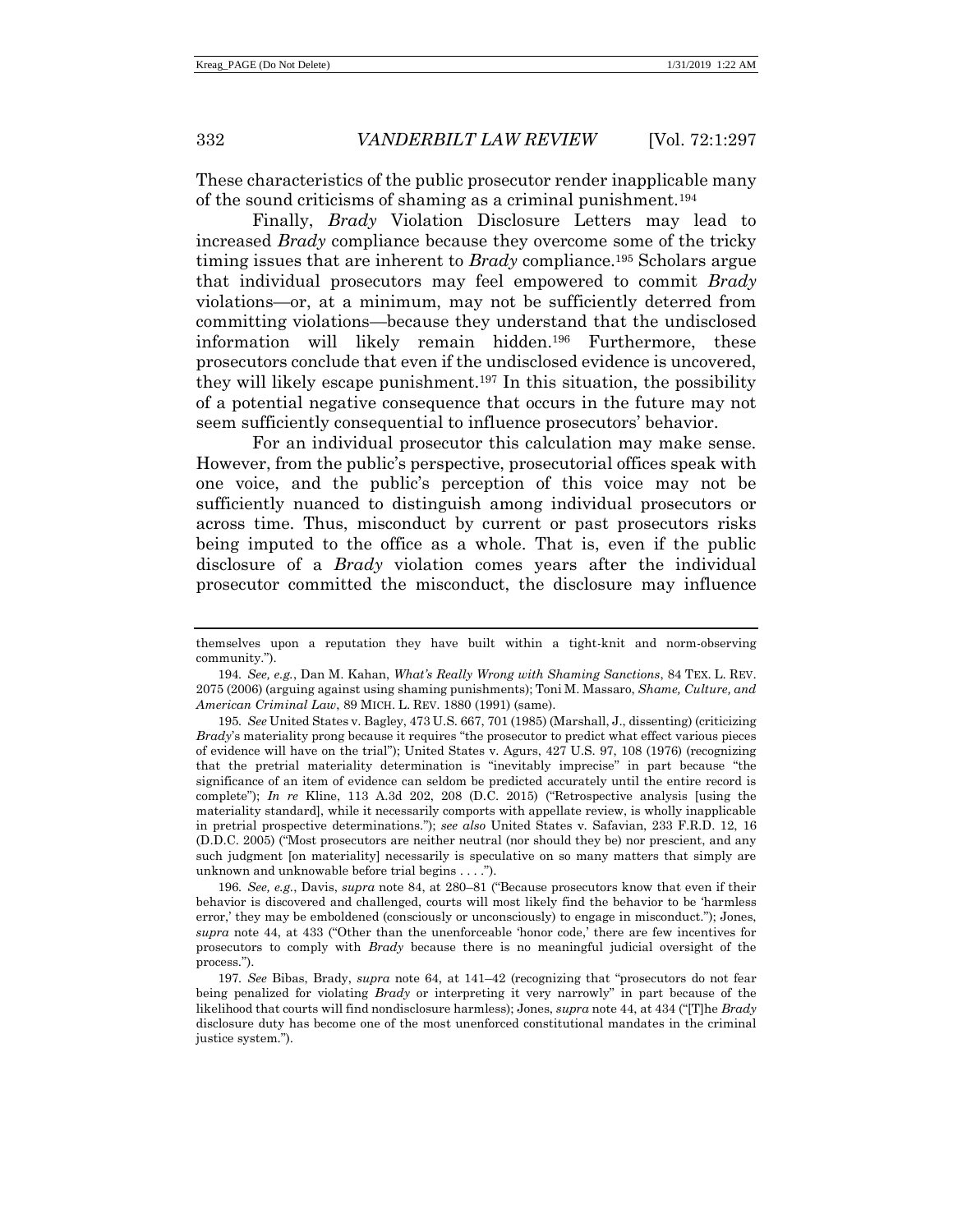current prosecutors by motivating those prosecutors and their supervisors to take action to differentiate themselves from the regime responsible for the misconduct.

#### 2. Validating Interests Beyond Defendants

Scholars often evaluate responses to *Brady* violations by focusing solely on the defendant and the prosecutor responsible for the misconduct.<sup>198</sup> The usual question with respect to the prosecutor is whether the response to the misconduct will punish the prosecutor as a bad actor or treat the underlying cause of his misconduct.<sup>199</sup> This focus usually ends with scholars discussing which is the better approach, punishment or treatment.<sup>200</sup> With respect to the defendant, the usual question is whether vacating the conviction or barring retrial is sufficient to respond to the harm suffered by the defendant. It is not surprising that the focus on prosecutors and defendants takes center stage after *Brady* violations.<sup>201</sup> After all, the prosecutor is the person who violated the Constitution,<sup>202</sup> and the defendant is the person who suffered the most acute harm.

But *Brady* protects interests beyond those of the defendant. *Brady* works to promote confidence in the fairness of the criminal justice system as a whole. <sup>203</sup> The *Brady* doctrine also validates the trial as the best method to settle charges and disputes.<sup>204</sup> In so doing, *Brady*

201*. See*, *e.g.*, United States v. Bagley, 473 U.S. 667, 675 (1985) ("[The *Brady* rule's] purpose is . . . to ensure that a miscarriage of justice does not occur.").

202*. See* Kyles v. Whitley, 514 U.S. 419, 421 (1995) ("We hold that the prosecutor remains responsible for gauging [materiality] regardless of any failure by the police to bring favorable evidence to the prosecutor's attention.").

203*. See* Brady v. Maryland, 373 U.S. 83, 87 (1963) ("Society wins not only when the guilty are convicted but when criminal trials are fair; our system of the administration of justice suffers when any accused is treated unfairly.").

204*. See id.* at 439–40 ("And it will tend to preserve the criminal trial, as distinct from the prosecutor's private deliberations, as the chosen forum for ascertaining the truth about criminal

<sup>198</sup>*. See*, *e.g.*, Thea Johnson, *What You Should Have Known Can Hurt You: Knowledge, Access, and* Brady *in the Balance*, 28 GEO. J. LEGAL ETHICS 1, 4 (2015) ("At the heart of the *Brady* doctrine is a debate about how to balance the role of the defendant, the prosecutor and the court in an adversarial system."); *id.* at 5 (concluding that *Brady* "weighs the integrity of the system against a desire to be fair to the defendant").

<sup>199</sup>*. See*, *e.g.*, McMunigal, *supra* not[e 90,](#page-16-1) at 713–14 (explaining punishment versus treatment perspectives); *see id.* at 721 ("The status quo regarding prosecutorial disclosure violations is unsatisfactory from both a punishment perspective and a treatment perspective.").

<sup>200</sup>*. See id.*; Alafair S. Burke, *Talking About Prosecutors*, 31 CARDOZO L. REV. 2119, 2121 (2010) ("Fault-based discourse is especially misplaced in the discussion of the disclosure of evidence to the defense . . . ."); John F. Hollway, *A Systems Approach to Error Reduction in Criminal Justice*, QUATTRONE CTR. FOR FAIR ADMIN. JUST. 20 (Feb. 2014), https://scholarship.law.upenn.edu/cgi/viewcontent.cgi?article=1975&context=faculty\_scholarship [https://perma.cc/Q3KP-85GQ] (describing the importance of moving away from a "culture of individual blame" when investigating wrongful convictions).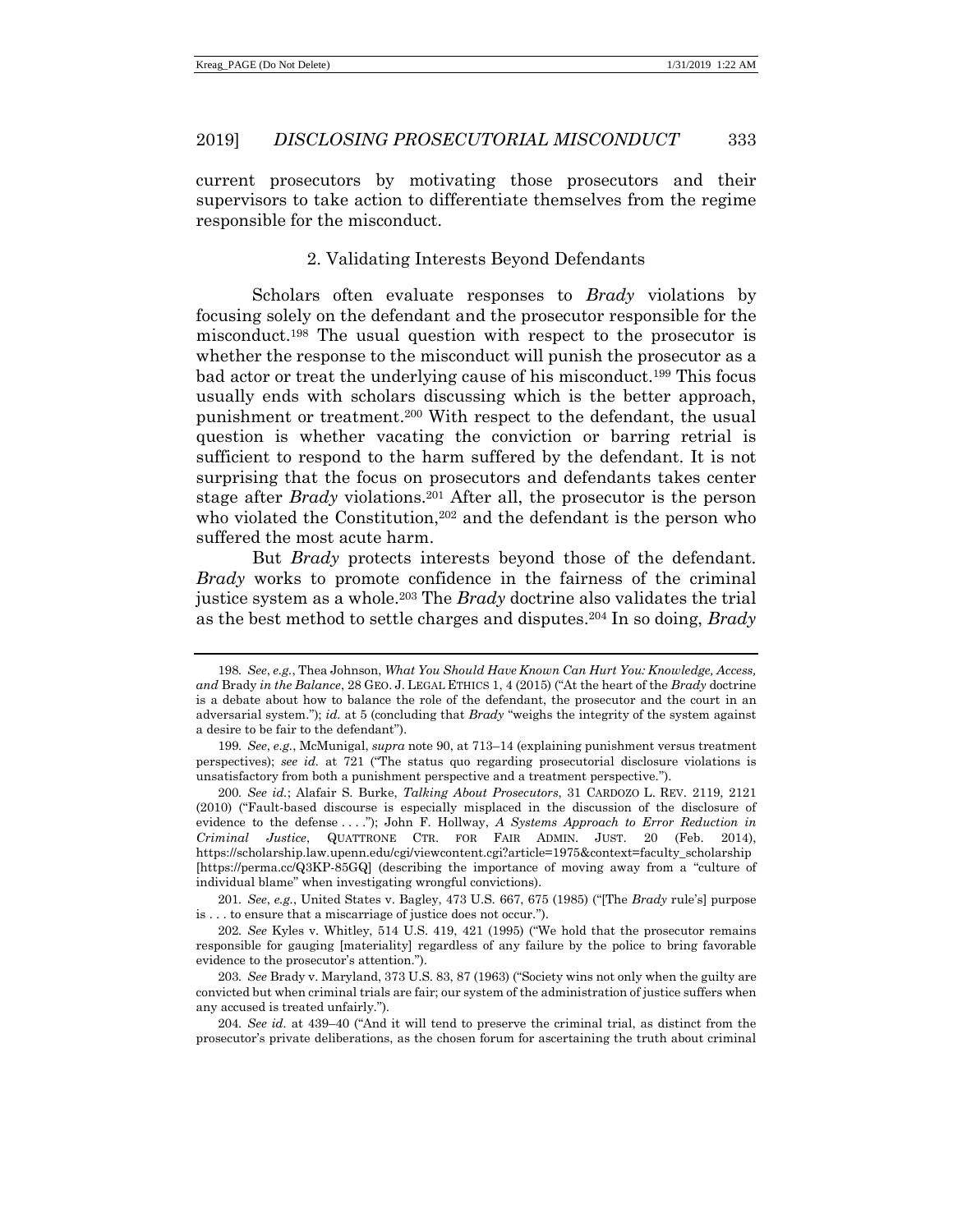emphasizes the essential role jurors play as the final arbiters of criminal conduct and serves victims by promoting reliable results. Given *Brady*'s multiple purposes, responses to *Brady* violations should at least attempt to respond to the multifaceted harms associated with the misconduct rather than focusing only on the prosecutor and defendant.

In other work, I have explored how *Brady* violations harm jurors.<sup>205</sup> Specifically, they block the jury's role in the adjudicative process, undermine the dignity and legitimacy of jurors, and risk turning jurors into unknowing pawns in the misconduct.<sup>206</sup> Importantly, these harms happen in the context of a criminal justice system that has shifted power away from jurors.<sup>207</sup>

One of the motivations for disclosing *Brady* misconduct to jurors is to rebalance relative power in the adjudicative process, returning at least a small amount of power to the jury. In this manner, *Brady* Violation Disclosure Letters serve similar ends to other reform proposals that have sought to return power to jurors in a modern system that too regularly processes criminal convictions through private negotiations between prosecutors and defendants. 208

<span id="page-37-0"></span>Victims are also harmed by *Brady* violations, and this harm should at least be recognized by informing victims of the misconduct. Some of the harms to victims from *Brady* misconduct are obvious. For example, a finding of misconduct at a minimum may require a retrial, at which time the victim risks being retraumatized. If the magnitude of the *Brady* violation was severe, the prosecution may elect to dismiss the case without a retrial. This may leave the victim with the stress of adjusting to a new reality, upending what she thought was a final determination. There is also the possibility that if the *Brady* violation culminated with a finding that the person convicted of the crime was actually innocent, the victim will experience extreme guilt for being a part of a process that ended with an innocent person in prison.<sup>209</sup> Other

accusations."); *see also* Murray v. Carrier, 477 U.S. 478, 506 (1986) (Stevens, J., concurring) (characterizing the trial as the "main event in which the issue of guilt or innocence can be fairly resolved" (internal quotation marks omitted)).

<sup>205</sup>*. See* Kreag, *supra* not[e 55,](#page-10-0) at 350–51 (proposing the recognition of a separate *Brady*-like constitutional right in the jury).

<span id="page-37-1"></span><sup>206</sup>*. See id.* at 362–74.

<sup>207</sup>*. See* Bibas, *Transparency*, *supra* note [165,](#page-30-1) at 951 ("Now that juries are an endangered species, however, criminal justice is more opaque and dominated by insiders.").

<sup>208</sup>*. See, e.g.*, SUJA A. THOMAS, THE MISSING AMERICAN JURY 158–63 (2016) (advocating for increased use of grand juries to initiate criminal prosecutions); Jocelyn Simonson, *The Criminal Court Audience in a Post-Trial World*, 127 HARV. L. REV. 2173, 2180–81 (2014) (summarizing proposals for specialty juries to increase "civilian input" in the system).

<sup>209</sup>*. Cf.* Jennifer Thompson, *'I Was Certain, but I Was Wrong*,*'* N.Y. TIMES (June 18, 2000), https://www.nytimes.com/2000/06/18/opinion/i-was-certain-but-i-was-wrong.html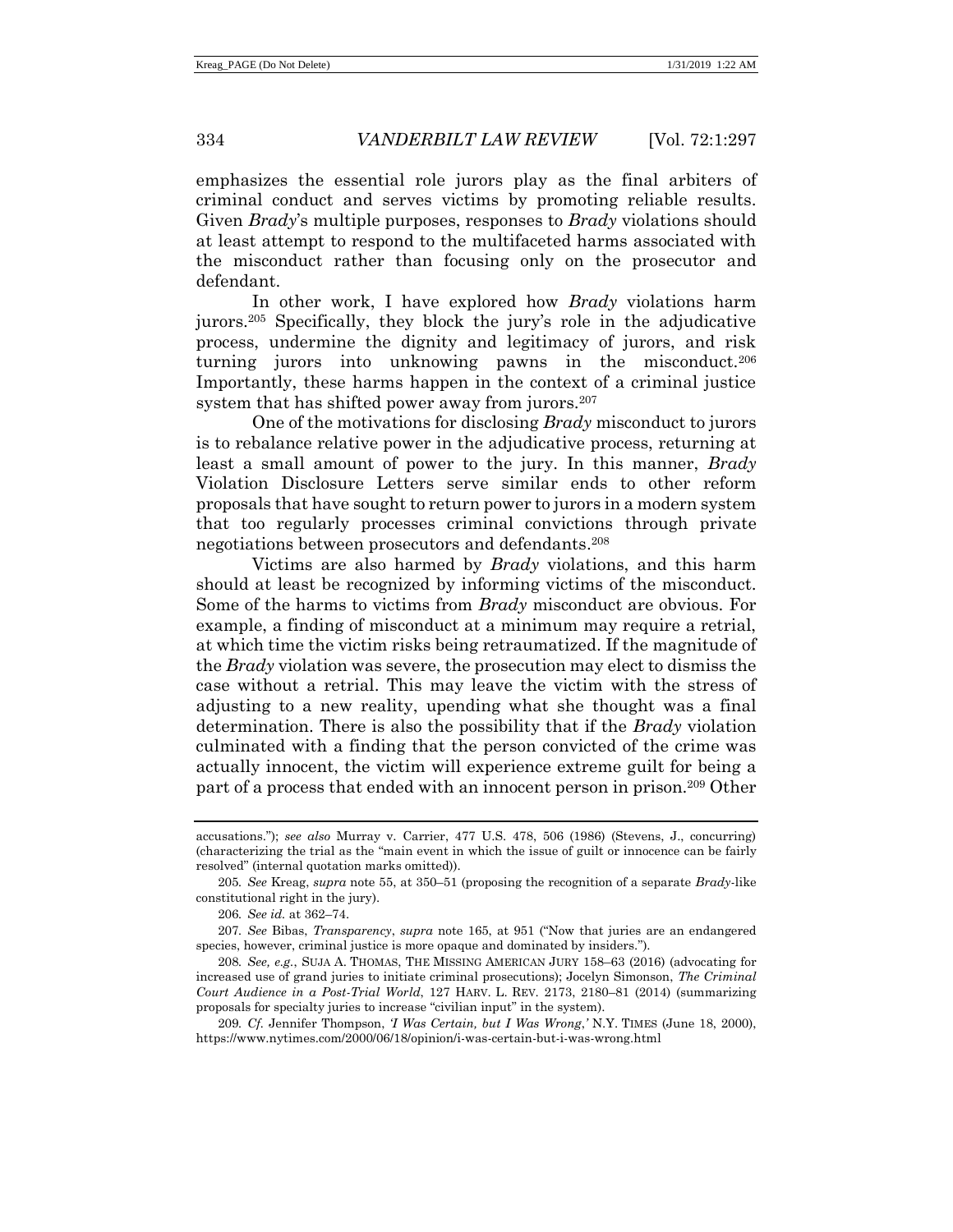harms may be less obvious. For example, a victim may feel like she no longer has an advocate in the system.<sup>210</sup> Of course, prosecutors represent the state, not victims, in criminal prosecutions; <sup>211</sup> however, it is likely that victims come to believe that the prosecutor is their champion, perhaps even their protector. Yet, when the victim learns of the prosecutor's misconduct, the victim may experience a void, perhaps questioning who if anyone had her interests at heart during the initial, tainted proceedings.<sup>212</sup>

To be certain, the harms victims endure as a result of prosecutorial misconduct will vary significantly given the nature of the crime, the victim's characteristics and resources, and the nature of the misconduct. Furthermore, simply disclosing to victims a notice documenting the *Brady* misconduct may offer only a very partial remedy. But such a statement could prove powerful for some victims because it at least validates the victim as someone also hurt by the misconduct.<sup>213</sup>

The harms caused to witnesses from a trial infected by *Brady* misconduct should also be acknowledged. It is not uncommon in cases overturned because of *Brady* violations to examine trial records only to find that prosecutors did more than fail to disclose exculpatory evidence. Rather, prosecutors often exacerbate the constitutional violation with arguments that would have been easily rebutted by the undisclosed evidence.<sup>214</sup> Such actions often result in unjustified attacks

213*. See* Cassell, *supra* not[e 154,](#page-28-0) at 229 (describing the victims' rights movement as a response to a criminal justice system that seemed to have overlooked victims' interests).

214*. See* Commonwealth v. Williams, 168 A.3d 97, 98 (Pa. 2017) (Donohue, J., writing in support of affirmance) (describing Williams's prosecutor taking advantage of the concealed evidence during closing argument).

<sup>[</sup>https://perma.cc/MB8Z-LWKH] (describing her "anguish"for contributing to a wrongful conviction by identifying the wrong perpetrator).

<sup>210</sup>*. See* Paul G. Cassell, *In Defense of Victim Impact Statements*, 6 OHIO ST. J. CRIM. L. 611, 621–23 (2009) (describing the therapeutic benefits to victims that come with participation in the process).

<sup>211.</sup> *See* AM. BAR ASS'N, *supra* note [76,](#page-14-0) at 1 ("[The prosecutor's] client is the public, not victims and not the police.").

<sup>212.</sup> Ironically, prosecutors have pointed to victims' interests to oppose more robust disclosure obligations to defendants. The Department of Justice opposed reform legislation following Senator Stevens's case, arguing that the existing disclosure rules effectively "balance . . . a defendant's constitutional rights [while] . . . safeguarding the equally important public interests in a criminal trial process that reaches timely and just results, safeguards victims and witnesses from retaliation or intimidation, [and] does not unnecessarily intrude on victims' and witnesses' personal privacy . . . ." Statement for the Record, *supra* note [113,](#page-19-1) at 5; *see* Fairness in Disclosure of Evidence Act of 2012, S. 2197, 112th Cong. (2012) (proposing to require prosecutors to disclose favorable information to criminal defendants); *see also* Sonja N.Y. Kawasaki, Comment, *Uncle Ted Teaches a Lesson: The Fairness in Disclosure of Evidence Act Challenges a Flawed Exculpatory Evidence Disclosure System*, 39 U. DAYTON L. REV. 413 (2015) (analyzing the proposed Fairness in Disclosure of Evidence Act).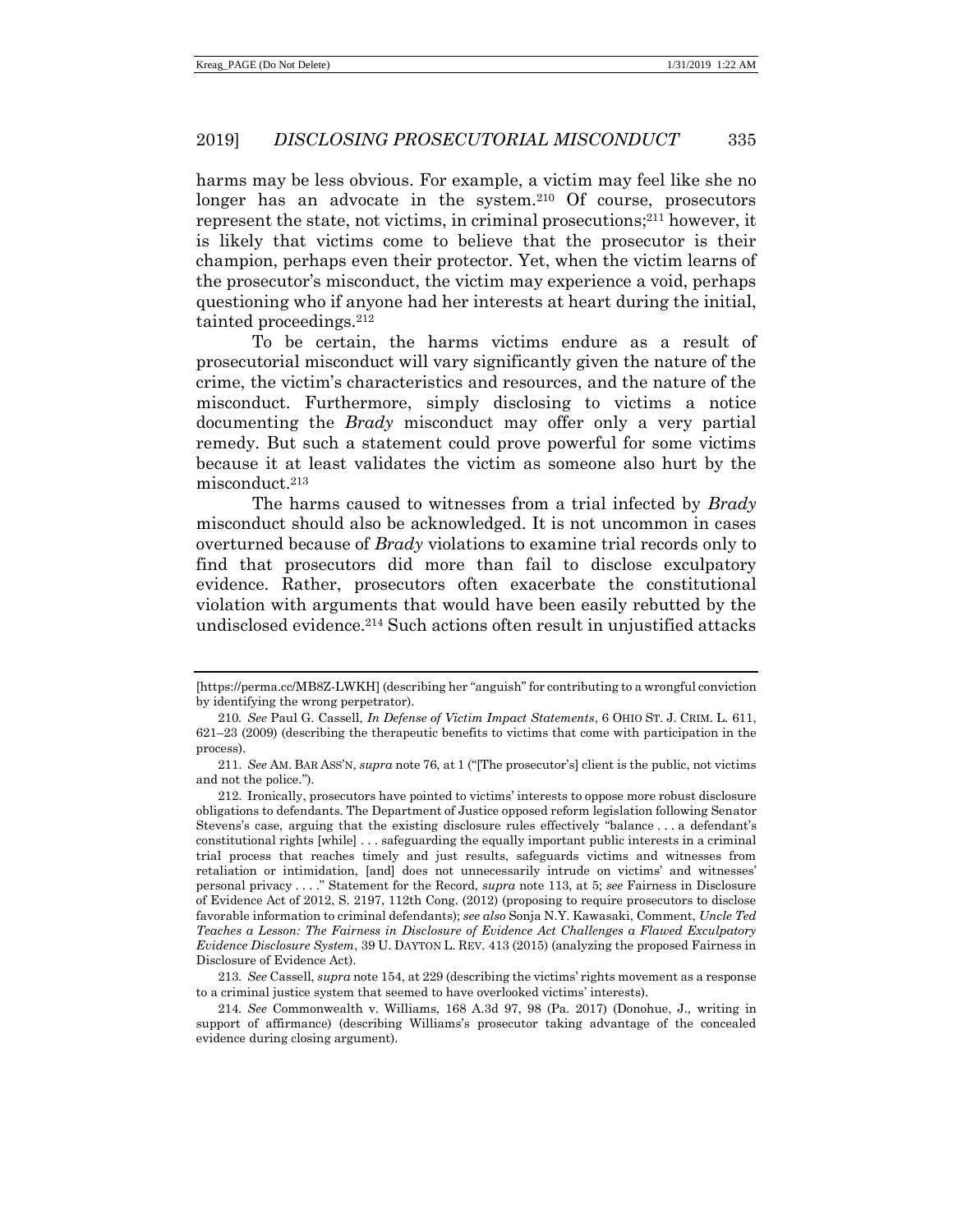on the credibility of defense witnesses. For example, prosecutors may directly attack the credibility of defense witnesses despite suppressing evidence that would have supported the witnesses' credibility. Relatedly, they may indirectly attack the credibility of defense witnesses by arguing that prosecution witnesses were more reliable despite undisclosed evidence that would have impeached the prosecution witnesses.

Even prosecution witnesses may be harmed by prosecutors' *Brady* misconduct. A witness who is initially reluctant to cooperate at trial—perhaps because of potential doubts about the reliability of the prosecution's case—may be moved by an appeal from the prosecutor about the importance of the witness's testimony and the prosecution's confidence in the accuracy of his case. Yet when the case unravels because of the prosecution's failure to disclose exculpatory evidence, that same witness may feel used by the prosecutor. She may experience guilt about becoming an unwitting assistant in the prosecutor's misdeeds. Sending a notice to witnesses about the prosecutor's misconduct may not be a complete remedy for these witnesses. However, official disclosure of misconduct at least validates witnesses as persons impacted by the misconduct.

Given the harm jurors, victims, and witnesses face from *Brady* violations, notifying these individuals of the misconduct as a partial remedy is justified in its own right even if nothing else comes of the notification. But there is reason to expect that this remedy may produce important salutary outcomes as well. The encounter with official misconduct may turn some of these individuals into advocates.<sup>215</sup> At a minimum, the media may ask them to comment on the misconduct. This attention alone could serve as a reminder of the wide range of harms caused by convictions obtained through *Brady* misconduct. Furthermore, prosecutors will likely take note of these comments, as jurors, victims, and witnesses will command attention from the public.<sup>216</sup>

<sup>215</sup>*. See* Kreag, *supra* note [55,](#page-10-0) at 371–73 (describing a juror reacting to the prosecutorial misconduct by becoming an advocate for the defendant).

<sup>216</sup>*. See* Bibas, *supra* not[e 165,](#page-30-1) at 963:

The most potent disciplining force is likely to be victims. Victims, and to a lesser extent affected locals, are a discrete identifiable group who already know about the crimes they have endured and are motivated to take part. Because of their background knowledge, they do not need to be brought up to speed, can speak with authority, and will not automatically defer to insiders' assessments.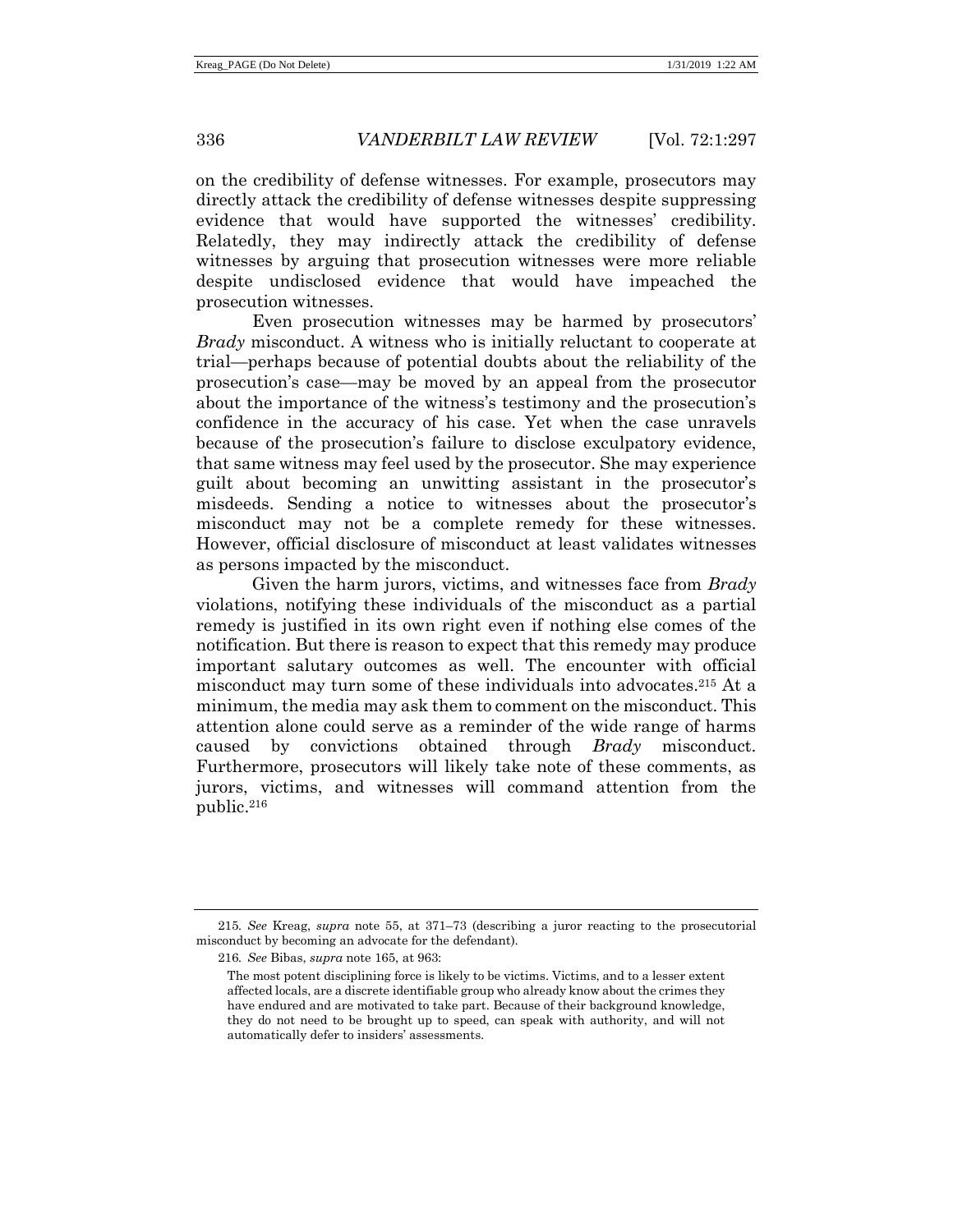#### <span id="page-40-2"></span><span id="page-40-0"></span>3. Promoting Transparency

The result of every *Brady* violation, intentional or otherwise, is that relevant probative evidence remains hidden, unexamined by the adjudicative process.<sup>217</sup> The secretive nature inherent in the misconduct is compounded because the misconduct itself often goes unnoticed.<sup>218</sup> Investigating *Brady* compliance is even more difficult because prosecutors are reluctant to share their internal guidelines.<sup>219</sup> As such, *Brady* misconduct contributes to our modern system of adjudication that is opaque to all but a few active participants.<sup>220</sup> One of the benefits of *Brady* Violation Disclosure Letters is that they partially counter the lack of transparency in the system, giving the public important information about how prosecutors exercise their power.<sup>221</sup>

<span id="page-40-1"></span>Many factors have contributed to the current lack of transparency that often leaves prosecutorial decisions insulated from external regulation.<sup>222</sup> Courts are reluctant to invade prosecutors' charging practices.<sup>223</sup> Lawmakers have expanded substantive criminal

220*. See* Stephanos Bibas, *Prosecutorial Regulation Versus Prosecutorial Accountability*, 157 U. PA. L. REV. 959, 983 (2009) ("[T]he public suffers from chronic misperceptions about how the criminal justice system actually works."); Bibas, *supra* note [165,](#page-30-1) at 923 ("Much of the criminal justice system is hidden from [the public's] view.").

221*. See* Bibas, *supra* note [220,](#page-40-0) at 960 ("No government official in America has as much unreviewable power and discretion as the prosecutor."); Attorney General Robert H. Jackson, *The Federal Prosecutor*, 31 AM. INST. CRIM. L. & CRIMINOLOGY 3, 3 (1940) ("The prosecutor has more control over life, liberty, and reputation than any other person in America.").

222*. See* Ronald F. Wright, *Prosecutor Institutions and Incentives*, *in* 3 REFORMING CRIMINAL JUSTICE, *supra* note [47,](#page-8-0) at 49, 50 ("Compared to many other government officials, prosecutors operate within a legal framework that leaves them free to choose office priorities that they—and they alone—believe are appropriate."); Jason Kreag, *Prosecutorial Analytics*, 94 WASH. U. L. REV. 771, 796–98 (2017) (examining the limited external oversight and regulation of prosecutorial decisionmaking).

223*. See* Wayte v. United States, 470 U.S. 598, 607 (1985) ("[T]he decision to prosecute is particularly ill-suited to judicial review."). Even when reviewing alleged race-based charging practices, the Supreme Court has adopted a standard providing prosecutors wide discretion. *Compare* Bordenkircher v. Hayes, 434 U.S. 357, 364 (1978) (recognizing the prohibition of charging decisions "deliberately based upon an unjustifiable standard such as race, religion, or other arbitrary classification"), *with* McCleskey v. Kemp, 481 U.S. 279, 311 (1987) ("McCleskey's

<sup>217</sup>*. See* Connick v. Thompson, 563 U.S. 51, 106 (2011) (Ginsburg, J., dissenting) ("A *Brady* violation, by its nature, causes suppression of evidence beyond the defendant's capacity to ferret out.").

<sup>218</sup>*. See* McMunigal, *supra* not[e 90,](#page-16-1) at 713 ("For a variety of reasons, including the nature of disclosure violations, the infrequency of imposition of disciplinary sanctions, and the prevalence of negotiated guilty pleas, prosecutorial disclosure violations remain largely hidden from view.").

<sup>219</sup>*. See* Yaroshefsky & Green, *supra* not[e 116,](#page-19-0) at 279 ("The few offices with written disclosure policies do not make them public and would not provide them to us."); Mike Scarcella, *Part of DOJ's Criminal Discovery 'Blue Book' Unsealed for First Time*, NAT'L L.J. (Jan. 17, 2018, 12:56 PM), https://www.law.com/nationallawjournal/sites/nationallawjournal/2018/01/17/part-of-dojscriminal-discovery-blue-book-unsealed-for-first-time/?slreturn=20180512180206

<sup>[</sup>https://perma.cc/3C4U-LKGY] (discussing the DOJ's resistance to disclosing its criminal discovery guide).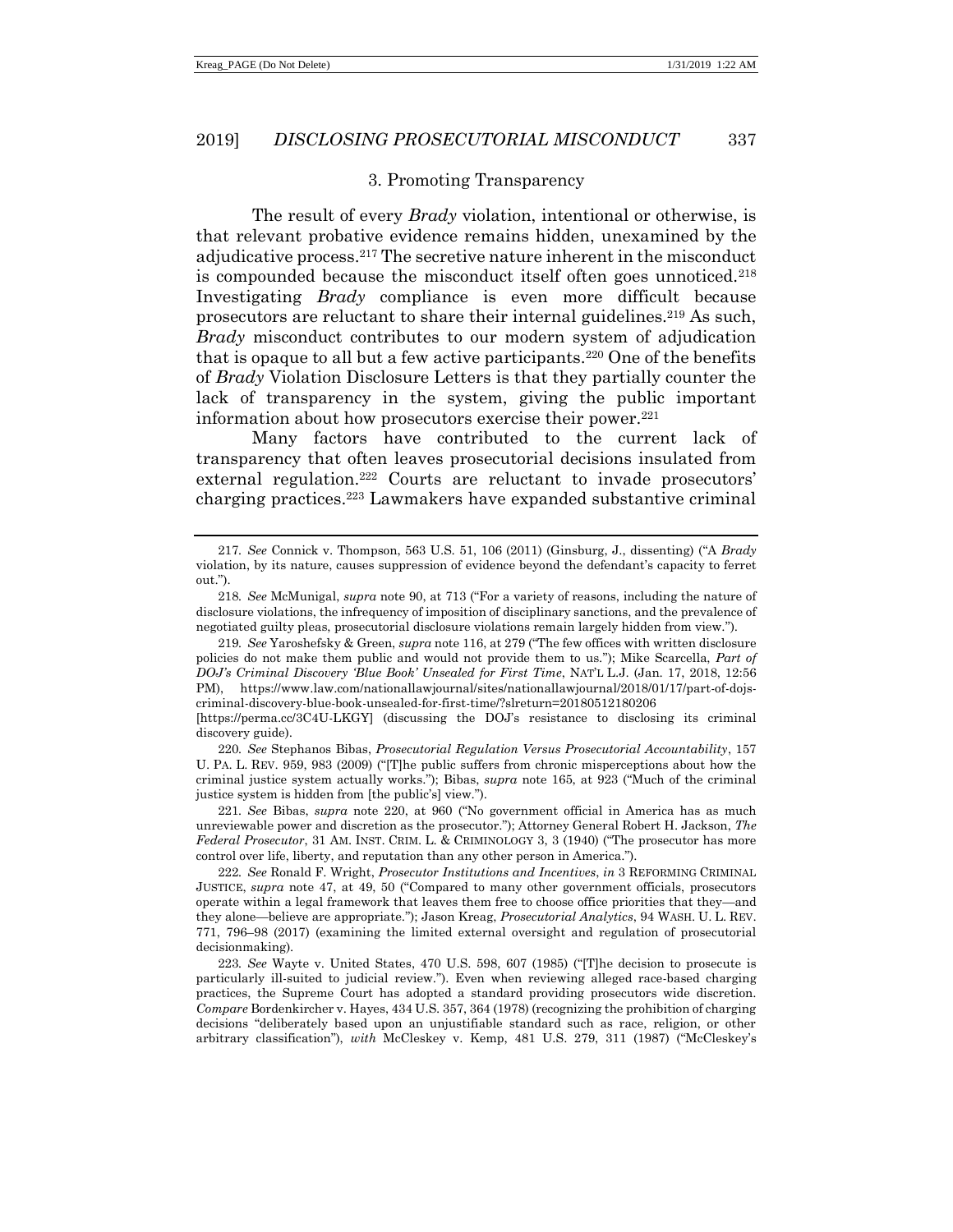<span id="page-41-0"></span>prohibitions, leaving prosecutors with greater discretion in deciding who to prosecute and what charges to bring.<sup>224</sup> Plea bargaining is ubiquitous and subject to very little oversight.<sup>225</sup> Scholars have responded to the lack of transparency by proposing a variety of reforms to increase the public's ability to understand and engage with the criminal justice system.<sup>226</sup> *Brady* Violation Disclosure Letters serve this purpose.

Advocating for increased transparency of the prosecutorial function is far from a radical request. The power prosecutors hold and their status as representatives of the people provide sufficient independent justification for greater transparency even if prosecutors' actions do not involve misconduct.<sup>227</sup> Where misconduct is involved,

225*. See* Lafler v. Cooper, 566 U.S. 156, 170 (2012) ("[C]riminal justice today is for the most part a system of pleas, not a system of trials."); Missouri v. Frye, 556 U.S. 134, 143 (2012) ("Ninetyseven percent of federal convictions and ninety-four percent of state convictions are the result of guilty pleas."); SUJA A. THOMAS, THE MISSING AMERICAN JURY 44 (2016) ("Plea bargaining is the most prominent example of this shift in power from the jury to the [prosecutor]."); Albert W. Alschuler & Andrew G. Deiss, *A Brief History of the Criminal Jury in the United States*, 61 U. CHI. L. REV. 867, 927 (1994) (concluding that with the decline of jury trials, "prosecutors are [now] the judges of law and fact.").

226*. See, e.g.*, John E. Pfaff, *Prosecutorial Guidelines*, *in* 3 REFORMING CRIMINAL JUSTICE, *supra* note [47,](#page-8-0) at 101, 103 (proposing that states "adopt charging and plea-bargaining guidelines that are legally binding on county prosecutors"); Wright, *supra* note [222,](#page-40-1) at 61–71 (reviewing reform proposals that are designed to "give prosecutors more information about their communities and about their own work, and give the public more-specific information about prosecutor performance"); Laura I. Appleman, *The Plea Jury*, 85 IND. L.J. 731 (2010) (advocating for "changing the guilty plea procedure to make it more trial-like in form . . . by including the jury"); Kreag, *supra* note [222,](#page-40-1) at 792–804 (arguing for increased information collection and analysis to increase transparency); Michael S. McGinniss, *Sending the Message: Using Technology to Support Judicial Reporting of Lawyer Misconduct to State Disciplinary Agencies*, J. PROF. LAW., 2013, at 37, 37 (proposing "that state and federal court systems create electronic databases . . . to receive and store judicial reports of litigation-related lawyer misconduct."); Simonson, *supra* note [208,](#page-37-0) 2176–77 (promoting "the ability of citizens to participate in democracy and to hold the criminal justice system accountable" through the concept of public criminal adjudication).

227*. See* Bibas, *Transparency*, *supra* note [165,](#page-30-1) at 961 ("Greater transparency and public information, however, is more likely to discipline elected insiders [such as prosecutors]. Even if they are uncertain how many people are paying attention, insiders may fear that an electoral opponent will seize on this information, swaying swing voters at the next election.").

argument that the Constitution condemns the discretion allowed decisionmakers in the Georgia capital sentencing system is antithetical to the fundamental role of discretion in our criminal justice system.").

<sup>224</sup>*. See* Douglas Husak, *Overcriminalization*, *in* 1 REFORMING CRIMINAL JUSTICE: INTRODUCTION AND CRIMINALIZATION 25 (Erik Luna ed., 2017), http://academyforjustice.org/wpcontent/uploads/2017/10/Reforming-Criminal-Justice\_Vol\_1.pdf [https://perma.cc/AT3Z-NRGR] (exploring the importance of drafting criminal statutes that are sufficiently limited to "impose liability only on those who are deserving"); William J. Stuntz, *The Pathological Politics of Criminal Law*, 100 MICH. L. REV. 505, 509 (2001) ("As criminal law expands, both lawmaking and adjudication pass into the hands of police and prosecutors; law enforcers, not the law, determine who goes to prison and for how long.").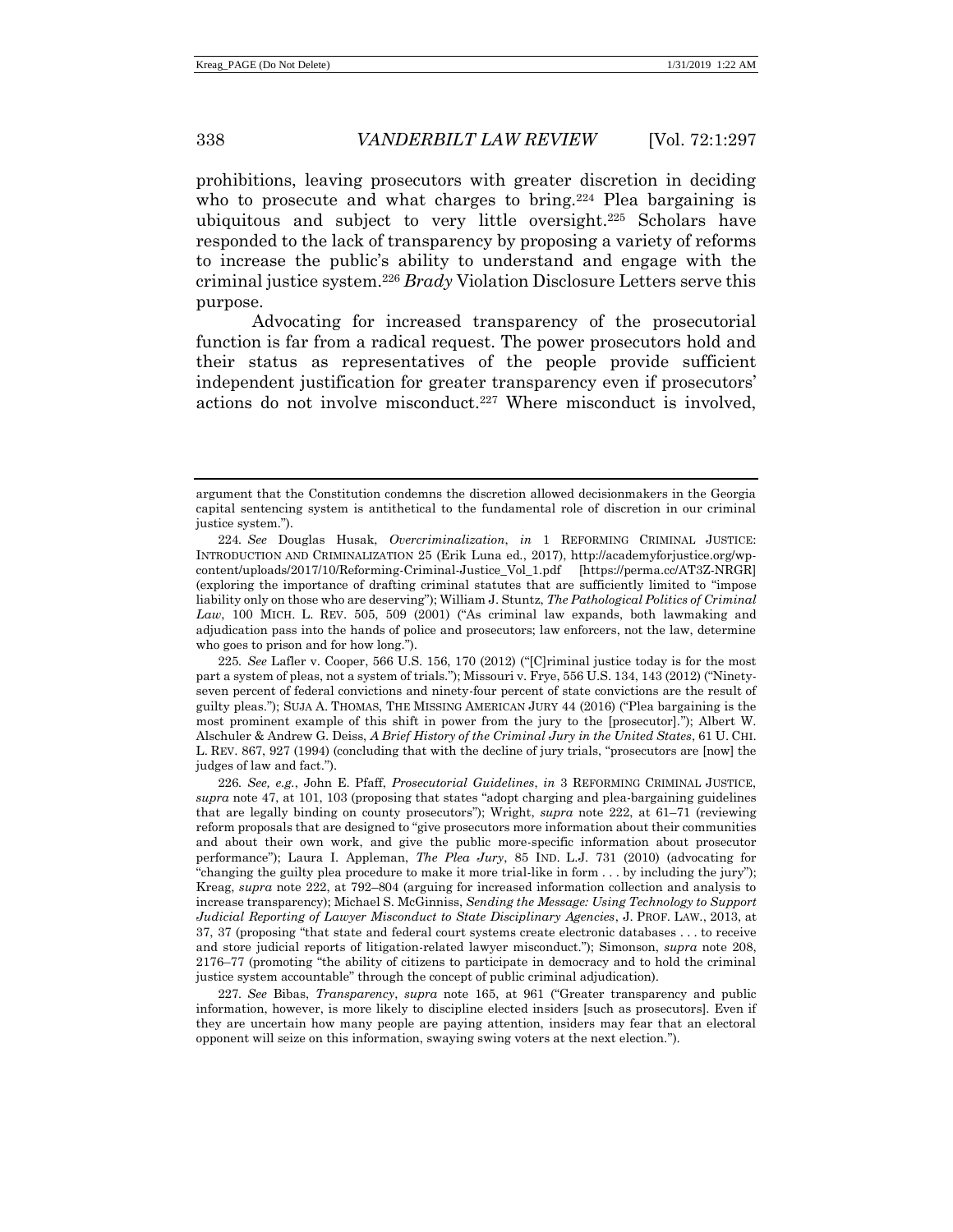there is an even greater need for transparency to ensure that the public has the information needed to evaluate its agent.<sup>228</sup>

Elsewhere I have argued for collecting, analyzing, and disclosing data about prosecutors' decisions as a means of increasing transparency.<sup>229</sup> I still endorse that endeavor. But we should pursue *Brady* Violation Disclosure Letters as well. They offer a targeted response to those most harmed by *Brady* misconduct. Furthermore, over time, they could form the bases for their own database of *Brady* misconduct cases.<sup>230</sup>

## <span id="page-42-1"></span><span id="page-42-0"></span>4. Adaptability and Flexibility in Implementation

Two additional virtues of *Brady* Violation Disclosure Letters are the ease with which they can be implemented and their flexibility, making them a possible remedy for *Brady* misconduct regardless of the size of the jurisdiction.<sup>231</sup> Some reforms designed to increase *Brady* compliance contain significant implementation hurdles. For example, many commentators have proposed deleting *Brady*'s materiality prong.<sup>232</sup> Others have proposed new laws or amendments to criminal procedure or professional conduct rules to expand discovery obligations beyond what *Brady* requires.<sup>233</sup> These proposals involve significant implementation costs. The Supreme Court has demonstrated no appetite for abandoning *Brady*'s materiality prong. And passing new laws or rules requires significant resources. By contrast, judges already

<sup>228</sup>*. Cf.* Abel, *supra* note [160,](#page-29-0) at 789–90 ("[Police o]fficers are public officials serving in positions of great public trust. Official documentation of their misconduct should be accessible to the public  $\dots$ .").

<sup>229</sup>*. See* Kreag, *supra* not[e 222,](#page-40-1) at 792–804 (proposing a data-driven analytical framework).

<sup>230</sup>*. Cf*. Jason Tashea, *Databases Create Access to Police Misconduct Cases and Offer a Handy Tool for Defense Lawyers*, A.B.A. J. (Feb. 2016), http://www.abajournal.com/magazine/article/ databases\_create\_access\_to\_police\_misconduct\_cases\_and\_offer\_a\_handy\_tool\_f

<sup>[</sup>https://perma.cc/59RB-CZHK] (discussing databases in New York and Chicago that track police misconduct).

<sup>231</sup>*. See* Ronald F. Wright & Kay L Levine, *Place Matters in Prosecution Research*, 14 OHIO ST. J. CRIM. L. 675, 677 (2017) (recognizing the importance of considering how prosecutors' offices differ when proposing reforms).

<sup>232</sup>*. See* United States v. Bagley, 473 U.S. 667, 701 (1985) (Marshall, J., dissenting) (criticizing the materiality prong); *In re* Kline, 113 A.3d 202, 208 (D.C. 2015) (characterizing *Brady* analysis as a retrospective evaluation ill-suited for the pretrial context); *see also* Daniel S. Medwed, Brady*'s Bunch of Flaws*, 67 WASH. & LEE L. REV. 1533, 1555–57 (2010) (discussing the advantages of reforming or eliminating the materiality prong).

<sup>233</sup>*. See, e.g.*, Michael Morton Act, ch. 49, 2013 Tex. Gen. Laws 106 (codified as amended at TEX. CODE CRIM. PROC. ANN. art. 39.14 (West 2017)); Fairness in Disclosure of Evidence Act of 2012, S. 2197, 112th Cong. § 2 (2012) (proposing enhanced disclosure requirements in criminal prosecutions); Daniel S. McConkie, *The Local Rules Revolution in Criminal Discovery*, 39 CARDOZO L. REV. 59, 78–93 (2017) (discussing the use of local rules to strengthen prosecutorial disclosure obligations); *supra* Section II.E (discussing statutes criminalizing prosecutorial misconduct).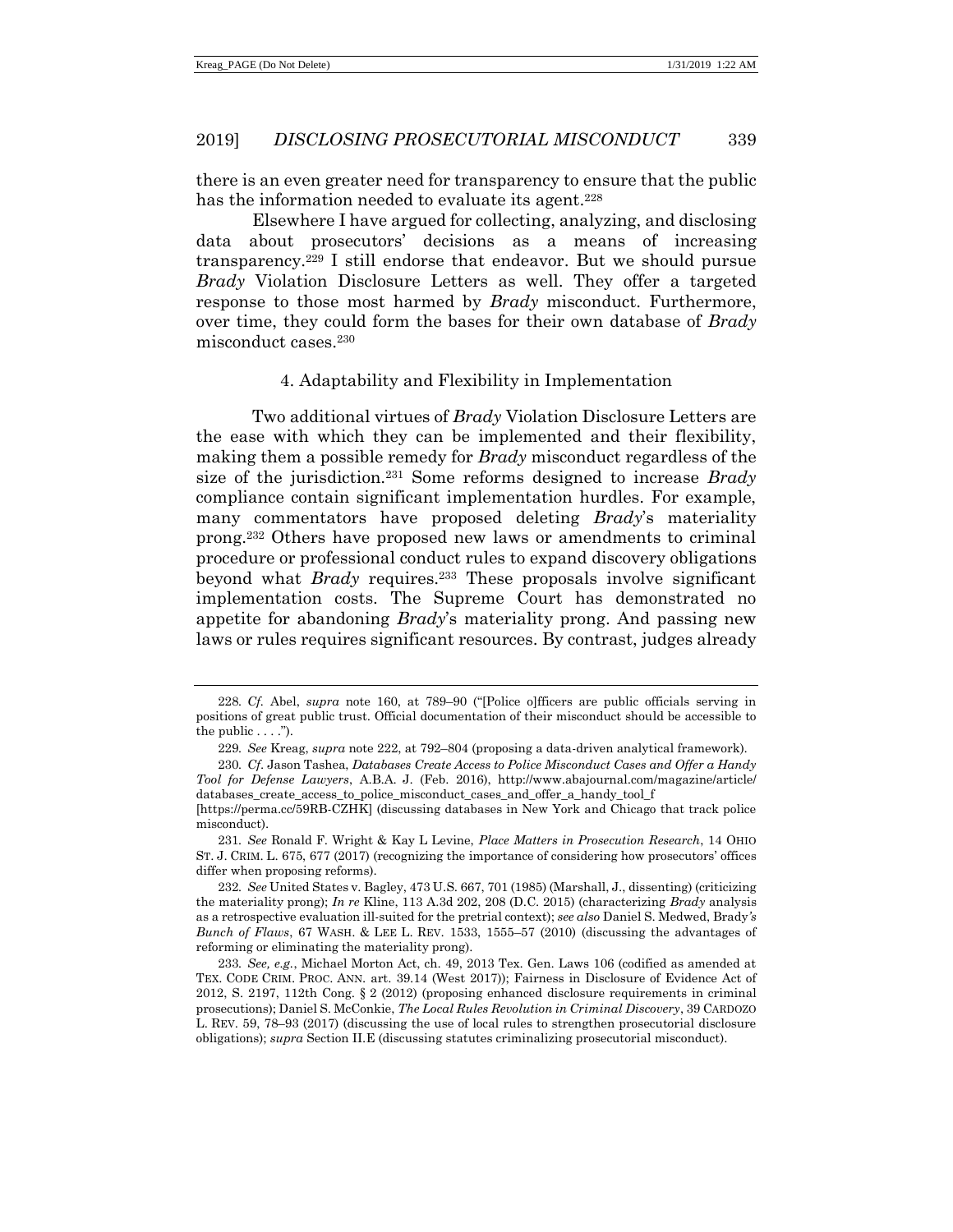possess the inherent authority to order clerks to send *Brady* Violation Disclosure Letters.

<span id="page-43-0"></span>Furthermore, *Brady* Violation Disclosure Letters offer the flexibility to be used regardless of the size of the jurisdiction. This cannot be said of some of the other proposals. Not all jurisdictions have the infrastructure or resources to implement open-file discovery policies. Similarly, many jurisdictions do not have adequate resources to use existing attorney disciplinary regimes to police *Brady* compliance.<sup>234</sup> Consequently, these jurisdictions would not have resources to create independent commissions to investigate prosecutorial misconduct.<sup>235</sup> And it is certainly the rare jurisdiction with the resources to conduct robust, independent investigations of prosecutorial misconduct as was done in Senator Stevens's case.<sup>236</sup> These resource limitations do not constrain *Brady* Violation Disclosure Letters. Individual judges can adopt this reform on an ad hoc basis.

#### <span id="page-43-1"></span>5. Providing the Judiciary Another Tool for Policing *Brady*

To the extent judges are inclined to enforce *Brady*'s protections, *Brady* Violation Disclosure Letters represent an additional tool judges can employ immediately, without waiting for new statutes, new constitutional interpretations, or changes to criminal procedure rules. Although the *Brady* doctrine is largely implemented by prosecutors with little, if any, input from judges,<sup>237</sup> judges are uniquely situated to oversee prosecutors' *Brady* compliance and alter prosecutorial practices. Many judges have already used their inherent power to reinforce prosecutors' constitutional disclosure obligations. For example, following the misconduct in Senator Stevens's prosecution, Judge Emmet Sullivan began issuing a standing order in every criminal case clearly identifying and describing prosecutors' *Brady* obligations.<sup>238</sup> Other trial courts have followed Judge Sullivan's lead by

<sup>234</sup>*. See* Zacharias, *supra* note [98,](#page-17-0) at 756 ("Disciplinary authorities have limited resources to prosecute violations of the professional rules. They must determine how to allocate those resources so as to punish misconduct most effectively . . . .").

<sup>235</sup>*. See* Caldwell, *supra* note [117,](#page-20-0) at 1484–85 (considering the costs of implementing a Prosecutorial Review Panel); *cf.* Kozinski, *supra* note [57,](#page-10-1) at iii, xxxii (calling for independent prosecutorial oversight agencies).

<sup>236</sup>*. See supra* Section II.C (describing the extensive investigation of Senator. Stevens's prosecutors and their misconduct).

<sup>237</sup>*. See* Jones, *supra* note [44,](#page-7-1) at 433 ("Other than the unenforceable 'honor code,' there are few incentives for prosecutors to comply with *Brady* because there is no meaningful judicial oversight of the process.").

<sup>238</sup>*. See* Sullivan, *supra* not[e 101,](#page-18-0) at 149 ("Following the *Stevens* case, I have issued a standing *Brady* Order for each criminal case on my docket, updating it in reaction to developments in the law.").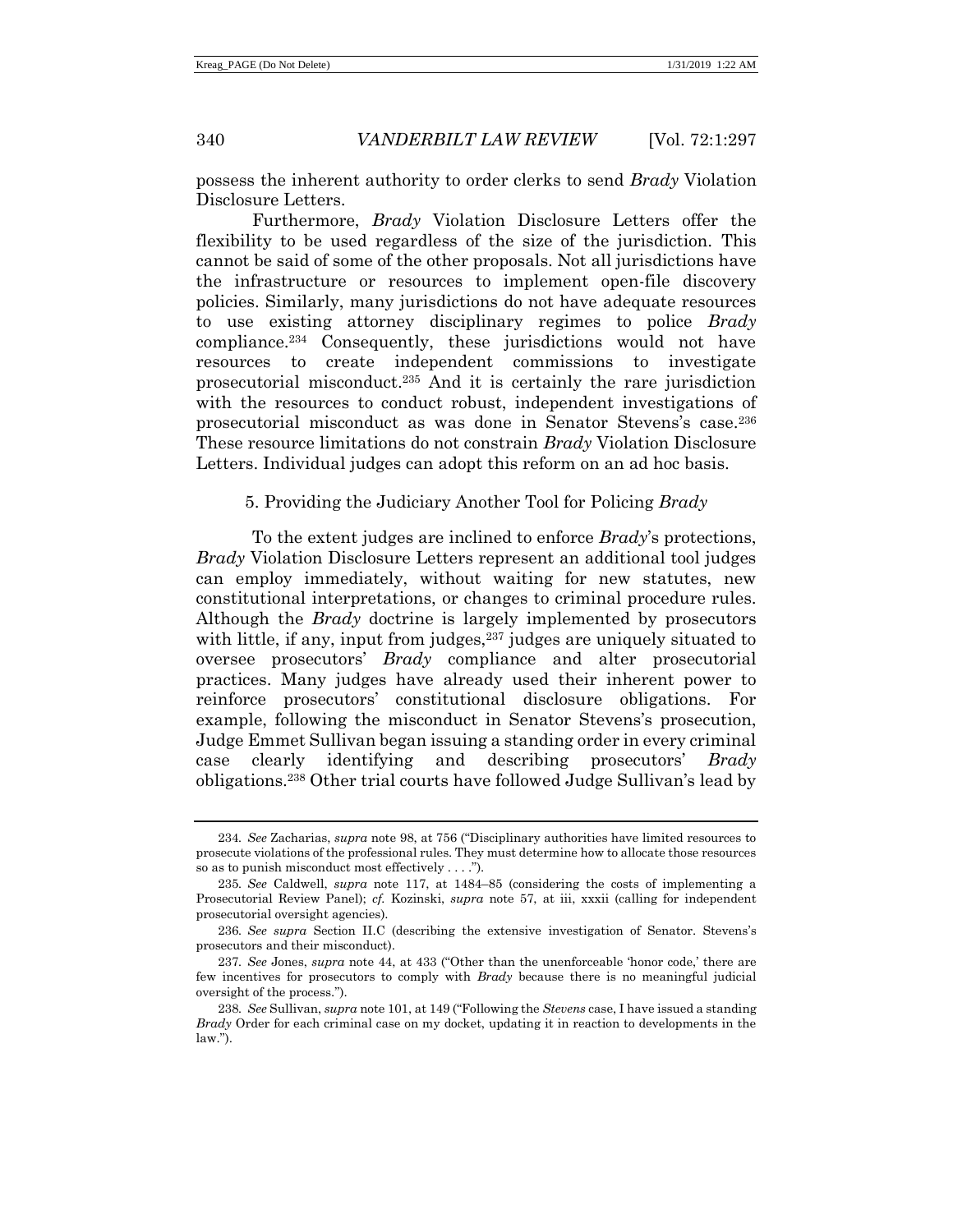adopting local rules that codify *Brady*. <sup>239</sup> Judges can also conduct brief on-the-record colloquies with prosecutors to nudge *Brady* compliance.<sup>240</sup> And they can employ shaming techniques by writing detailed orders and opinions that include the names of the prosecutors responsible for the *Brady* violations<sup>241</sup> or by using questioning during oral argument to shine light on prosecutors' misconduct.<sup>242</sup>

Judges who have employed these techniques will likely find *Brady* Violation Disclosure Letters appealing. But this reform is also designed to appeal to judges who have not taken steps to increase *Brady* compliance. Some of these judges may be moved by the harms victims, jurors, and witnesses face from prosecutorial misconduct. *Brady* Violation Disclosure Letters are not a complete remedy for these harms but they at least recognize them. This recognition alone may cause some judges to pay more attention to *Brady*'s protections.

#### 6. Uncovering Patterns of Misconduct

*Brady* Violation Disclosure Letters carry the added benefit of potentially uncovering patterns of misconduct. As they are publicized, prosecutors, defense attorneys, convicted offenders, scholars, and journalists will no doubt review them and investigate whether the misconduct was an isolated event.<sup>243</sup> This investigation could lead to the

<sup>239</sup>*. See* McConkie, *supra* note [233,](#page-42-1) at 111 (explaining that the expansion of local criminal discovery rules "invigorate[s] *Brady* enforcement by allowing trial judges to actively manage discovery throughout the pretrial stage of the case"); Sullivan, *supra* note [101,](#page-18-0) at 147 ("Approximately twenty-eight of the ninety-four federal district courts nationwide have promulgated rules regarding the disclosure obligations of prosecutors who appear in those courts, and eight more districts have issued standing orders governing those obligations." (footnotes omitted)); Press Release, New York State Unified Court System, Chief Judge DiFiore Announces Implementation of New Measure Aimed at Enhancing the Delivery of Justice in Criminal Cases (Nov. 8, 2017) (on file with author) (announcing and discussing the statewide adoption of New York's standing *Brady* order).

<sup>240</sup>*. See* United States v. Garcia, No. CR 15-4275 JB, 2017 WL 2290963, at \*30–32 (D.N.M. May 2, 2017) (discussing but ultimately electing not to utilize a *Brady* colloquy); Kozinski, *supra* note [57,](#page-10-1) at xxxiv (endorsing pretrial *Brady* colloquies); Jason Kreag, *The* Brady *Colloquy*, 67 STAN. L. REV. ONLINE 47, 49 (2014) (same).

<sup>241</sup>*. See* Gershowitz, *supra* note [144,](#page-26-0) at 1090 ("The obvious approach to shaming misbehaving prosecutors among their peer group is not to use newspapers that would reach a general audience, but, instead, judicial opinions that would be read by judges and other lawyers.").

<sup>242</sup>*. See* Bazelon, *supra* note [190,](#page-34-0) at 328 ("[A]ppellate judges [may] use oral arguments as a forum to express their condemnation of prosecutors who defend misconduct-related convictions . . . .").

<sup>243</sup>*. See* Stephanos Bibas et al., *New Perspectives on Brady and Other Disclosure Obligations: Report of the Working Groups on Best Practices*, 31 CARDOZO L. REV. 1961, 2007–10 (2010) (discussing the use of audits to regulate compliance with *Brady*); *id.* at 2012 (recommending that "[p]rosecutors' offices should adopt prospective auditing mechanisms that provide a mechanism of routine oversight of disclosure obligations"); *cf.* Levenson, *supra* note [31,](#page-5-0) at 393 ("Experienced prosecutors understand that an admission in one case can affect the outcomes of other pending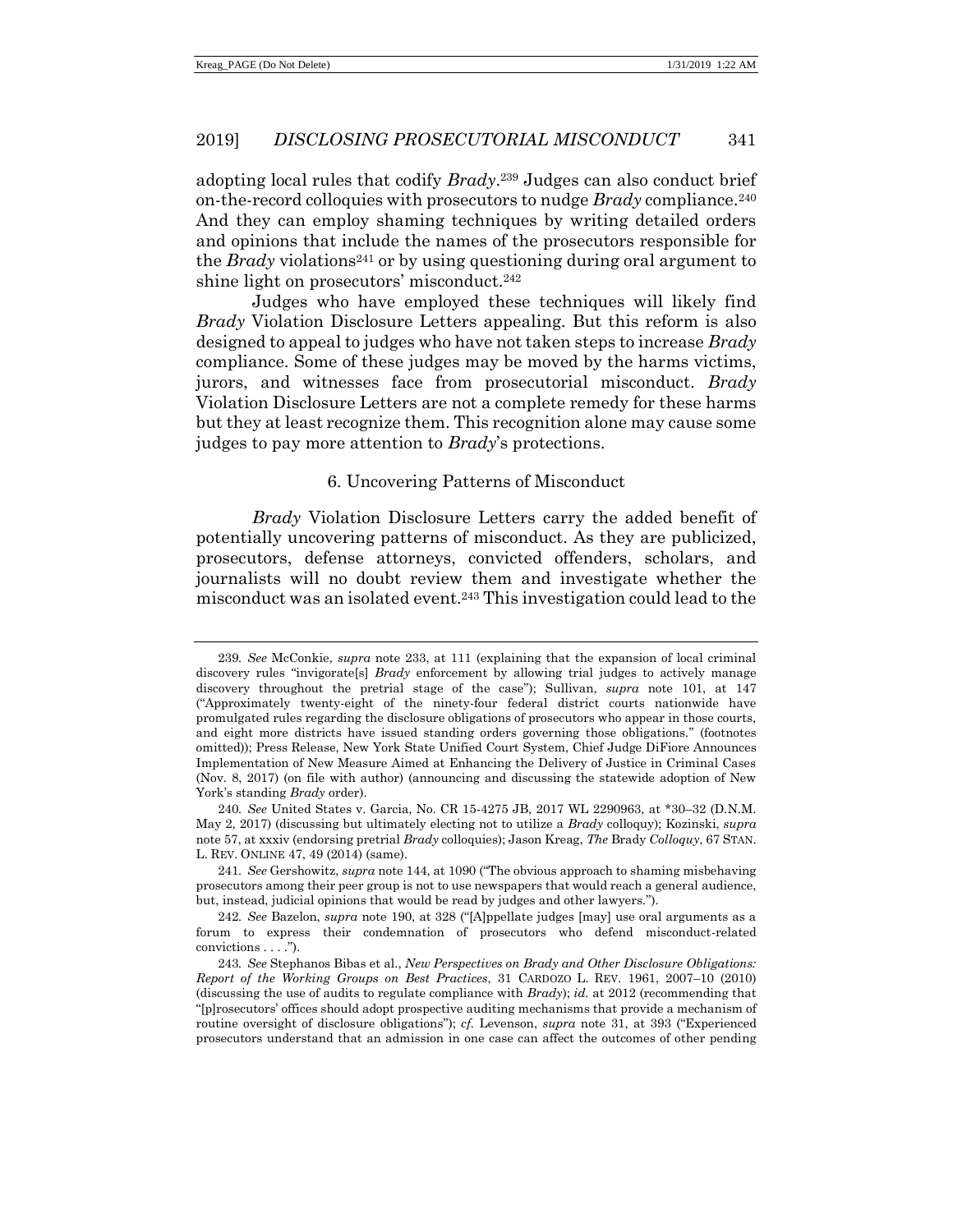discovery of additional miscarriages of justice and potentially form the basis for training tools if patterns emerge.<sup>244</sup>

The recent experience of the Brooklyn District Attorney's Office's handling of several unrelated cases infected by the misconduct of one police officer is illustrative. Louis Scarcella was once a revered homicide detective, yet his reputation started to crumble after one of his murder investigations unraveled in 2013, ending in the exoneration of David Ranta.<sup>245</sup> The prosecution's reinvestigation revealed that Scarcella fabricated an identification and offered benefits to key witnesses in exchange for help in the investigation without disclosing this to the defense.<sup>246</sup> Other convicted offenders and defense attorneys who suspected that Scarcella committed misconduct in their cases took note.<sup>247</sup> Three months later, the Brooklyn District Attorney announced an independent panel to investigate dozens of Scarcella's investigations.<sup>248</sup> Ultimately, the reinvestigation that began with Ranta's exoneration expanded to more than seventy of Scarcella's cases and led to courts overturning at least ten murder convictions.<sup>249</sup>

245. Michael Powell & Sharon Otterman, *Jailed Unjustly in the Death of a Rabbi, Man Nears Freedom*, N.Y. TIMES (Mar. 20, 2013), https://www.nytimes.com/2013/03/20/nyregion/brooklynprosecutor-to-seek-freedom-of-man-convicted-in-1990-killing-of-rabbi.html [https://perma.cc/ 84KC-T3CN].

246*. Id.* For a detailed description of David Ranta's wrongful conviction and Scarcella's misconduct, see *David Ranta*, NAT'L REGISTRY EXONERATIONS, https://www.law.umich.edu/ special/exoneration/Pages/casedetail.aspx?caseid=4127 (last visited Sept. 7, 2018) [https://perma.cc/BUU9-P5LS].

247. Frances Robles & N. R. Kleinfield, *Review of 50 Brooklyn Murder Cases Ordered*, N.Y. TIMES (May 11, 2013), https://www.nytimes.com/2013/05/12/nyregion/doubts-about-detectivehaunt-50-murder-cases.html [https://perma.cc/AC88-CRZS].

248*. Id.*; Press Release, Office of the Dist. Attorney, Kings Cty., Kings Cty. Dist. Attorney Charles J. Hynes Names 12-Member, Indep. Panel to Review Trial Convictions Involving Detective Louis Scarella (July 1, 2013) (on file with author).

249. Alan Feuer, *Another Brooklyn Murder Conviction Linked to Scarcella Is Reversed*, N.Y. TIMES (Jan. 11, 2018), https://www.nytimes.com/2018/01/11/nyregion/scarcella-murder-convictionreversed.html [https://perma.cc/7BFG-X8SR]. Included in the first ten murder cases overturned were seven in which prosecutors supported defense counsels' requests to vacate the conviction and three convictions that were vacated over prosecutors' objections. Alan Feuer, *Despite 7 Scrapped Convictions, Prosecutors Say Ex-Detective Broke No Laws*, N.Y. TIMES (May 25, 2017), https://www.nytimes.com/2017/05/25/nyregion/louis-scarcella-murder-dismissals.html

[https://perma.cc/9KMZ-HC9E]. While I offer the Brooklyn District Attorney's investigation of Scarcella's cases as a model for uncovering patterns, the investigation is partially disappointing because it has not included investigating prosecutors who may have known about or condoned Scarcella's misconduct. *See* Alan Feuer, *Wrongful Convictions Are Set Right, but Few Fingers Get* 

petitions. Yet, this impact should not influence prosecutors to withhold discovery or admission of error.").

<sup>244</sup>*. See* MODEL RULES OF PROF'L CONDUCT r. 8.3(a) cmt. 1 (AM. BAR ASS'N 2015) ("An apparently isolated violation may indicate a pattern of misconduct that only a disciplinary investigation can uncover. Reporting a violation is especially important where the victim is unlikely to discover the offense.")*; cf.* Adam M. Gershowitz, *Prosecutorial Dismissals as Teachable Moments (and Databases) for the Police*, 86 GEO. WASH. L. REV. 1525 (2018) (advocating a formal process requiring prosecutors to notify police officers if cases are dismissed after arrest).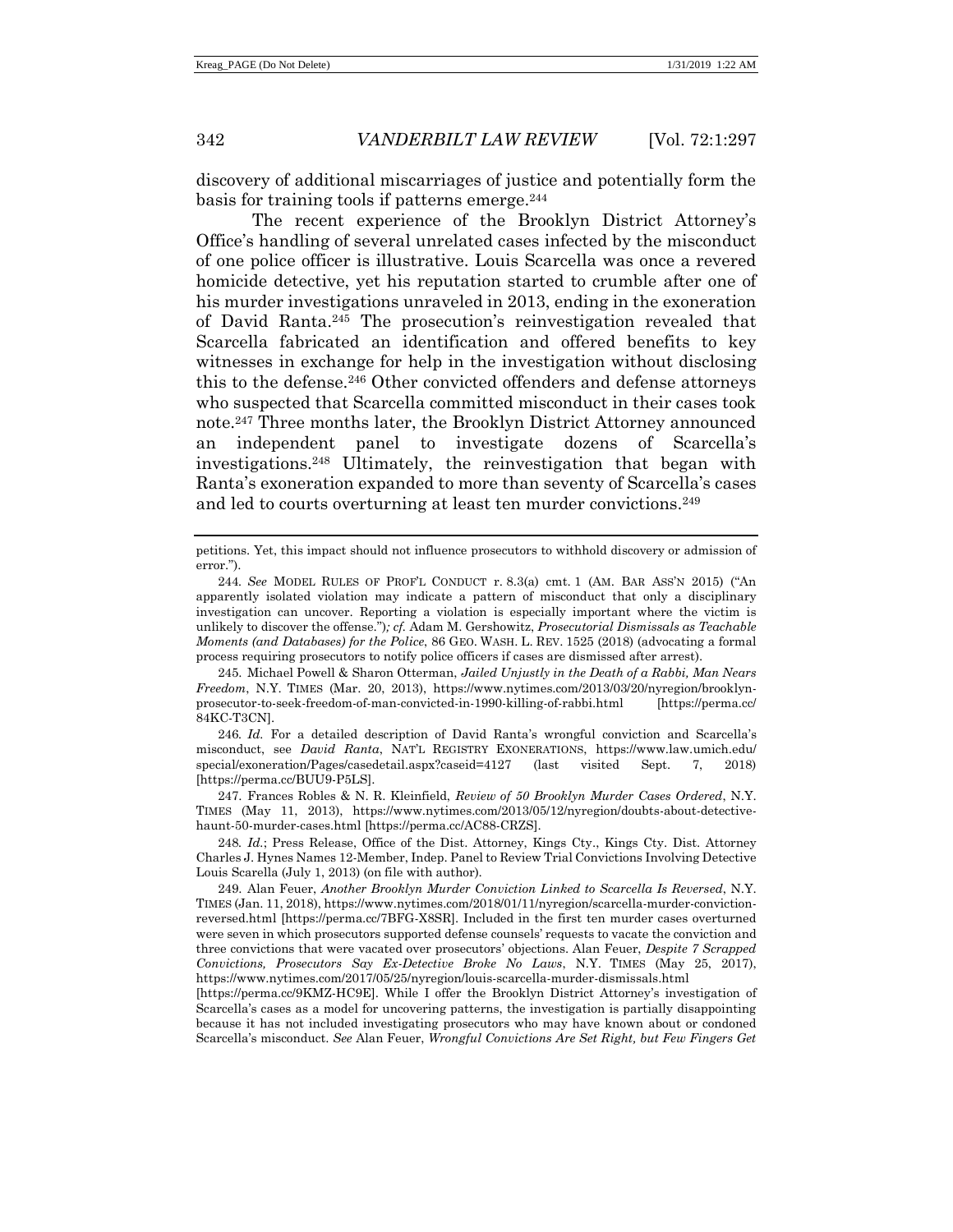Beyond identifying patterns of misconduct for individual actors,<sup>250</sup> *Brady* Violation Disclosure Letters may eventually help form the bases for predictive models, potentially identifying factors that form the environment in which *Brady* misconduct is more likely to occur. To be clear, such models will likely not be developed soon. But the tools are available today, and the theoretical framework is developing.<sup>251</sup> Furthermore, even if this effort stalls or fails, collecting a database of instances of *Brady* misconduct would be a significant training resource for prosecutors.

# IV. CRITIQUING *BRADY* VIOLATION DISCLOSURE LETTERS

Publicly announcing *Brady* misconduct carries some risk, and this proposal will undoubtedly face opposition from some prosecutors. This Part explores those risks and the likely opposition. While it is important to examine the risks and counterarguments, they are not sufficiently weighty to preclude *Brady* Violation Disclosure Letters as a partial remedy for prosecutorial misconduct.

# *A. Risks of* Brady *Violation Disclosure Letters*

One of the reasons for implementing *Brady* Violation Disclosure Letters is that the attention generated from disclosing misconduct has the potential to increase compliance with *Brady* because some prosecutors will be deterred from committing misconduct.<sup>252</sup> In this light, *Brady* Violation Disclosure Letters are a form of punishment. However, increasing the potential punishment for *Brady* violations raises several risks.

Increasing punishment for *Brady* noncompliance risks pushing the actions of the subset of prosecutors inclined to engage in misconduct

*Pointed*, N.Y. TIMES (Aug. 8, 2017), https://www.nytimes.com/2017/08/08/nyregion/wrongfulconvictions-are-set-right-but-no-fingers-get-pointed.html (exploring the failure to examine prosecutors' potential role in Scarcella's misconduct); Joaquin Sapien, *Watching the Detectives: Will Probe of Cop's Cases Extend to Prosecutors?*, PROPUBLICA (June 21, 2013, 9:52 AM), https://www.propublica.org/article/watching-the-detectives-will-probeof-cops-cases-extend-to-prosecutors [https://perma.cc/ZD6P-8P9D ] (same).

<sup>250</sup>*. See* FAIR PUNISHMENT PROJECT, THE RECIDIVISTS: NEW REPORT ON RATES OF PROSECUTORIAL MISCONDUCT (2017), http://fairpunishment.org/new-report-on-rates-ofprosecutorial-misconduct/ [https://perma.cc/FUD3-VH57] (documenting patterns of prosecutorial misconduct in four jurisdictions).

<sup>251</sup>*. See* Wright, *supra* not[e 222,](#page-40-1) at 69–70 (identifying reforms seeking to compel prosecutors to collect and disseminate information about their decisions to allow for increased analysis and comparison); *see also* Kreag, *supra* not[e 222,](#page-40-1) at 818–20 (exploring the possible use of analytics to predict prosecutorial misconduct).

<sup>252</sup>*. See supra* Part III (arguing that *Brady* Violation Disclosure Letters would spur prosecutorial compliance by exposing their misdeeds to the public).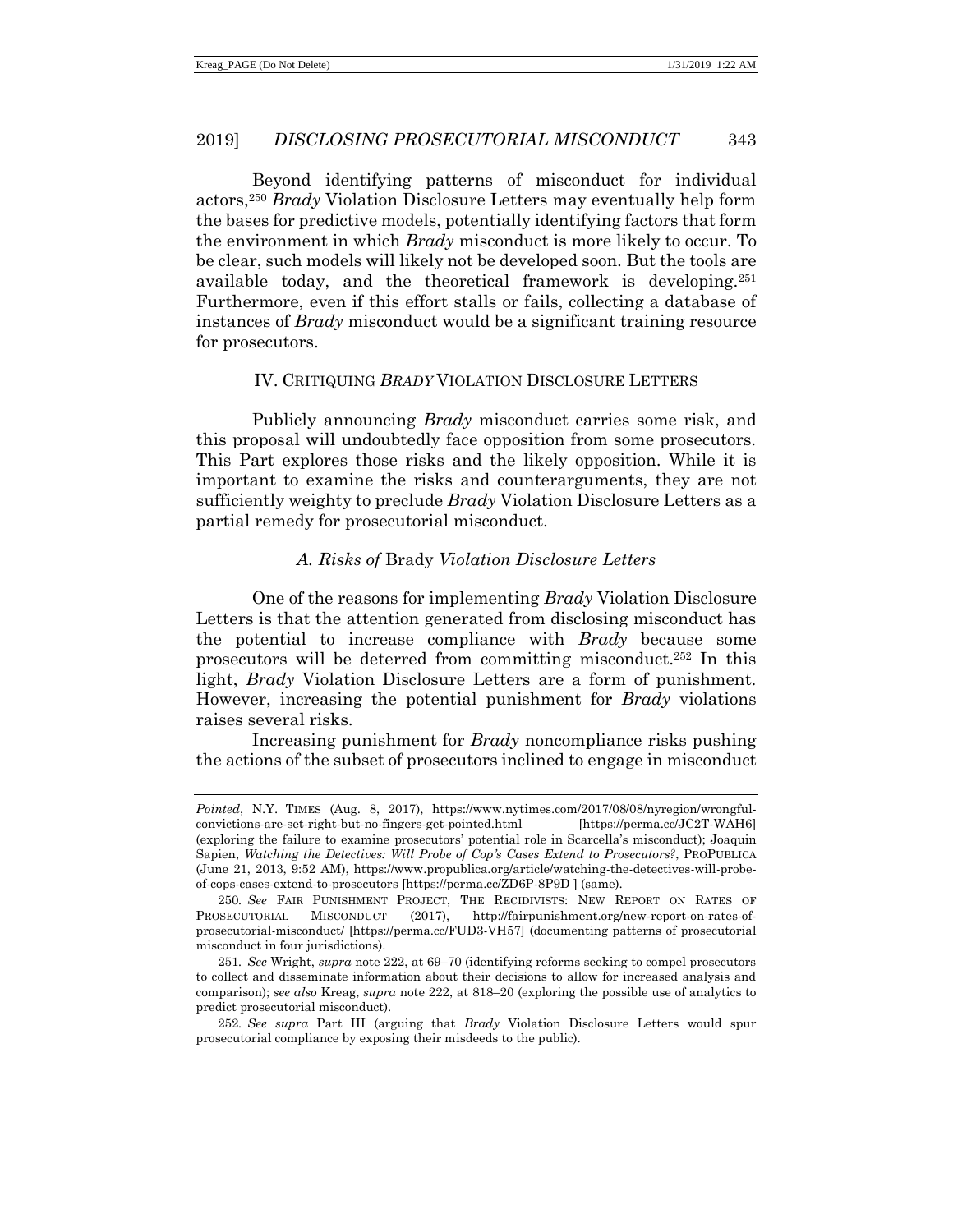deeper into the shadows. Under the current regime, prosecutors willing to violate *Brady* can take comfort in the fact that their misconduct likely will never be exposed.<sup>253</sup> Furthermore, they can predict that even if their misconduct comes to light, they will likely face few, if any, negative consequences.<sup>254</sup> The current regime is not a credible deterrent. For prosecutors inclined to commit intentional misconduct, the calculation may be slightly different if judges begin issuing *Brady* Violation Disclosure Letters. Such announcements will deter some prosecutors, leading them to comply with *Brady*. <sup>255</sup> However, other prosecutors may respond by becoming more effective at committing misconduct, which means taking steps to ensure that their misconduct remains hidden. For example, they may make conscious choices not to reduce witness interviews to writing or record other interactions that carry the possibility of creating exculpatory information.<sup>256</sup> Or they may actively destroy or alter certain exculpatory evidence, ensuring that it will never come to light.<sup>257</sup>

There is a second reason why additional punishment for *Brady* misconduct risks pushing misconduct further into the shadows. The *Brady* misconduct in Hatchett's case only came to light when current prosecutors agreed to review old files from his case. Without cooperation, it is unlikely that Hatchett would have obtained the files

[F]rom the perspective of police officers, the arrest report is "primarily an 'internal memorandum' serving the perceived needs of the police department." Its "primary function for the police is 'to justify the arrest and clear the case,' [which] can be achieved by confining reports to what is necessary to satisfy the probable cause standard, ignoring exculpatory evidence." There is also evidence that officers often fail to collect, record, or transfer exculpatory evidence to the prosecution.

(footnotes omitted); *see also* Stanley Z. Fisher, *"Just the Facts, Ma'am": Lying and the Omission of Exculpatory Evidence in Police Reports*, 28 NEW ENG. L. REV. 1, 18, 21, 30 (1993) (positing that police reports are often intentionally devoid of exculpatory facts).

<sup>253</sup>*. See supra* notes [57,](#page-10-1) [217](#page-40-2) (bemoaning the hidden nature of many *Brady* violations due to prosecutorial discretion and power).

<sup>254</sup>*. See supra* Part II (portraying the penalties associated with *Brady* misconduct as minimal).

<sup>255</sup>*. See supra* Section III.B.1 (describing the power of *Brady* Violation Disclosure Letters to galvanize public sentiment against prosecutorial misconduct).

<sup>256</sup>*. Cf.* John G. Douglass, *Confronting the Reluctant Accomplice*, 101 COLUM. L. REV. 1797, 1836 (2001) (recognizing that some prosecutors' witness interview practices are designed to avoid creating discoverable material); Grunwald, *supra* note [47,](#page-8-0) at 776 ("Increased disclosure, for example, may discourage some police officers from collecting or recording exculpatory evidence or from engaging in investigative activities likely to produce it."); Grunwald, *supra* note [47,](#page-8-0) at 807:

<sup>257</sup>*. See*, *e.g.*, Pamela Colloff, *The Innocent Man, Part Two*, TEX. MONTHLY (Dec. 2012), https://www.texasmonthly.com/articles/the-innocent-man-part-two/ [https://perma.cc/E4TV-EG23] (describing efforts by Michael Morton's prosecutor to bury the exculpatory evidence before Morton's trial); *see also supra* notes [183](#page-33-0)–[188](#page-34-1) and accompanying text (describing Morton's exoneration).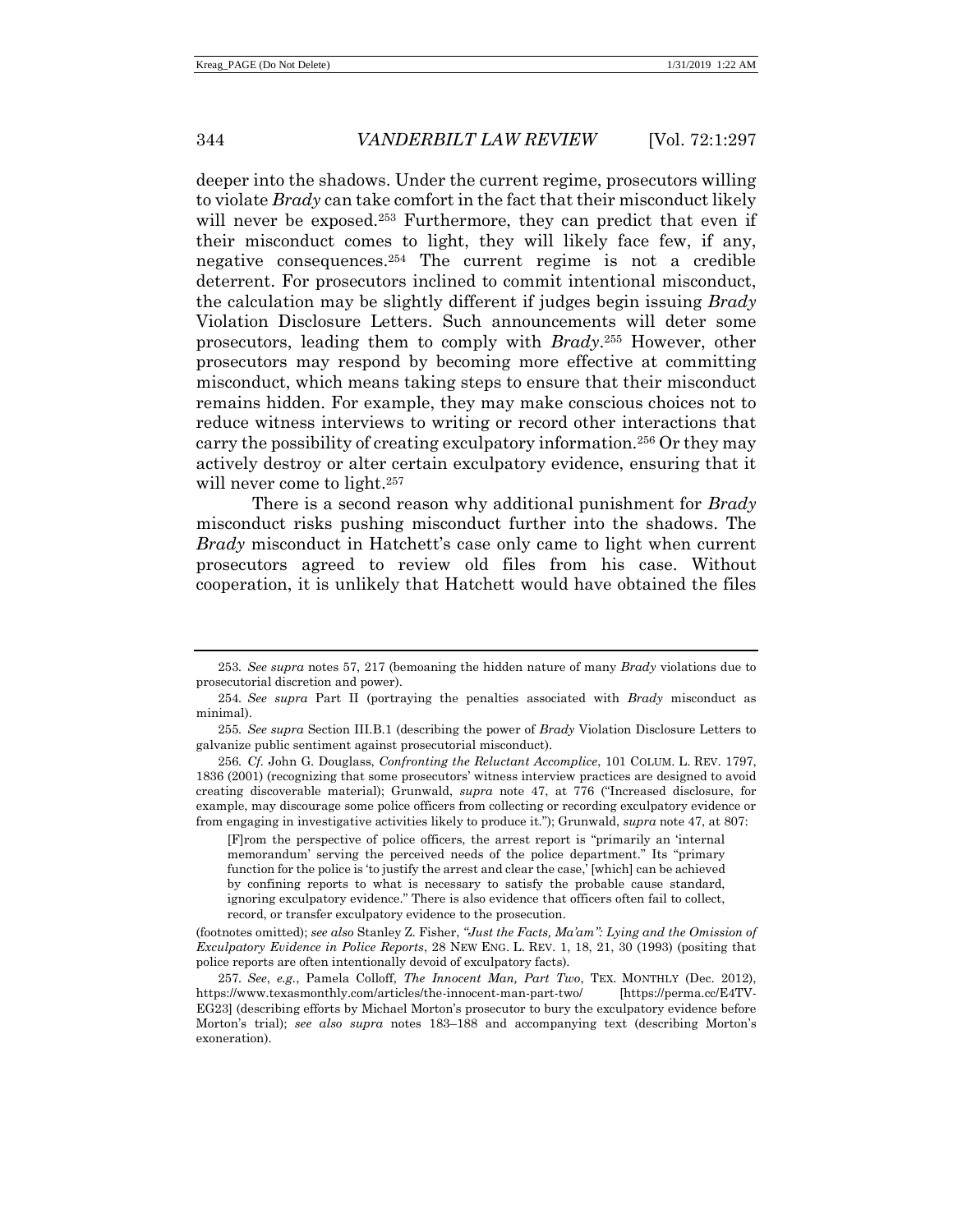needed to expose the misconduct.<sup>258</sup> To be certain, the current prosecutors who helped establish Hatchett's innocence received welldeserved praise for their cooperation. But not all prosecutors will make the same calculation. Some may see the possibility of a *Brady* Violation Disclosure Letter as a reason not to cooperate with postconviction attorneys reinvestigating cases for potential *Brady* violations.<sup>259</sup> This could not only cause some *Brady* violations to remain hidden but it could also hinder uncovering other miscarriages of justice.<sup>260</sup>

Relatedly, there is a risk that increasing potential punishment for *Brady* misconduct may over time change the profile and characteristics of prosecutors. Imagine if prosecutorial immunity vanished.<sup>261</sup> This would likely give pause to some aspiring prosecutors, perhaps causing them to forgo the job altogether. This would leave a pool of prosecutors with a higher risk tolerance. Increasing potential punishment for *Brady* misconduct with *Brady* Violation Disclosure Letters is not as drastic as ending prosecutorial immunity, but the increased possibility of punishment may push some attorneys out of the profession, leaving prosecutors' offices with more hard-charging prosecutors who are more inclined to push the boundaries and accept the risks.

<span id="page-48-0"></span>To the extent *Brady* Violation Disclosure Letters are perceived as shaming, there is also a risk that the subject of the shaming—i.e., the prosecutor who committed misconduct—may not have the resources or capacity to respond to the shame and overcome it. One of the prosecutors responsible for the misconduct against Senator Stevens is a tragic example of the risk of shaming.<sup>262</sup> The prosecutor, a relatively junior attorney in the Public Integrity Section of the Department of

<sup>258</sup>*. See* Levenson, *supra* note [15,](#page-3-1) at 547 (describing "significant impediments to postconviction investigations," such as the lack of a "right to discovery at the postconviction stage").

<sup>259</sup>*. See* Levenson, *supra* note [31,](#page-5-0) at 366 ("Conceding a *Brady* violation, or allowing a peek at the prosecutors' files to determine whether there has been a *Brady* violation, raises the specter that prosecutors will lose control of their files.").

<sup>260</sup>*. See* Fred. C. Zacharias, *The Role of Prosecutors in Serving Justice After Convictions*, 58 VAND. L. REV. 171, 175 (2005) ("[O]nce appeals are complete, the prosecutor may be the only participant in the criminal justice system in a position to rectify a wrong. Information suggesting or probative of a wrong often is in the prosecutor's exclusive possession.").

<sup>261</sup>*. See* Imbler v. Pachtman, 424 U.S. 409, 424–27 (1976) (describing risks prosecutors would face without immunity).

<sup>262</sup>*. See* Jeffrey Toobin, *Casualties of Justice*, NEW YORKER (Jan. 3, 2011), https://www.newyorker.com/magazine/2011/01/03/casualties-of-justice L5VR] (recounting how one of the prosecutors who built the case committed suicide as the pressure of the investigation into his misconduct grew); *see also supra* Part II (discussing Senator Stevens's case).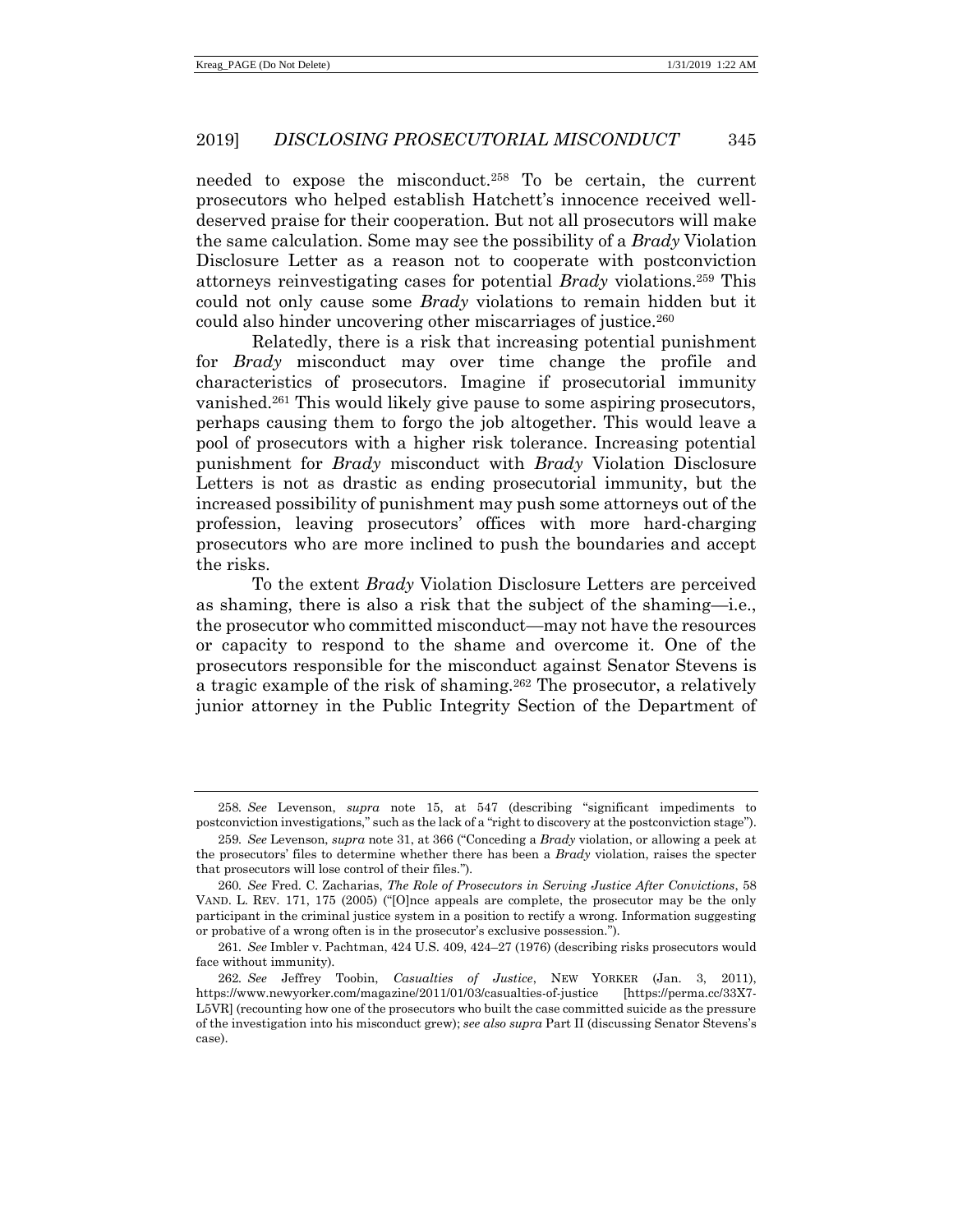Justice, took immense pride in being a prosecutor.<sup>263</sup> As the allegations grew, he questioned whether the misconduct would end his career.<sup>264</sup> His fears were realized when, more than a year after the case, journalists covering another high profile, but unrelated case, led a story with a reference to the prosecutor's work against Senator Stevens.<sup>265</sup> Months later, still waiting to learn whether he would face discipline for the misconduct in Senator Stevens's case, the prosecutor committed suicide, a decision his family attributed to the pressure he felt from the investigation.<sup>266</sup> This tragic result is likely an outlier, but it nonetheless serves as a note of caution because *Brady* Violation Disclosure Letters will induce shame for some prosecutors.

*Brady* Violation Disclosure Letters also risk retraumatizing victims, witnesses, and jurors. This is particularly relevant if the *Brady* misconduct sent an innocent person to prison.<sup>267</sup> Even individuals who did not participate in the misconduct may experience guilt for having been a part of the process that resulted in a wrongful conviction.<sup>268</sup> Furthermore, some victims, witnesses, and jurors may have moved on and may not want to be reminded of traumatic or unpleasant experiences from being part of a criminal case.

*Brady* Violation Disclosure Letters also create more general risks. For example, they risk masking other important questions about regulating and evaluating prosecutorial decisionmaking. After all, in most jurisdictions *Brady* does not apply to the overwhelming majority of criminal convictions because they are resolved by plea bargaining.<sup>269</sup> In addition, *Brady*'s protections likely have little effect on prosecutorial charging decisions, an area where prosecutors exercise significant—and

<sup>263</sup>*. See* Toobin, *supra* note [262](#page-48-0) (quoting the prosecutor's widow as stating, "He was really passionate about the work he did at Public Integrity. . . . He felt very strongly about publiccorruption cases—that people shouldn't be doing anything illegal on the public dime.").

<sup>264</sup>*. See id.* (quoting the attorney who represented the prosecutor during the investigation as stating, "He saw anything that ended with him not being a prosecutor as apocalyptically bad.").

<sup>265</sup>*. See id.* (recounting how the media coverage contributed to the prosecutor's feeling that the misconduct in Senator Stevens's case had permanently tarnished his reputation); *see also* Michael Cieply, *Former Prosecutor of Ted Stevens Pursued Polanski*, N.Y. TIMES (Sept. 29, 2009), https://mediadecoder.blogs.nytimes.com/2009/09/29/former-ted-stevens-prosecutor-pursuedpolanski/ [https://perma.cc/VKY6-CKWE].

<sup>266</sup>*. See* Toobin, *supra* note [262](#page-48-0) (quoting his widow as follows: "He took his duties and his ethical obligations very much to heart. Even thinking that his career would be over was just too much for him. The idea that someone thought he did something wrong was just too much to bear.").

<sup>267</sup>*. See* Steven A. Drizin & Richard A. Leo, *The Problem of False Confessions in the Post-DNA World*, 82 N.C. L. REV. 891, 959 (2004) (reporting that prosecutorial misconduct was a contributing cause in forty-two percent of wrongful convictions).

<sup>268</sup>*. See* Thompson, *supra* not[e 209](#page-37-1) (describing a rape victim's anguish upon learning that she had misidentified her attacker and caused an innocent man to be imprisoned).

<sup>269</sup>*. See supra* not[e 225](#page-41-0) (explaining the ubiquity of plea bargaining).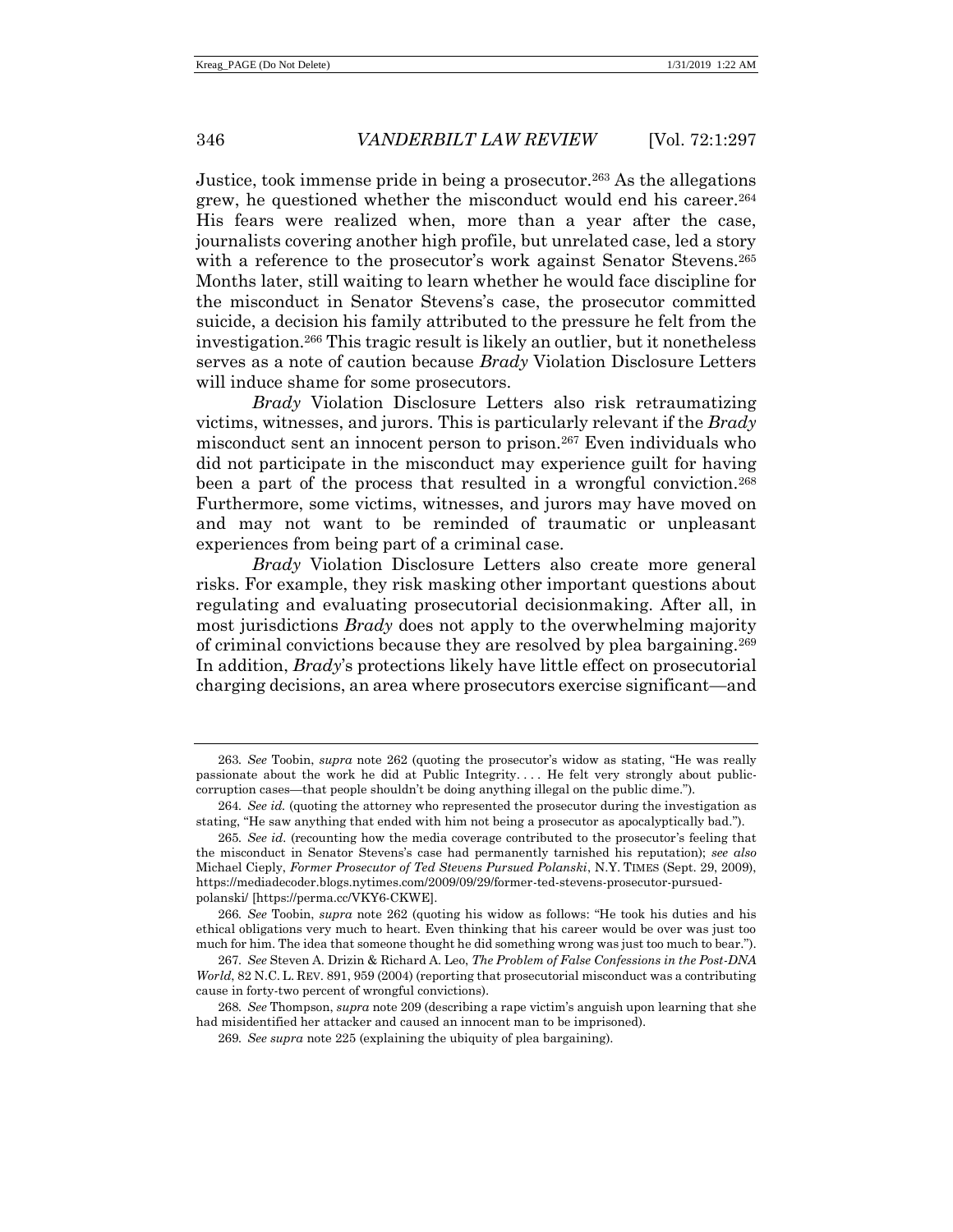often unreviewable—discretion.<sup>270</sup> Nonetheless, this Article argues that publicly disclosing misconduct at least helps breach the opacity of the prosecutor's office.<sup>271</sup> But there are limits both to the public's capacity for monitoring public officials and to the public's attention. Given these limits, some may argue that this Article's focus on *Brady* compliance is misplaced.

# *B. Opposition to* Brady *Violation Disclosure Letters*

This proposal will undoubtedly face opposition and resistance from some prosecutors. Opponents will likely argue: (1) *Brady* misconduct is rare and adequately addressed in the current regime, (2) *Brady* Violation Disclosure Letters do not adequately distinguish intentional from unintentional *Brady* misconduct, and (3) external regulation of prosecutors undermines prosecutorial independence and is unnecessary.

<span id="page-50-0"></span>Admittedly, the rate of *Brady* misconduct is unknown, and likely unknowable.<sup>272</sup> But this lack of information does not lessen the harm caused by *Brady* violations when they do occur. As such, this Article proposes adding a new tool to the existing options for responding to prosecutorial misconduct. Some opponents will take a different path, asserting that *Brady* violations are rare and not deserving of additional attention.<sup>273</sup> Indeed, this was the Department of Justice's response to calls for discovery reform following Senator Stevens's case.<sup>274</sup> The DOJ argued that the misconduct did not suggest a "systemic problem,"<sup>275</sup> and asserted that of all the cases it filed in the prior ten years only 0.03 percent of them warranted review by the DOJ's internal attorney discipline authorities for alleged discovery violations.<sup>276</sup>

<sup>270</sup>*. See* Wayte v. United States, 470 U.S. 598, 607 (1985) ("[T]he Government retains 'broad discretion' as to whom to prosecute." (quoting United States v. Goodwin, 457 U.S. 368, 380 n.11 (1982))).

<sup>271</sup>*. See supra* Section III.B.3 (describing the transparency-promoting function of *Brady* Violation Disclosure letters).

<sup>272</sup>*. See supra* not[e 57](#page-10-1) (describing the hidden nature of *Brady* misconduct and the difficulty of ascertaining violation rates).

<sup>273</sup>*. See*, *e.g.*, CAL. DIST. ATTORNEYS ASS'N, THE CALIFORNIA PROSECUTOR: INTEGRITY, INDEPENDENCE, LEADERSHIP 21 (2012), https://digitalcommons.law.ggu.edu/cgi/viewcontent.cgi? article=1227&context=caldocs\_agencies [https://perma.cc/X6TK-KNQC] [hereinafter *The California Prosecutor*] (quoting a deputy district attorney's criticism of a report on prosecutorial misconduct in California as follows: "[The report] rails at a problem that simply does not exist.").

<sup>274</sup>*. See* DOJ Statement for the Record, *supra* not[e 113,](#page-19-1) at 1 ("[T]he Department [of Justice] does not believe that legislation is needed to address the problems that came to light in the *Stevens* prosecution.").

<sup>275</sup>*. Id.* at 6.

<sup>276</sup>*. Id.* at 2.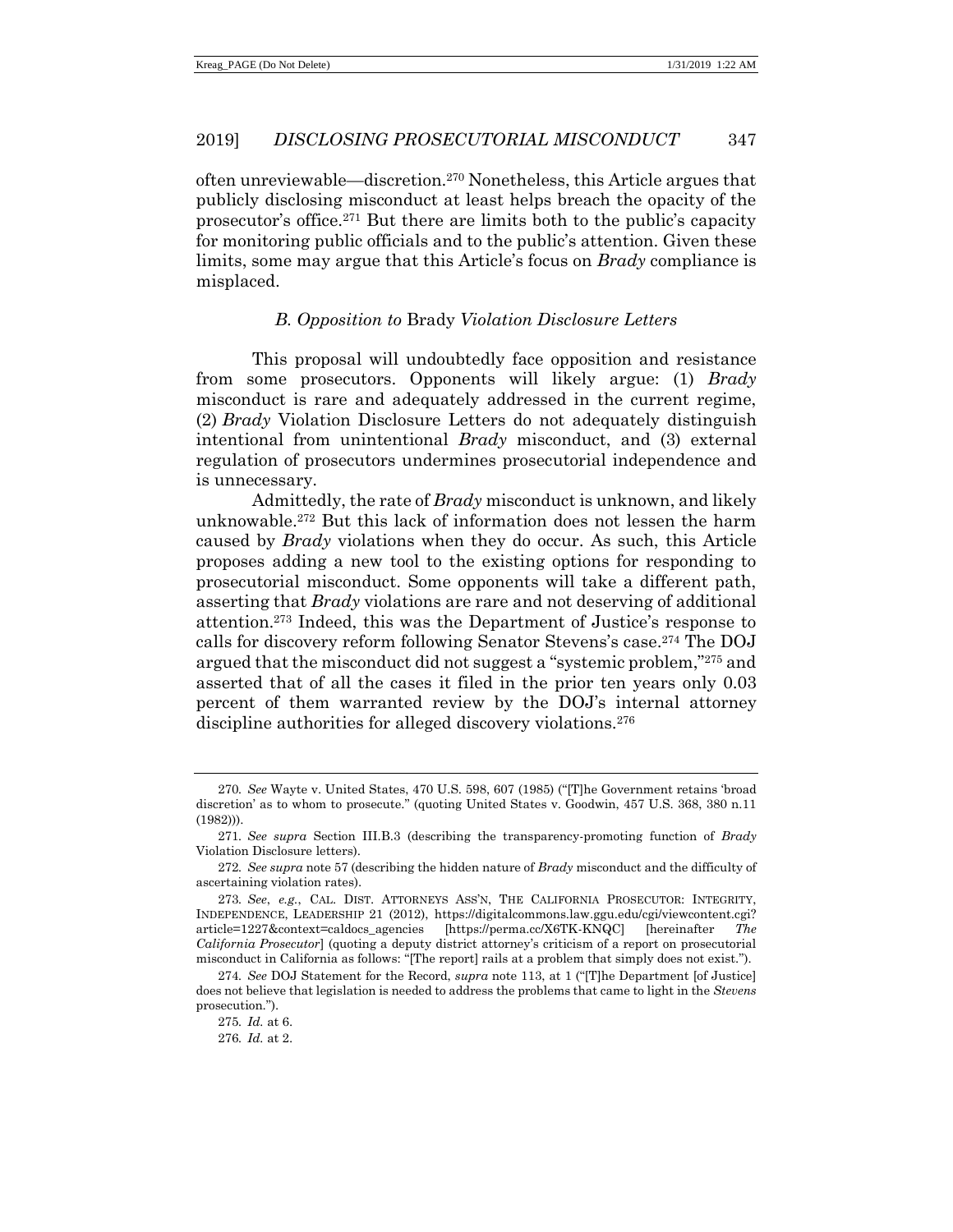<span id="page-51-0"></span>Many scholars disagree with the DOJ's rosy characterization of prosecutors' *Brady* compliance.<sup>277</sup> They argue that the instances of known *Brady* misconduct underestimate the scope of the problem. Scholars have offered several reasons as to why it is reasonable to conclude that the rate of misconduct is significantly higher than the rate of convictions vacated because of *Brady* violations, including: the serendipity of uncovering *Brady* misconduct,<sup>278</sup> the fact that prosecutors commit misconduct in high-profile cases that they know will be closely monitored,<sup>279</sup> the patterns of misconduct in some prosecutors' offices,<sup>280</sup> and the fact that experienced prosecutors routinely demonstrate that they do not understand their *Brady* obligations.<sup>281</sup> Regardless, this argument misses the point. Even the current rate of *Brady* misconduct undermines the legitimacy of the system and demands our attention.

<span id="page-51-1"></span>Admittedly, this Article advocates for *Brady* Violation Disclosure Letters for both intentional and unintentional *Brady* misconduct. In doing so, it matches *Brady*'s reach, which extends prosecutors' constitutional duty to requiring disclosure of exculpatory

278*. See, e.g.*, Connick v. Thompson, 563 U.S. 51, 87 (2011) (Ginsburg, J., dissenting) ("Thompson discovered the prosecutors' misconduct through a serendipitous series of events."); Juniper v. Zook, 876 F.3d 551, 559–60, 573 (4th Cir. 2017) (remanding for an evidentiary hearing on *Brady* claim where exculpatory evidence was only uncovered years later when the detective's exculpatory notes turned up after the detective was prosecuted for taking bribes from defendants in unrelated cases); Commonwealth v. Williams, 168 A.3d 97, 103 (Pa. 2017) (exculpatory evidence only came to light after codefendant agreed to talk because Williams's execution neared); Jones, *supra* not[e 44,](#page-7-1) at 433 ("In the overwhelming majority of cases, the defense learns of *Brady* evidence by pure accident."); Toobin, *supra* note [262](#page-48-0) (outlining how the exculpatory evidence in Senator Stevens's case came to light as a result of an FBI whistleblower inquiry).

279*. See* Jones, *supra* note [44,](#page-7-1) at 420 ("If multiple intentional *Brady* violations could occur under these circumstances [in the prosecution of Senator Stevens], it is not difficult to understand how Brady violations occur in run-of-the-mill criminal cases.").

280*. See, e.g.*, *Connick*, 563 U.S. at 80 (Ginsburg, J., dissenting) ("[T]he evidence demonstrated that misperception and disregard of *Brady*'s disclosure requirements were pervasive in Orleans Parish."); *Zook*, 876 F.3d at 566 n.7 ("We have repeatedly rebuked the Commonwealth's Attorney and his deputies and assistants for failing to adhere to their obligations under *Brady*.").

281*. See, e.g.*, *Connick*, 563 U.S. at 79 (Ginsburg, J., dissenting) ("From the top down, the evidence showed, members of the District Attorney's Office, including the District Attorney himself, misperceived *Brady*'s compass and therefore inadequately attended to their disclosure obligations."); *Zook*, 876 F.3d at 566 ("That Petitioner's prosecutor seems to have fundamentally misunderstood his obligation under *Brady* provides further grounds to conclude that the prosecution suppressed the Roberts materials, and potentially other exculpatory or impeaching evidence.").

<sup>277</sup>*. See, e.g.*, GERSHMAN, *supra* note [55,](#page-10-0) at viii ("[A]cts of misconduct by prosecutors are recurrent, pervasive, and very serious."); *id.* at xi ("A prosecutor's violation of the obligation to disclose favorable evidence accounts for more miscarriages of justice than any other type of malpractice, but is rarely sanctioned by courts, and almost never by disciplinary bodies."); Davis, *supra* note [84,](#page-15-0) at 278 ("Because it is so difficult to discover, much prosecutorial misconduct goes unchallenged, suggesting that the problem is much more widespread than the many reported cases of prosecutorial misconduct would indicate.").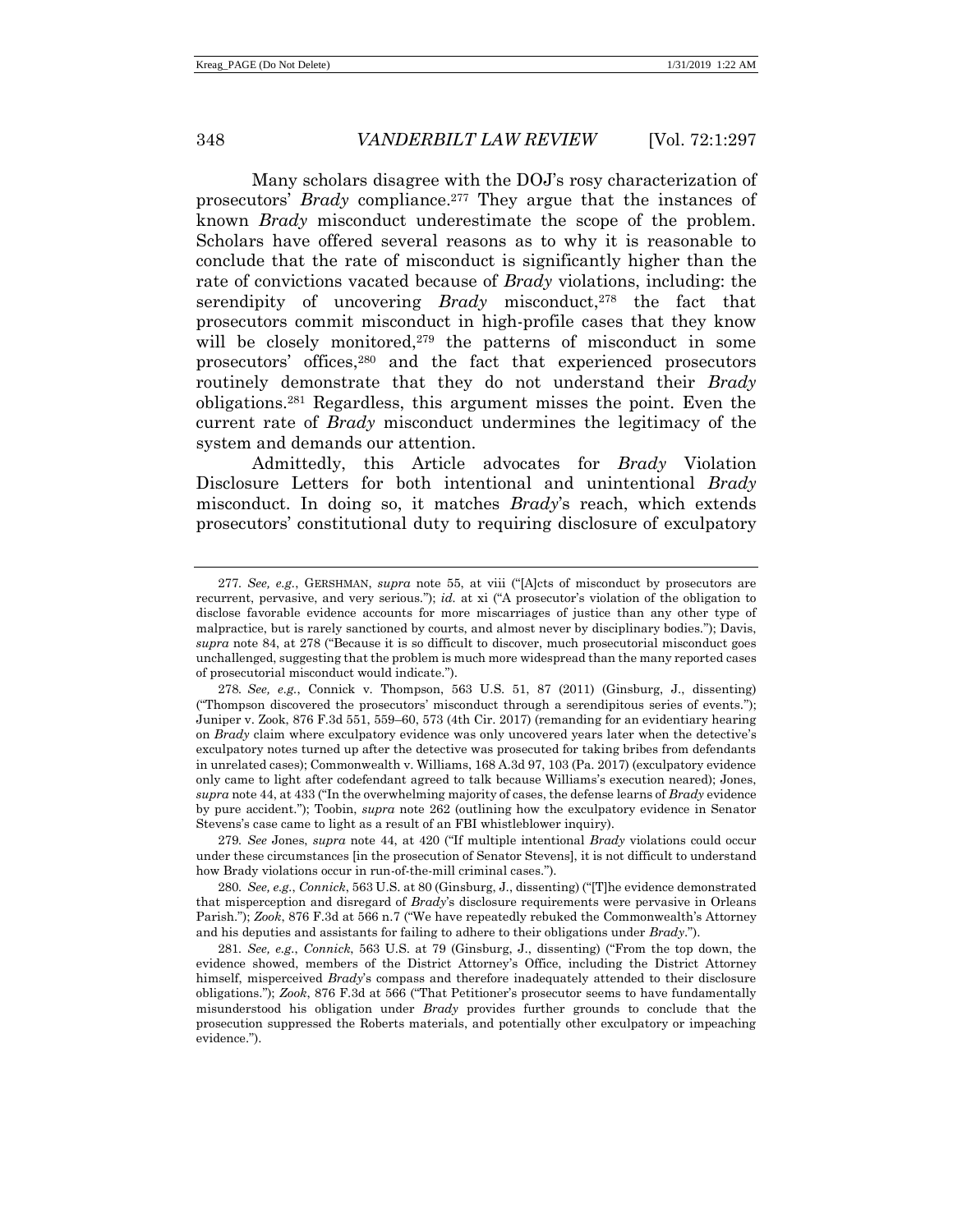evidence that was never a part of the prosecutor's file.<sup>282</sup> Some prosecutors will argue that they should not face punishment for unintentional *Brady* misconduct. Some prosecutors have even bristled at the term "prosecutorial misconduct."<sup>283</sup> They argue that it mischaracterizes some constitutional violations that are the result of negligence or police misdeeds as opposed to intentional misconduct by prosecutors.<sup>284</sup> They add that using the term risks confusing attorney disciplinary authorities.<sup>285</sup> As such, prosecutors have advocated for the more benign term prosecutorial "error" to describe *Brady* violations caused by negligence.<sup>286</sup> Regardless of what term is used, the Supreme Court has made clear that prosecutors are responsible for *Brady* compliance and that prosecutors' mere negligence or ignorance does not negate a *Brady* claim.<sup>287</sup> Furthermore, the harms to victims, jurors, and witnesses are real regardless of whether prosecutors intentionally or unintentionally violate *Brady*. *Brady* remedies should respond to these harms.

Finally, prosecutors who view *Brady* Violation Disclosure Letters as an attempt at external regulation of their disclosure practices may also oppose this reform. In recent years, prosecutors have opposed several attempts at external regulation. Most notably, following the misconduct in Senator Stevens's case, several members of Congress proposed new legislation to regulate disclosure practices.<sup>288</sup> The DOJ opposed the law, arguing that internal reforms were

<sup>282</sup>*. See supra* Part I; *see also* United States v. Agurs, 427 U.S. 97, 110 (1976) ("Nor do we believe the constitutional obligation is measured by the moral culpability, or the willfulness, of the prosecutor. . . . If the suppression of evidence results in constitutional error, it is because of the character of the evidence, not the character of the prosecutor.").

<sup>283</sup>*. See, e.g.*, *The California Prosecutor*, *supra* note [273,](#page-50-0) at 7 (criticizing a multiyear report evaluating prosecutorial misconduct for "fail[ing] to make the distinction between error and misconduct").

<sup>284</sup>*. See id.* at 18 ("While willfully withholding exculpatory evidence constitutes *Brady* error, so does the inadvertent failure to disclose the evidence.").

<sup>285</sup>*. See* Joseph Charles Hynes, *Resolution 100B*, 2010 A.B.A. CRIM. JUST. SEC. 1, http://apps.americanbar.org/yld/annual10/100B.pdf [https://perma.cc/5GNC-T3M6]

<sup>(</sup>"Nevertheless, a finding of 'prosecutorial misconduct' may be perceived as reflecting intentional wrongdoing, or even professional misconduct, even in cases where such a perception is entirely unwarranted . . . .").

<sup>286</sup>*. Id.* at 6 ("It addresses and urges trial and appellate courts reviewing the conduct of prosecutors, while assuring that a defendant's rights are fully protected, to use the term 'error' where it more accurately characterizes that conduct than the term 'prosecutorial misconduct.' ").

<sup>287</sup>*. See Agurs*, 427 U.S. at 110 ("If evidence highly probative of innocence is in his file, he should be presumed to recognize its significance even if he has actually overlooked it. . . . If the suppression of evidence results in constitutional error, it is because of the character of the evidence, not the character of the prosecutor.").

<sup>288</sup>*. See* Fairness in Disclosure of Evidence Act, S. 2197, 112th Cong. (2012) (seeking to impose heightened disclosure requirements upon prosecutors).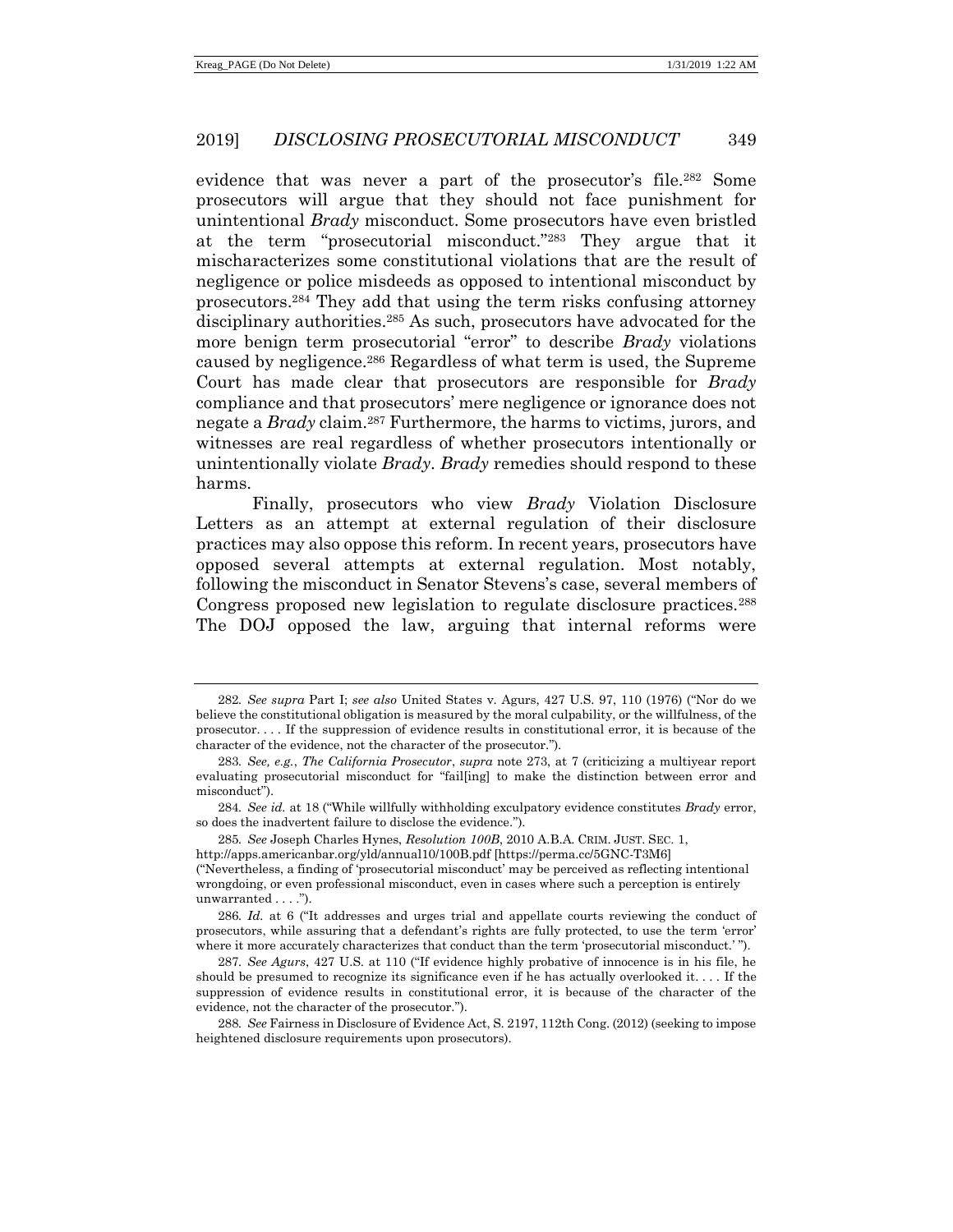sufficient.<sup>289</sup> This Article does not oppose internal reforms, but they are not enough. More importantly, they do not remedy the range of harms caused by past *Brady* misconduct that has yet to be uncovered.

#### **CONCLUSION**

*Brady* violations are a complex problem that cause multifaceted harms. These harms reach beyond defendants to include harms to victims, jurors, witnesses, and other stakeholders in the criminal justice system. To date, *Brady* remedies only partially respond to the harms to defendants and largely ignore the harms to people other than defendants. Nonetheless, some judges are willing to attempt to aggressively root out *Brady* noncompliance. These judges and others should be receptive to a flexible remedy that they can implement immediately. *Brady* Violation Disclosure Letters partially vindicate the range of harms caused by *Brady* misconduct and promise to lead to increased *Brady* compliance. They will not end *Brady* misconduct. But they are a step in the right direction. Furthermore, because they can be adopted by individual judges without formal changes to rules or statutes, even ad hoc adoption of this proposal may cause other judges to follow, much the same way that Judge Sullivan's adoption of a standing pretrial *Brady* order has spread throughout federal trial courts. When this happens, we can expect the increased attention on prosecutorial misconduct to lead to increased compliance with *Brady*.

<sup>289</sup>*. See* DOJ Statement for the Record, *supra* note [113,](#page-19-1) at 1 ("In light of these internal reforms, the Department does not believe that legislation is needed to address the problems that came to light in the *Stevens* prosecution.").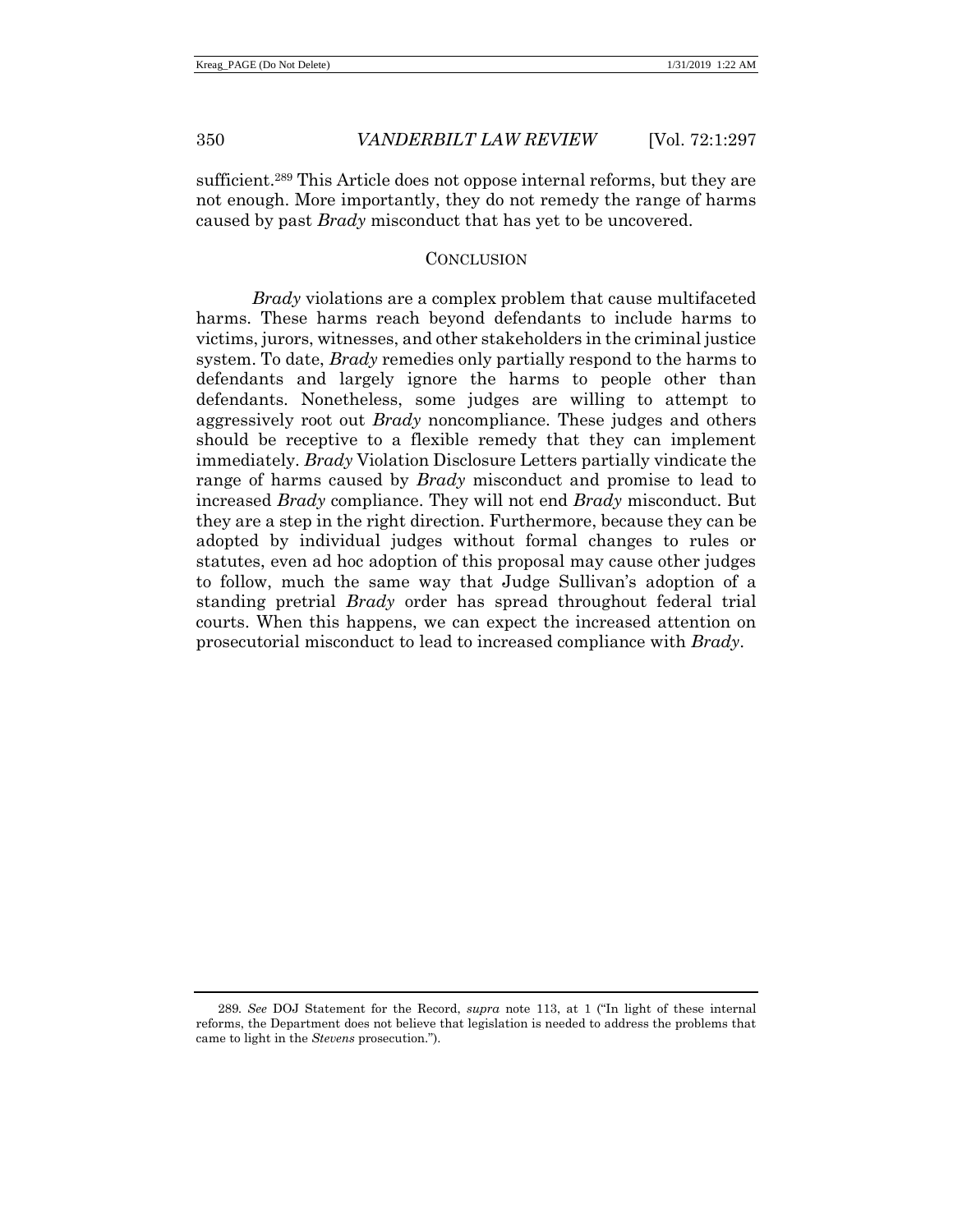#### APPENDIX

#### SAMPLE *BRADY* DISCLOSURE LETTER FOR HATCHETT'S CASE

Kings County Supreme Court Clerk of Court

Re: *People v. Hatchett*

Dear Juror:

In 1992 you served as a juror in *People v. Hatchett*. The jury found Hatchett guilty of murder, and the court sentenced Hatchett to a term of twenty-five years to life in prison.

Recently, the court vacated Hatchett's murder conviction because the prosecution violated his constitutional rights during the trial in which you served as a juror. Specifically, before Hatchett's trial, the prosecution had a constitutional obligation to provide Hatchett any evidence in the prosecution's possession or control that was favorable to Hatchett so long as that evidence met a certain threshold level of importance. That is, the prosecutor's constitutional duty did not extend to all evidence favorable to the defendant (including evidence of trivial weight) but only to favorable evidence of sufficient significance such that the prosecution's nondisclosure of the evidence undermines the court's confidence in the reliability of Hatchett's conviction. This constitutional obligation to disclose favorable evidence to defendants before trial is outlined in *Brady v. Maryland*, 373 U.S. 83 (1963), a case the United States Supreme Court decided in 1963. The constitutional right is designed to ensure that defendants receive a fair trial and to protect the integrity of our criminal justice system.

The prosecution's case against Hatchett heavily relied on the testimony of a man who claimed to have witnessed the murder. At trial, the prosecution presented evidence that the eyewitness identified Hatchett as the person he saw commit the crime. However, the prosecution failed to disclose to Hatchett or the jury that just days earlier the eyewitness positively identified someone other than Hatchett as the perpetrator. The prosecution also failed to disclose to Hatchett or the jury that the eyewitness smoked crack cocaine in the hours before the crime, potentially inhibiting his ability to accurately perceive the crime.